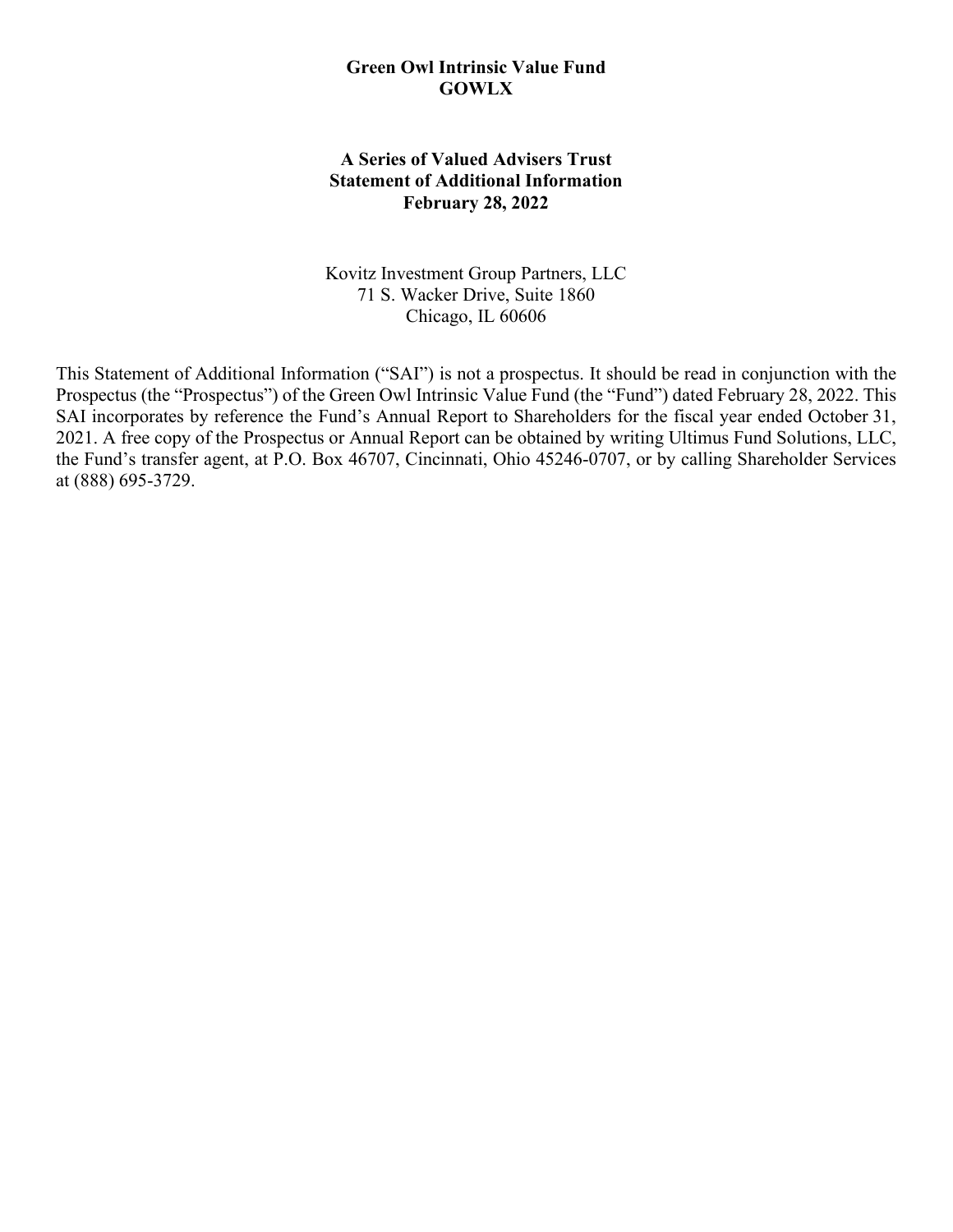# **TABLE OF CONTENTS**

| ADDITIONAL INFORMATION ABOUT FUND INVESTMENTS AND RISK CONSIDERATIONS 2 |  |
|-------------------------------------------------------------------------|--|
|                                                                         |  |
|                                                                         |  |
|                                                                         |  |
|                                                                         |  |
|                                                                         |  |
|                                                                         |  |
|                                                                         |  |
|                                                                         |  |
|                                                                         |  |
|                                                                         |  |
|                                                                         |  |
|                                                                         |  |
|                                                                         |  |
|                                                                         |  |
|                                                                         |  |
|                                                                         |  |
|                                                                         |  |
|                                                                         |  |
|                                                                         |  |
|                                                                         |  |
|                                                                         |  |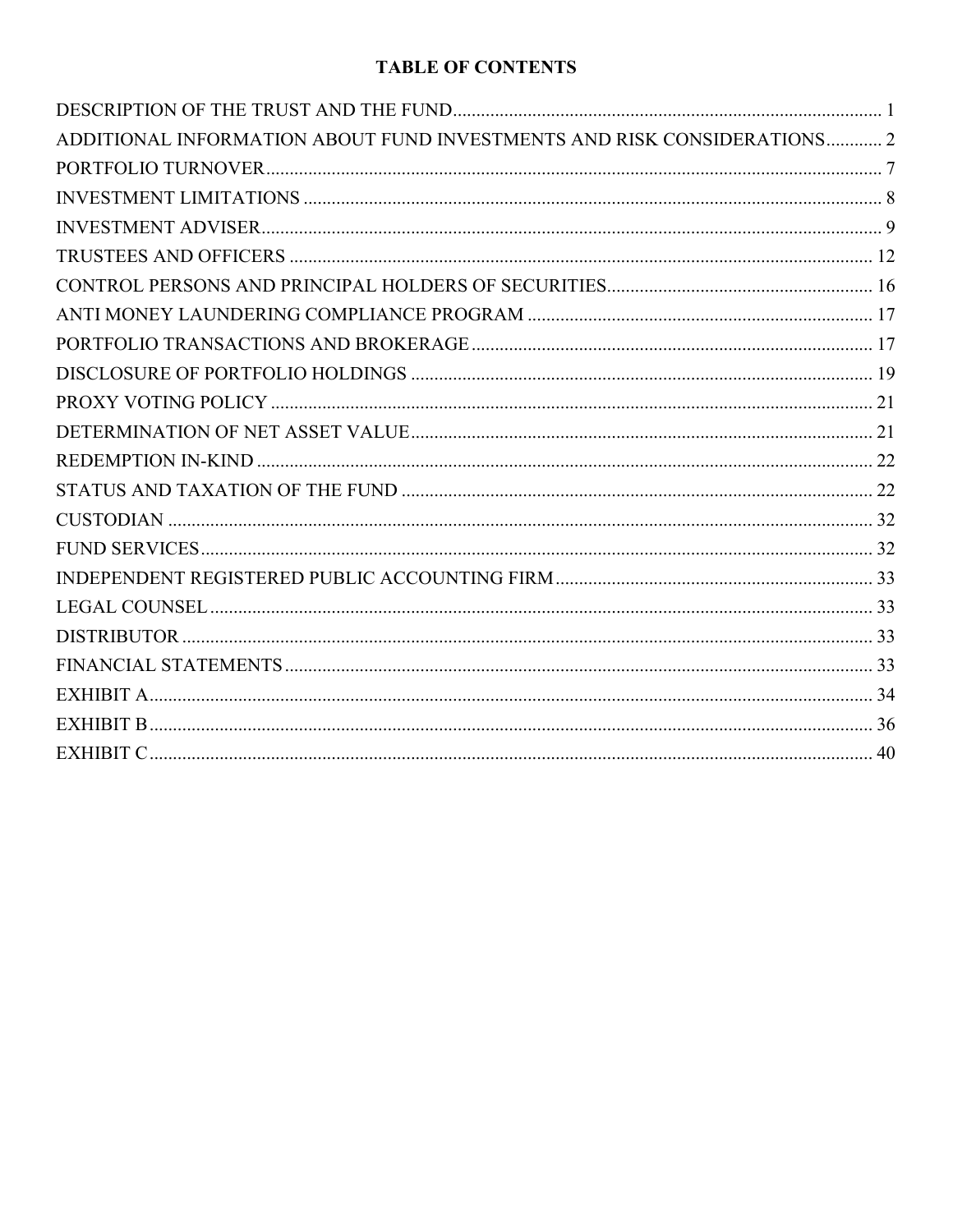### **DESCRIPTION OF THE TRUST AND THE FUND**

<span id="page-2-0"></span>The Green Owl Intrinsic Value Fund (the "Fund") is an open-end diversified series of Valued Advisers Trust (the "Trust"). The Trust is a management investment company established under the laws of Delaware by an Agreement and Declaration of Trust dated June 13, 2008 (the "Trust Agreement"). The Trust Agreement permits the Trustees to issue an unlimited number of shares of beneficial interest of separate series without par value. The Fund is one of a series of funds authorized by the Trustees. The Fund's investment adviser is Kovitz Investment Group Partners, LLC (the "Adviser").

The Fund does not issue share certificates. All shares are held in non-certificate form registered on the books of the Fund and its transfer agent for the account of the shareholders. Each share of a series represents an equal proportionate interest in the assets and liabilities belonging to that series with each other share of that series and is entitled to such dividends, and distributions out of income belonging to the series as are declared by the Trustees. The shares do not have cumulative voting rights or any preemptive or conversion rights, and the Trustees have the authority from time to time to divide or combine the shares of any series into a greater or lesser number of shares of that series so long as the proportionate beneficial interest in the assets belonging to that series and the rights of shares of any other series are in no way affected. In case of any liquidation of a series, the holders of shares of the series being liquidated will be entitled to receive as a class a distribution out of the assets, net of the liabilities, belonging to that series. Expenses attributable to any series are borne by that series. Any general expenses of the Trust not readily identifiable as belonging to a particular series are allocated by or under the direction of the Trustees in such manner as the Trustees determine to be fair and equitable. No shareholder is liable to further calls or to assessment by the Trust without his or her express consent.

Any Trustee of the Trust may be removed by vote of the shareholders holding not less than two-thirds of the outstanding shares of the Trust. The Trust does not hold an annual meeting of shareholders. When matters are submitted to shareholders for a vote, each shareholder is entitled to one vote for each whole share he or she owns and fractional votes for fractional shares he or she owns. All shares of the Fund have equal voting rights and liquidation rights. The Trust Agreement can be amended by the Trustees, except that certain amendments that adversely affect the rights of shareholders must be approved by the shareholders affected. All shares of the Fund are subject to involuntary redemption if the Trustees determine to liquidate the Fund. An involuntary redemption will create a capital gain or a capital loss, which may have tax consequences about which you should consult your tax advisor.

For information concerning the purchase and redemption of shares of the Fund, see "How to Buy Shares" and "How to Redeem Shares" in the Fund's Prospectus. For a description of the methods used to determine the share price and value of the Fund's assets, see "Determination of Net Asset Value" in the Prospectus and this SAI. The Fund has authorized one or more brokers to receive on its behalf purchase and redemption orders. Such brokers are authorized to designate other intermediaries to receive purchase and redemption orders on the Fund's behalf. The Fund will be deemed to have received a purchase or redemption order when an authorized broker or, if applicable, a broker's authorized designee, receives the order.

Customer orders will be priced at the Fund's net asset value ("NAV") next computed after they are received by the Fund or by an authorized broker or the broker's authorized designee and accepted by the Fund. The performance of the Fund may be compared in publications to the performance of various indices and investments for which reliable performance data is available. The performance of the Fund may be compared in publications to averages, performance rankings, or other information prepared by recognized mutual fund statistical services. The Annual Report contains additional performance information and will be made available to investors upon request and without charge.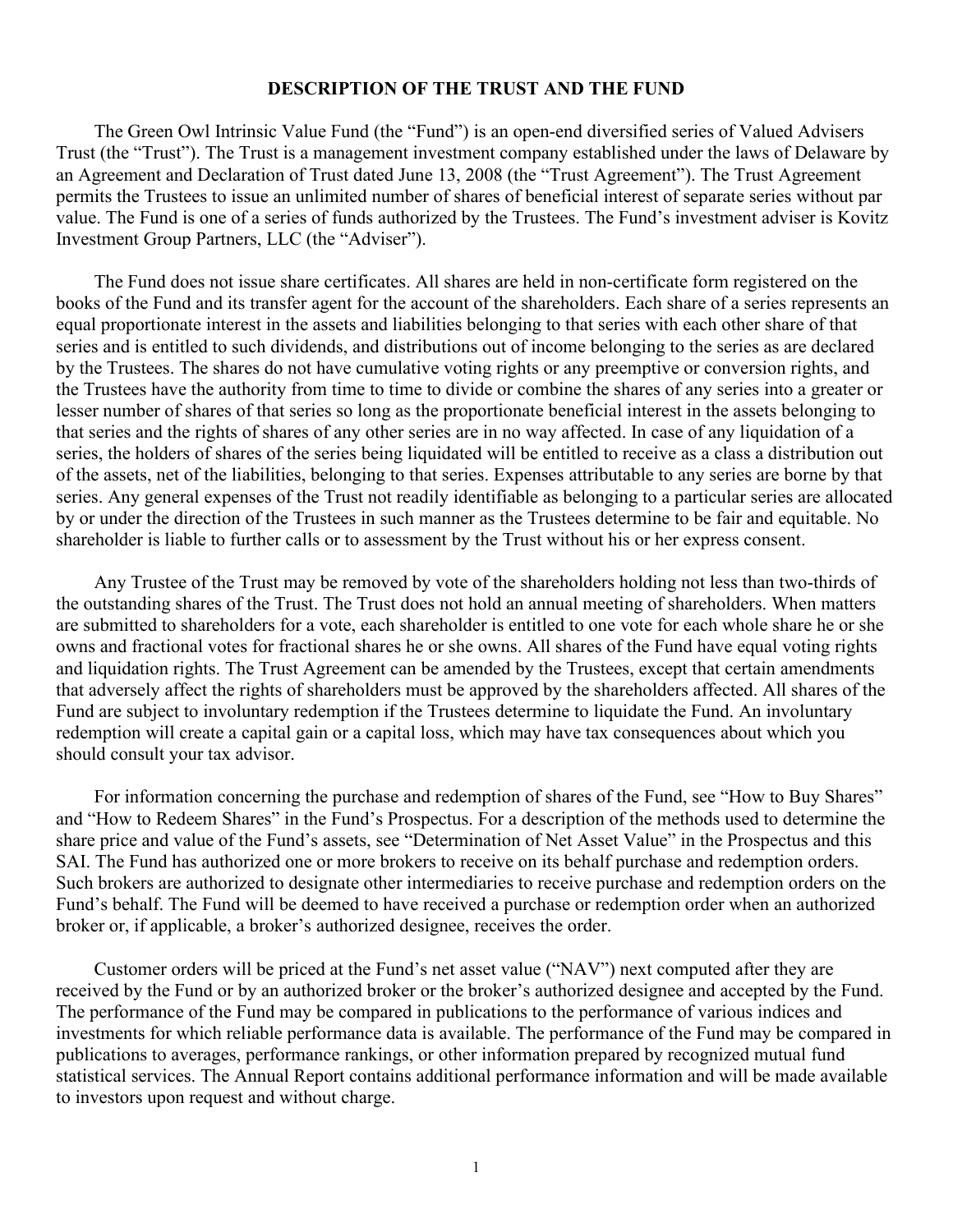## <span id="page-3-0"></span>**ADDITIONAL INFORMATION ABOUT FUND INVESTMENTS AND RISK CONSIDERATIONS**

This section contains additional information about the investments the Fund may make and some of the techniques it may use.

**A. Equity Securities.** Equity securities include common stock and common stock equivalents (such as rights and warrants, and convertible securities). Warrants are options to purchase equity securities at a specified price valid for a specific time period. Rights are similar to warrants, but normally have a short duration and are distributed by the issuer to its shareholders. Warrants are instruments that entitle the holder to buy underlying equity securities at a specific price for a specific period of time. A warrant tends to be more volatile than its underlying securities and ceases to have value if it is not exercised prior to its expiration date. In addition, changes in the value of a warrant do not necessarily correspond to changes in the value of its underlying securities.

**B. Depositary Receipts.** The Fund may invest in foreign securities either directly or by purchasing depositary receipts, including American Depositary Receipts ("ADRs"), Global Depositary Receipts ("GDRs") and other similar instruments. Generally, ADRs, in registered form, are denominated in U.S. dollars and are designed for use in the U.S. securities markets, while GDRs, in bearer form, may be denominated in other currencies and are designed for use in multiple foreign securities markets. ADRs are receipts typically issued by a U.S. bank or trust company evidencing ownership of the underlying securities. GDRs are foreign receipts evidencing a similar arrangement. For purposes of the Fund's investment policies, ADRs and GDRs are deemed to have the same classification as the underlying securities they represent, except that ADRs and GDRs shall be treated as indirect foreign investments. For example, an ADR or GDR representing ownership of common stock will be treated as common stock.

ADRs are denominated in U.S. dollars and represent an interest in the right to receive securities of foreign issuers deposited in a U.S. Bank or correspondent bank. ADRs do not eliminate all the risk inherent in investing in the securities of foreign issuers. However, by investing in ADRs rather than directly in equity securities of foreign issuers, the Fund will avoid currency risks during the settlement period for either purchases or sales. GDRs are not necessarily denominated in the same currency as the underlying securities which they represent.

Depositary receipt facilities may be established as either "unsponsored" or "sponsored". While depositary receipts issued under these two types of facilities are in some respects similar, there are distinctions between them relating to the rights and obligations of depositary receipt holders and the practices of market participants.

A depository may establish an unsponsored facility without participation by (or even necessarily the permission of) the issuer of the deposited securities, although typically the depository requests a letter of nonobjection from such issuer prior to the establishment of the facility. Holders of unsponsored depositary receipts generally bear all the costs of such facility. The depository usually charges fees upon the deposit and withdrawal of the deposited securities, the conversion of dividends into U.S. dollars, the disposition of non-cash distributions, and the performance of other services. The depository of an unsponsored facility frequently is under no obligation to pass through voting rights to depositary receipt holders in respect of the deposited securities. In addition, an unsponsored facility is generally not obligated to distribute communications received from the issuer of the deposited securities or to disclose material information about such issuer in the U.S. and there may not be a correlation between such information and the market value of the depositary receipts.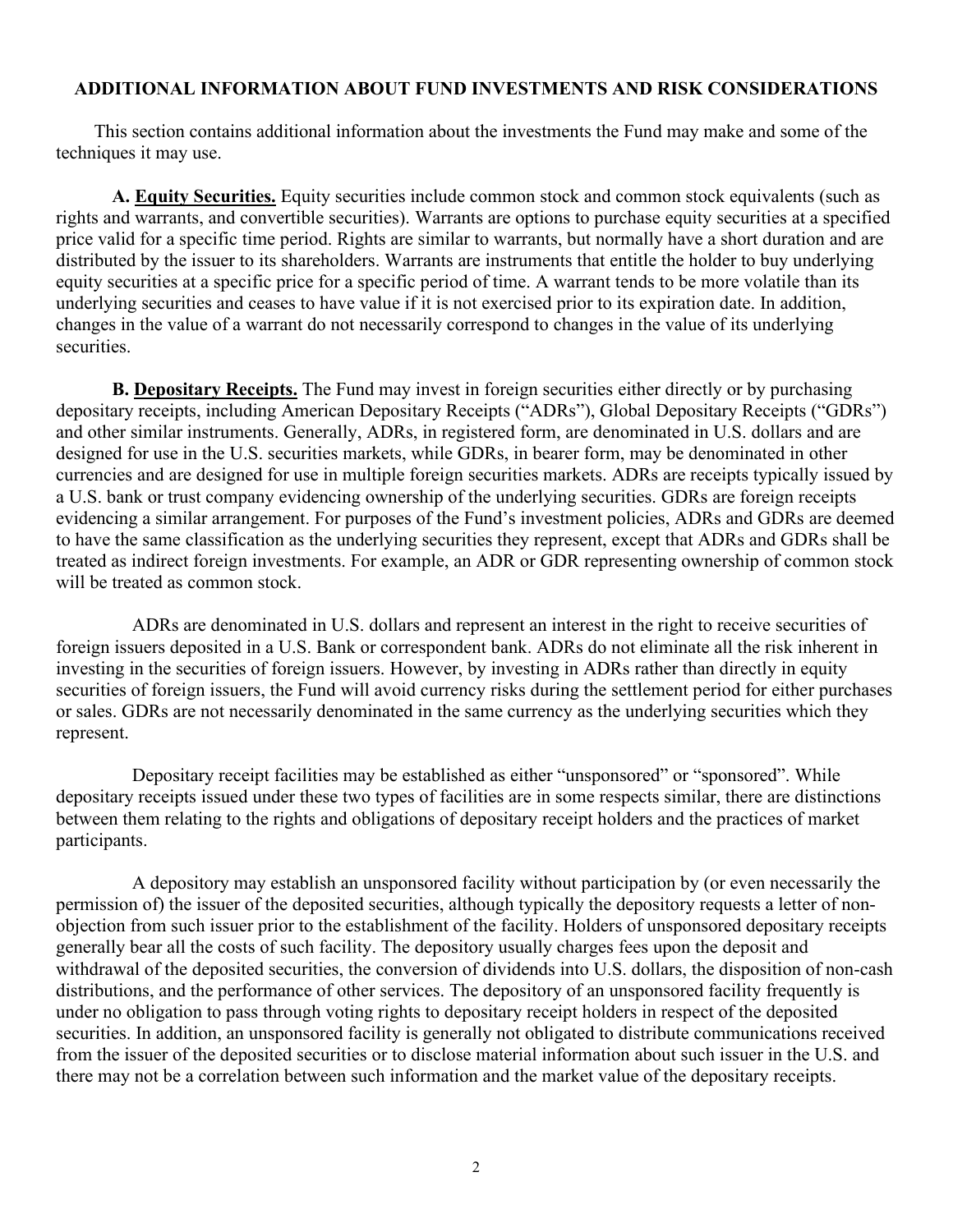Sponsored depositary receipt facilities are created in generally the same manner as unsponsored facilities, except that the issuer of the deposited securities enters into a deposit agreement with the depository. The deposit agreement sets out the rights and responsibilities of the issuer, the depository, and the depositary receipt holders. With sponsored facilities, the issuer of the deposited securities generally will bear some of the costs relating to the facility (such as dividend payment fees of the depository), although depositary receipt holders continue to bear certain other costs (such as deposit and withdrawal fees). Under the terms of most sponsored arrangements, depositories agree to distribute notices of shareholder meetings and voting instructions, and to provide shareholder communications and other information to the depositary receipt holders at the request of the issuer of the deposited securities. Risks associated with direct investments in foreign securities, rather than through depositary receipts, are described below under "Foreign Securities."

**C. Foreign Securities.** The Fund may invest directly in foreign securities. Investing in securities of foreign companies and countries involves certain considerations and risks that are not typically associated with investing in U.S. government securities and securities of domestic companies. There may be less publicly available information about a foreign issuer than a domestic one, and foreign companies are not generally subject to uniform accounting, auditing and financial standards and requirements comparable to those applicable to U.S. companies. There may also be less government supervision and regulation of foreign securities exchanges, brokers and listed companies than exists in the United States. Interest and dividends paid by foreign issuers may be subject to withholding and other foreign taxes, which may decrease the net return on such investments as compared to dividends and interest paid to the Fund by domestic companies or the U.S. government. There may be the possibility of expropriations, seizure or nationalization of foreign deposits, confiscatory taxation, political, economic or social instability or diplomatic developments that could affect assets of the Fund held in foreign countries. The establishment of exchange controls or other foreign governmental laws or restrictions could adversely affect the payment of obligations. In addition, investing in foreign securities will generally result in higher commissions than investing in similar domestic securities.

Decreases in the value of currencies of the foreign countries in which portfolio securities are organized or operate relative to the U.S. dollar will result in a corresponding decrease in the U.S. dollar value of the Fund's assets denominated in those currencies (and possibly a corresponding increase in the amount of securities required to be liquidated to meet distribution requirements). Conversely, increases in the value of currencies of the foreign countries in which the Fund invests relative to the U.S. dollar will result in a corresponding increase in the U.S. dollar value of the Fund's assets (and possibly a corresponding decrease in the amount of securities to be liquidated).

China Executive Order. Recent statements by U.S. securities and accounting regulatory agencies have expressed concern regarding information access and audit quality regarding issuers in China and other emerging market countries, which could present heightened risks associated with investments in these markets. Additionally, On November 12, 2020, the President of the United States issued an Executive Order to prohibit U.S. persons (which includes the Fund) from purchasing the publicly traded securities of certain companies that are affiliated with China's military (the "Order"). The Order applies to the publicly traded securities of any company designated as a "Communist Chinese military company" ("CCMC") by the U.S. Department of Defense or the U.S. Treasury's Office of Foreign Assets Control ("OFAC"), and includes securities that are derivative of or that are designed to provide economic exposure to such companies. The Order initially applied to over 30 companies previously designated as CCMCs by the Department of Defense earlier in 2020. The Order provides for a 365-day divestment period for any CCMCs that are designated in the future.

**D. Convertible Securities**. The Fund may invest in convertible securities, which are preferred stocks or bonds that pay a fixed dividend or interest payment and are convertible into common stock or other equity interests at a specified price or conversion ratio. Although convertible bonds, convertible preferred stocks, and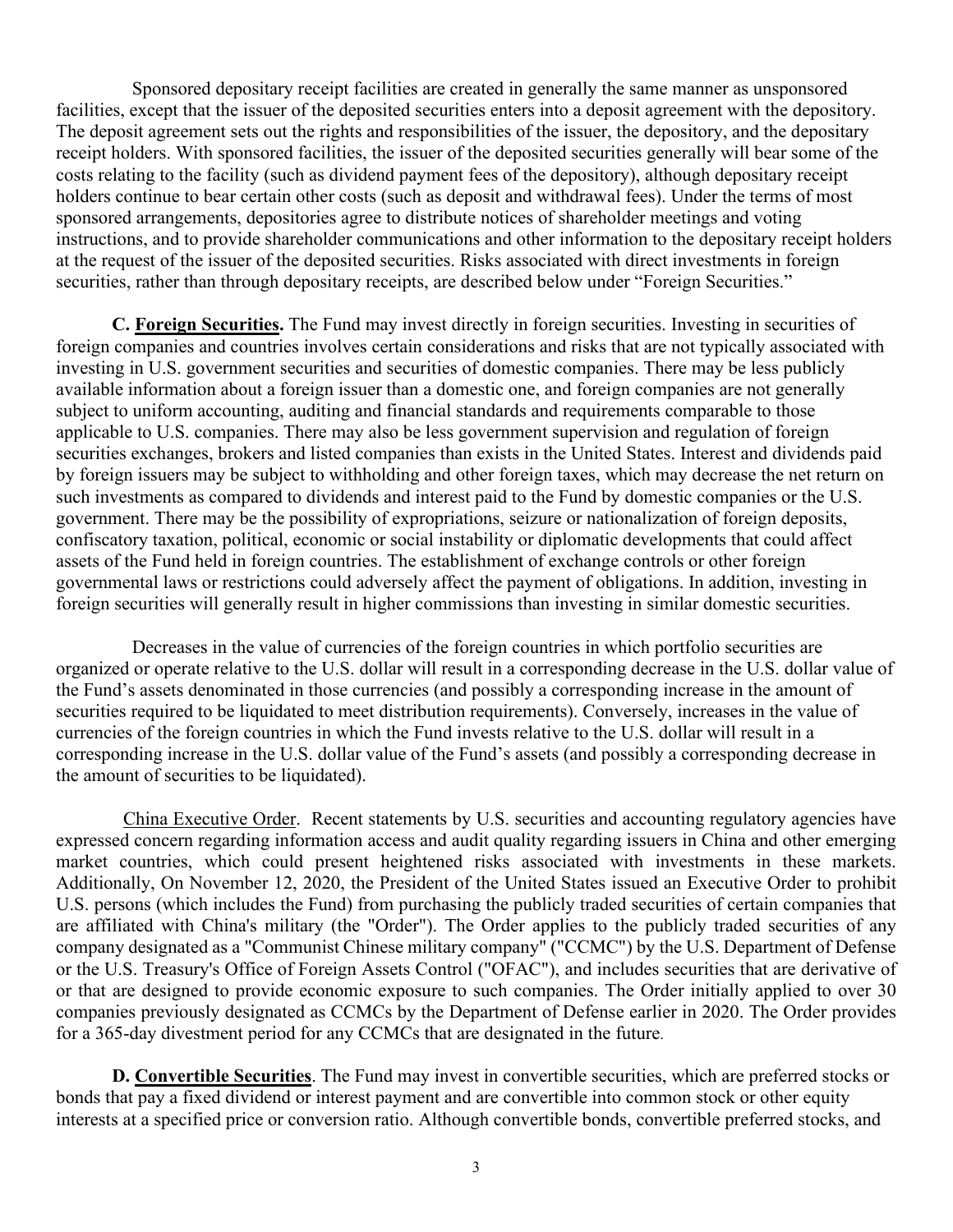other securities convertible into equity securities may have some attributes of income securities or debt securities, the Fund generally treats such securities as equity securities. By investing in convertible securities, the Fund may seek income, and may also seek the opportunity, through the conversion feature, to participate in the capital appreciation of the common stock or other interests into which the securities are convertible, while potentially earning a higher fixed rate of return than is ordinarily available in common stocks. While the value of convertible securities depends in part on interest rate changes and the credit quality of the issuers, the value of these securities will also change based on changes in the value of the underlying stock. Income paid by a convertible security may provide a limited cushion against a decline in the price of the security. However, convertible securities generally have less potential for gain than common stocks. Also, convertible bonds generally pay less income than non-convertible bonds.

## **E. Derivative Instruments**. The Fund may invest in option instruments as described below:

**Writing Covered Call Options –** The Fund may write covered call options on equity securities or futures contracts that the Fund is eligible to purchase to extend a holding period to obtain long-term capital gain treatment, to earn premium income, to assure a definite price for a security it has considered selling, or to close out options previously purchased. The Fund may write covered call options if, immediately thereafter, not more than 30% of its net assets would be committed to such transactions. A call option gives the holder (buyer) the right to purchase a security or futures contract at a specified price (the exercise price) at any time until a certain date (the expiration date). A call option is "covered" if the Fund owns the underlying security subject to the call option at all times during the option period. When the Fund writes a covered call option, it maintains a segregated account with its Custodian or as otherwise required by the rules of the exchange the underlying security, cash or liquid portfolio securities in an amount not less than the exercise price at all times while the option is outstanding.

The Fund will receive a premium from writing a call option, which increases the Fund's return in the event the option expires unexercised or is closed out at a profit. The amount of the premium will reflect, among other things, the relationship of the market price of the underlying security to the exercise price of the option and the remaining term of the option. However, there is no assurance that a closing transaction can be effected at a favorable price. During the option period, the covered call writer has, in return for the premium received, given up the opportunity for capital appreciation above the exercise price should the market price of the underlying security increase, but has retained the risk of loss should the price of the underlying security decline.

**Writing Put Options –** The Fund may write put options on equity securities and futures contracts that the Fund is eligible to purchase to earn premium income or to assure a definite price for a security if it is considering acquiring the security at a lower price than the current market price or to close out options previously purchased. The Fund may not write a put option if, immediately thereafter, more than 25% of its net assets would be committed to such transactions. A put option gives the holder of the option the right to sell, and the writer has the obligation to buy, the underlying security at the exercise price at any time during the option period. The operation of put options in other respects is substantially identical to that of call options. When the Fund writes a put option, it maintains in a segregated account with its Custodian cash or liquid portfolio securities in an amount not less than the exercise price at all times while the put option is outstanding.

The Fund will receive a premium from writing a put option, which increases the Fund's return in the event the option expires unexercised or is closed out at a profit. The amount of the premium will reflect, among other things, the relationship of the market price of the underlying security to the exercise price of the option and the remaining term of the option. The risks involved in writing put options include the risk that a closing transaction cannot be effected at a favorable price and the possibility that the price of the underlying security may fall below the exercise price, in which case the Fund may be required to purchase the underlying security at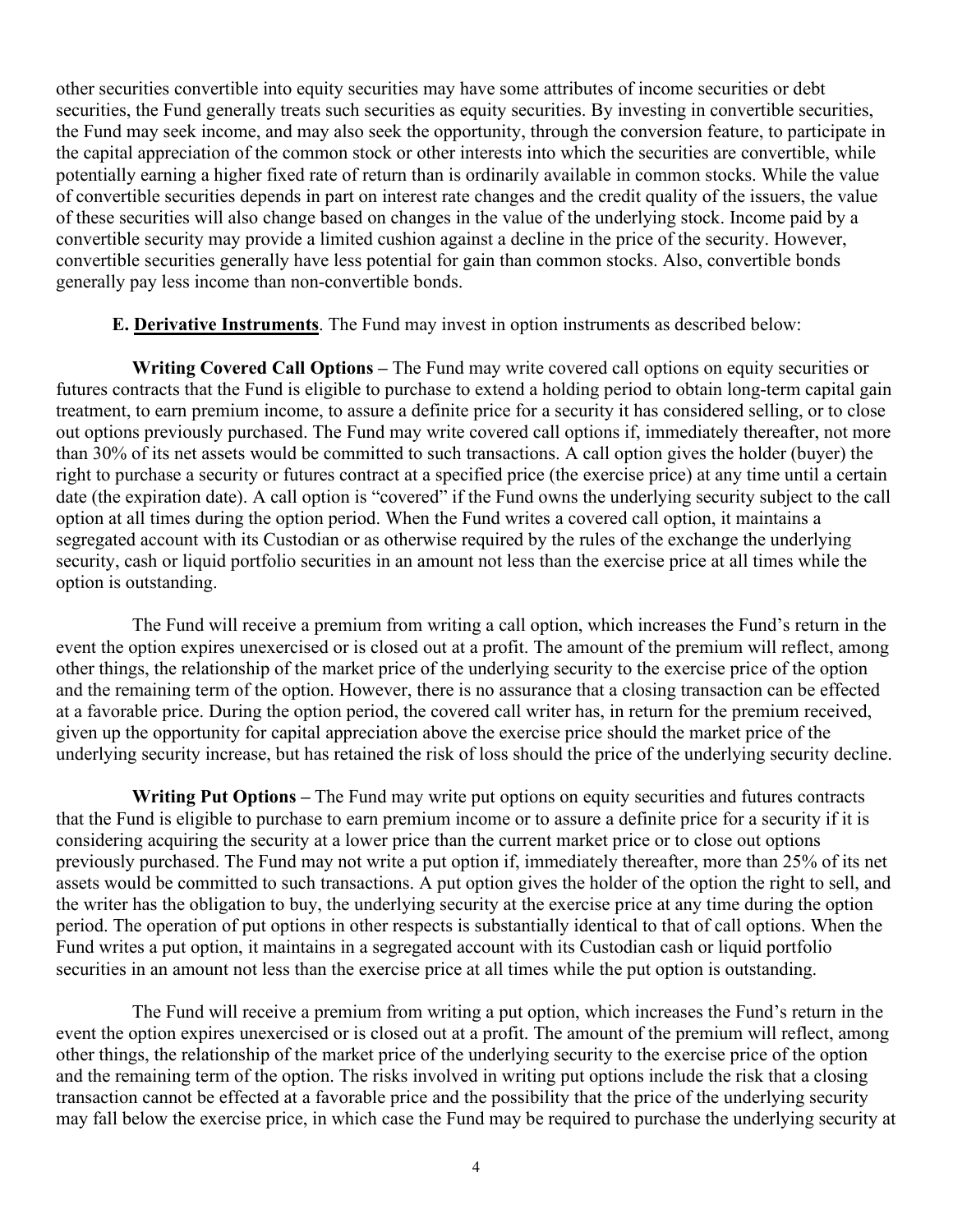a higher price than the market price of the security at the time the option is exercised, resulting in a potential capital loss unless the security subsequently appreciates in value.

The Fund may also write straddles (combinations of puts and calls on the same underlying security.)

**Purchasing Put Options –** The Fund may purchase put options. As the holder of a put option, the Fund has the right to sell the underlying security at the exercise price at any time during the option period. The Fund may enter into closing sale transactions with respect to such options, exercise them or permit them to expire.

The Fund may purchase a put option on an underlying security (a "protective put") owned as a defensive technique to protect against an anticipated decline in the value of the security. Such hedge protection is provided only during the life of the put option when the Fund, as the holder of the put option, is able to sell the underlying security at the put exercise price regardless of any decline in the underlying security's market price. For example, a put option may be purchased to protect unrealized appreciation of a security where the Adviser deems it desirable to continue to hold the security because of tax considerations. The premium paid for the put option and any transaction costs would reduce any capital gain otherwise available for distribution when the security is eventually sold.

The Fund may also purchase put options at a time when it does not own the underlying security. By purchasing put options on a security it does not own, the Fund seeks to benefit from a decline in the market price of the underlying security. If the put option is not sold when it has remaining value, and if the market price of the underlying security remains equal to or greater than the exercise price during the life of the put option, the Fund will lose its entire investment in the put option. For the purchase of a put option to be profitable, the market price of the underlying security must decline sufficiently below the exercise price to cover the premium and transaction costs, unless the put option is sold in a closing sale transaction.

A put option will be recorded as an asset in the Fund's statement of assets and liabilities, with its initial value set as the premium paid by the Fund when purchasing it. This asset will be adjusted daily to the option's current market value, which will be the latest sale price at the time at which the Fund's NAV per share is computed (close of trading on the New York Stock Exchange), or, in the absence of such sale, the latest bid price. The asset will be extinguished upon expiration of the option, the selling (writing) of an identical option in a closing transaction, or the delivery of the underlying security upon the exercise of the option. The purchaser of a put option risks a total loss of the premium paid for the option if the price of the underlying security does not increase or decrease sufficiently to justify exercise.

**Purchasing Call Options –** The Fund may purchase call options. As the holder of a call option, the Fund has the right to purchase the underlying security at the exercise price at any time during the option period. The Fund may enter into closing sale transactions with respect to such options, exercise them or permit them to expire. The Fund may also purchase call options on relevant stock indexes. Call options may also be purchased by the Fund for the purpose of acquiring the underlying securities for its portfolio. Utilized in this fashion, the purchase of call options enables the Fund to acquire the securities at the exercise price of the call option plus the premium paid. At times the net cost of acquiring securities in this manner may be less than the cost of acquiring the securities directly. This technique may also be useful to the Fund in purchasing a large block of securities that would be more difficult to acquire by direct market purchases. So long as it holds such a call option rather than the underlying security itself, the Fund is partially protected from any unexpected decline in the market price of the underlying security and in such event could allow the call option to expire, incurring a loss only to the extent of the premium paid for the option.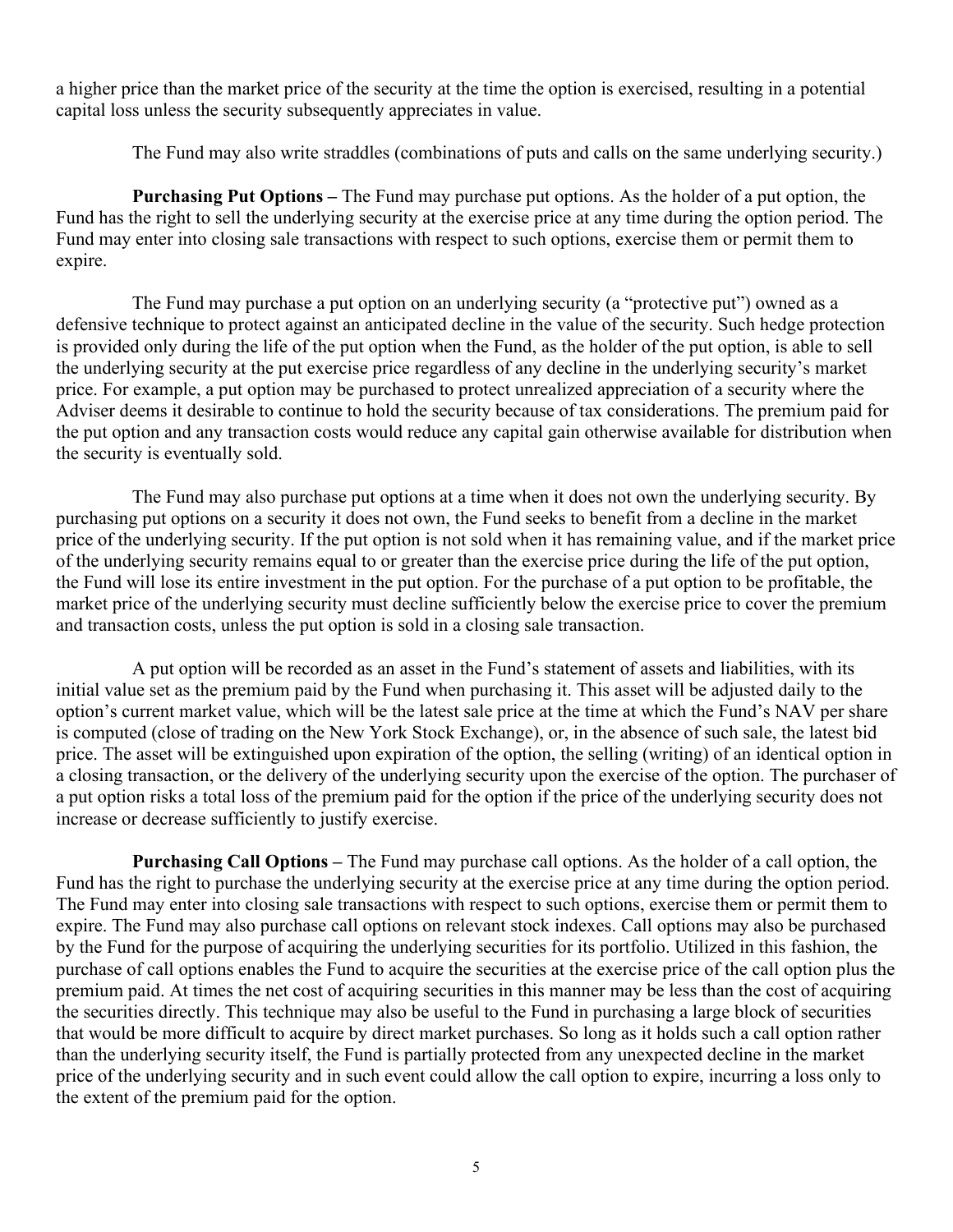The Fund may also purchase call options on underlying securities it owns to protect unrealized gains on call options previously written by it. A call option would be purchased for this purpose where tax considerations make it inadvisable to realize such gains through a closing purchase transaction. Call options may also be purchased at times to avoid realizing losses that would result in a reduction of the Fund's current return. For example, where the Fund has written a call option on an underlying security having a current market value below the price at which such security was purchased by the Fund, an increase in the market price could result in the exercise of the call option written by the Fund and the realization of a loss on the underlying security with the same exercise price and expiration date as the option previously written.

A call option will be recorded as an asset in the Fund's statement of assets and liabilities, with its initial value set as the premium paid by the Fund when purchasing it. This asset will be adjusted daily to the option's current market value, which will be the latest sale price at the time at which the Fund's NAV per share is computed (close of trading on the New York Stock Exchange), or, in the absence of such sale, the latest bid price. The asset will be extinguished upon expiration of the option, the selling (writing) of an identical option in a closing transaction, or the delivery of the underlying security upon the exercise of the option.

**Options Transactions Generally –** Option transactions in which the Fund may engage involve the specific risks described above as well as the following risks: the writer of an option may be required to exercise at any time during the option period; disruptions in the markets for underlying instruments could result in losses for options investors; imperfect or no correlation between the option and the securities being hedged; the insolvency of a broker could present risks for the broker's customers; and market imposed restrictions may prohibit the exercise of certain options. In addition, the option activities of the Fund may affect its portfolio turnover rate and the amount of brokerage commissions paid by the Fund. The success of the Fund in using the option strategies described above depends, among other things, on an adviser's ability to predict the direction and volatility of price movements in the options, futures contracts and securities markets and its ability to select the proper time, type and duration of the options.

The Fund may purchase either exchange-traded or over-the-counter options on securities. With certain exceptions, over-the-counter options, and any assets used to cover them, are considered illiquid securities. The Fund's ability to terminate options positions established in the over-the-counter market may be more limited than in the case of exchange-traded options and may also involve the risk that securities dealers participating in such transactions would fail to meet their obligations to the Fund.

**F. Illiquid Investments**. The Fund may invest in illiquid securities. An illiquid investment is any investment that may not reasonably be expected to be sold or disposed of in current market conditions in seven calendar days or less without the conversion to cash significantly changing the market value of the investment. However, the Fund will not acquire any illiquid investment ties if, immediately after the acquisition, the Fund would have invested more than 15% of the value of the Fund's net assets in illiquid investments.

Illiquid securities will be priced at fair value as determined in good faith under procedures adopted by the Board. If, through the appreciation of illiquid securities or the depreciation of liquid securities, the Fund should be in a position where more than 15% of the value of its net assets are invested in illiquid securities, the Fund will take steps in accordance with the Trust's Liquidity Risk Management Program to protect liquidity.

**G. Restricted Securities.** The Fund may invest in restricted securities (securities the disposition of which is restricted under the federal securities laws), including securities that may only be resold pursuant to Rule 144A under the Securities Act of 1933 (the "1933 Act"). Restricted securities may be sold only in privately negotiated transactions or in a public offering with respect to which a registration statement is in effect under the 1933 Act. Where registration is required, the Fund may be obligated to pay all or part of the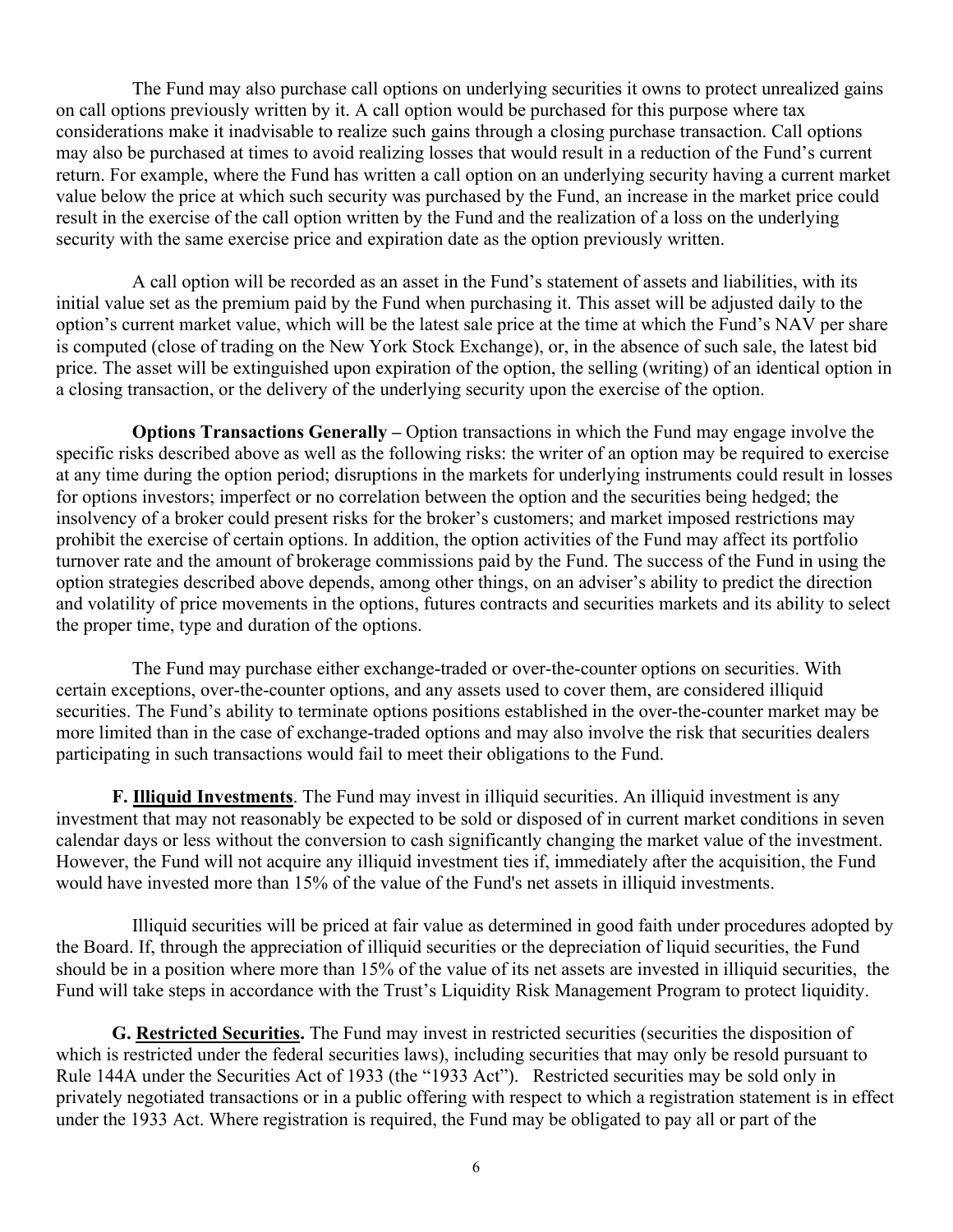registration expenses and a considerable period may elapse between the time of the decision to sell and the time the Fund may be permitted to sell a security under an effective registration statement. If, during such a period, adverse market conditions were to develop, the Fund might obtain a less favorable price than that which prevailed when it decided to sell.

**H. Borrowing.** The Fund may borrow for investment purposes and for other purposes permitted by the Investment Company Act of 1940 ("1940 Act"). Under the 1940 Act, the Fund is required to maintain continuous asset coverage of 300% with respect to permitted borrowings and to sell (within three days) sufficient portfolio holdings to restore such coverage if it should decline to less than 300% due to market fluctuations or otherwise, even if such liquidation of the Fund's holdings may be disadvantageous from an investment standpoint. Borrowing creates leverage, which will exaggerate the effect or any increase or decrease in the market price of securities in the Fund's portfolio on the Fund's NAV and, therefore, may increase the volatility of the Fund. Money borrowed will be subject to interest and other costs (that may include commitment fees). Increased operating costs, including the financing cost associated with any leverage, may reduce the Fund's total return. Unless the income and capital appreciation, if any, exceed the cost of borrowing, the use of leverage will diminish the investment performance of the Fund.

**I. Temporary Investments.** To maintain cash for redemptions and distributions and for temporary defensive purposes, the Fund may invest in money market mutual funds and in investment grade short-term fixed income securities including short-term U.S. government securities, negotiable certificates of deposit, commercial paper, banker's acceptances and repurchase agreements. The Fund may also invest in futures, options, shorts and foreign currency hedging as a defensive measure. To the extent that the Fund engages in a temporary, defensive strategy, the Fund may not achieve its investment objective.

**J. Stock Market Risk.** The Fund may lose money due to fluctuations within the stock market which may be unrelated to individual issuers and could not have been predicted. The price of the securities which the Fund holds may change unpredictably and due to local, regional, international, or global events. These events may include economic downturns such as recessions or depressions; natural occurrences such as natural disasters, epidemics or pandemics; acts of violence such as terrorism or war; and political and social unrest. Due to the prominence of globalization and global trade, the securities held by the Fund may be affected by international and global events. In the case of a general market downturn, multiple asset classes, or the entire market, may be negatively affected for an extended and unknown amount of time. Although all securities are subject to these risk, different securities will be affected in different manners depending on the event.

In addition, the global outbreak of the COVID-19 virus and the resulting pandemic has disrupted global economic markets and contributed to significant volatility in certain markets, and the economic impact, duration and spread of the COVID-19 pandemic remains uncertain at this time. The performance of the Fund may be impacted by COVID-19, which may in turn impact the value of your investment.

### **PORTFOLIO TURNOVER**

<span id="page-8-0"></span>Although the Fund generally will not invest for short-term trading purposes, portfolio securities may be sold without regard to the length of time they have been held when, in the opinion of the Adviser, investment considerations warrant such action. The Fund's portfolio turnover rate is a measure of the Fund's portfolio activity, and is calculated by dividing the lesser of purchases or sales of securities by the average value of the portfolio securities held during the period. A high rate of portfolio turnover (100% or more) generally leads to higher transaction costs and may result in a greater number of taxable transactions. During the fiscal years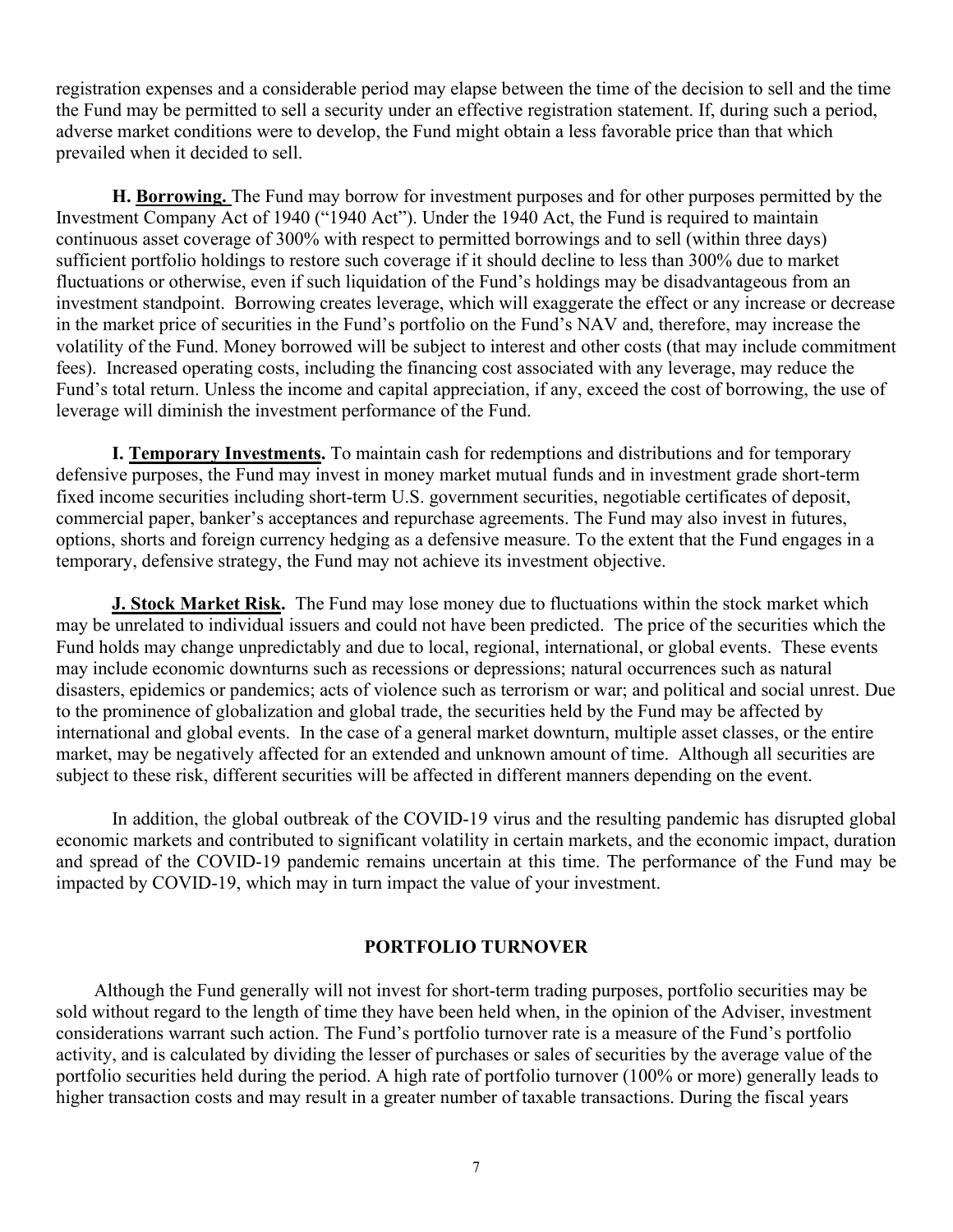ended October 31, 2020 and October 31, 2021, the Fund's portfolio turnover rate was 46% and 20%, respectively, of the average value of its portfolio.

# **INVESTMENT LIMITATIONS**

<span id="page-9-0"></span>Fundamental. The investment limitations described below have been adopted by the Trust with respect to the Fund and are fundamental ("Fundamental"), *i.e.*, they may not be changed without the affirmative vote of a majority of the outstanding shares of the Fund. As used in the Prospectus and this SAI, the term "majority of the outstanding shares of the Fund" means the lesser of: (1) 67% or more of the outstanding shares of the Fund present at a meeting, if the holders of more than 50% of the outstanding shares of the Fund are present or represented at such meeting; or (2) more than 50% of the outstanding shares of the Fund.

- 1. Borrowing Money. The Fund will not borrow money, except from: (a) a bank, provided that immediately after such borrowing there is an asset coverage of 300% for all borrowings of the Fund; or (b) a bank or other persons for temporary purposes only, provided that such temporary borrowings are in an amount not exceeding 5% of the Fund's total assets at the time when the borrowing is made. This limitation does not preclude the Fund from entering into reverse repurchase transactions, provided that the Fund has an asset coverage of 300% for all borrowings and repurchase commitments of the Fund pursuant to reverse repurchase transactions.
- 2. Diversification. The Fund may not, with respect to 75% of its total assets, invest more than 5% of the value of its total assets in the securities of any one issuer or purchase more than 10% of the outstanding voting securities of any class of securities of any one issuer (except that securities of the U.S. government, its agencies, and instrumentalities and securities of other investment companies are not subject to this limitation).
- 3. Senior Securities. The Fund will not issue senior securities, except as permitted by the 1940 Act and the rules and regulations thereunder.
- 4. Underwriting. The Fund will not act as underwriter of securities issued by other persons. This limitation is not applicable to the extent that, in connection with the disposition of portfolio securities (including restricted securities), the Fund may be deemed an underwriter under certain federal securities laws.
- 5. Real Estate. The Fund will not purchase or sell real estate. This limitation is not applicable to investments in marketable securities that are secured by or represent interests in real estate. This limitation does not preclude the Fund from investing in mortgage-related securities or investing in companies engaged in the real estate business or that have a significant portion of their assets in real estate (including real estate investment trusts).
- 6. Commodities. The Fund will not purchase or sell commodities unless acquired as a result of ownership of securities or other investments. This limitation does not preclude the Fund from purchasing or selling options or futures contracts, from investing in securities or other instruments backed by commodities or from investing in companies that are engaged in a commodities business or have a significant portion of their assets in commodities.
- 7. Loans. The Fund will not make loans to other persons, except: (a) by loaning portfolio securities; (b) by engaging in repurchase agreements; or (c) by purchasing non-publicly offered debt securities.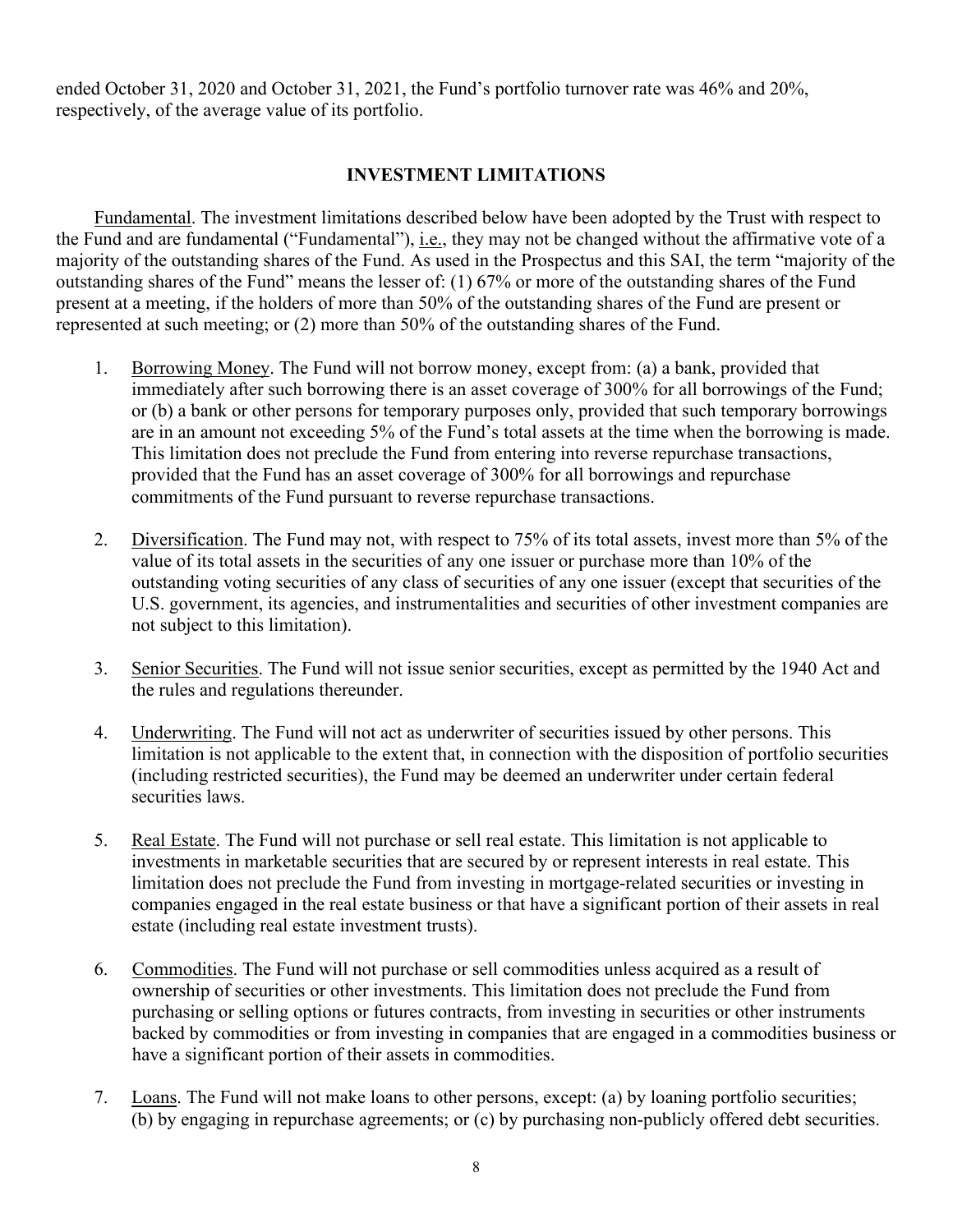For purposes of this limitation, the term "loans" shall not include the purchase of a portion of an issue of publicly distributed bonds, debentures or other securities.

8. Concentration. The Fund will not invest more than 25% of its total assets in any one particular industry. This limitation is not applicable to investments in obligations issued or guaranteed by the U.S. government, its agencies and instrumentalities or repurchase agreements with respect thereto.

With respect to the percentages adopted by the Trust as maximum limitations on its investment policies and limitations, an excess above the fixed percentage will not be a violation of the policy or limitation unless the excess results immediately and directly from the acquisition of any security or the action taken. This paragraph does not apply to the borrowing policy set forth in paragraph 1 above.

Notwithstanding any of the foregoing limitations, any investment company, whether organized as a trust, association or corporation, or a personal holding company, may be merged or consolidated with or acquired by the Trust, provided that if such merger, consolidation or acquisition results in an investment in the securities of any issuer prohibited by said paragraphs, the Trust shall, within ninety days after the consummation of such merger, consolidation or acquisition, dispose of all of the securities of such issuer so acquired or such portion thereof as shall bring the total investment therein within the limitations imposed by said paragraphs above as of the date of consummation.

### **INVESTMENT ADVISER**

<span id="page-10-0"></span>The Fund's Adviser is Kovitz Investment Group Partners, LLC, 71 S. Wacker Drive, Suite 1860, Chicago, IL 60606. The Adviser is a registered investment adviser that provides investment advice primarily to high net worth individuals and institutional clients. The Adviser is an indirect wholly-owned subsidiary of Focus Financial Partners, LLC ("Focus"), a Delaware limited liability company that is a strategic and financial investor in independently-managed wealth management firms. Prior to January 1, 2016, the Fund was managed by Kovitz Investment Group, LLC ("KIG").

Under the terms of the management agreement (the "Agreement"), the Adviser manages the Fund's investments subject to oversight by the Board. As compensation for its management services, the Fund is obligated to pay the Adviser a fee computed and accrued daily and paid monthly at an annual rate of 1.00% of the average daily net assets of the Fund.

The Adviser has entered into an operating expense limitation agreement where it has contractually agreed to cap certain operating expenses of the Fund excluding interest, taxes, brokerages commissions, other expenditures which are capitalized in accordance with generally accepted accounting principles, other extraordinary expenses not incurred in the ordinary course of the Fund's business, dividend expense on short sales and expenses incurred under a plan of distribution adopted pursuant to Rule 12b-1 under the Investment Company Act of 1940 ("Excluded Expenses") to no more than 1.10% of the Fund's average daily net assets. The contractual arrangement is in effect through February 28, 2023. This limitation also excludes any "acquired fund fees and expenses." Each waiver or reimbursement of an expense by the Adviser is subject to repayment by the Fund within the three years following the date of such waiver or reimbursement, provided that the Fund is able to make the repayment without exceeding the expense limitation in place at the time of the waiver or reimbursement and the expense limitation in place at the time of the repayment. This operating expense limitation agreement may only be terminated by mutual consent of the Adviser and the Fund, and it will automatically terminate upon the termination of the investment advisory agreement between the Fund and the Adviser.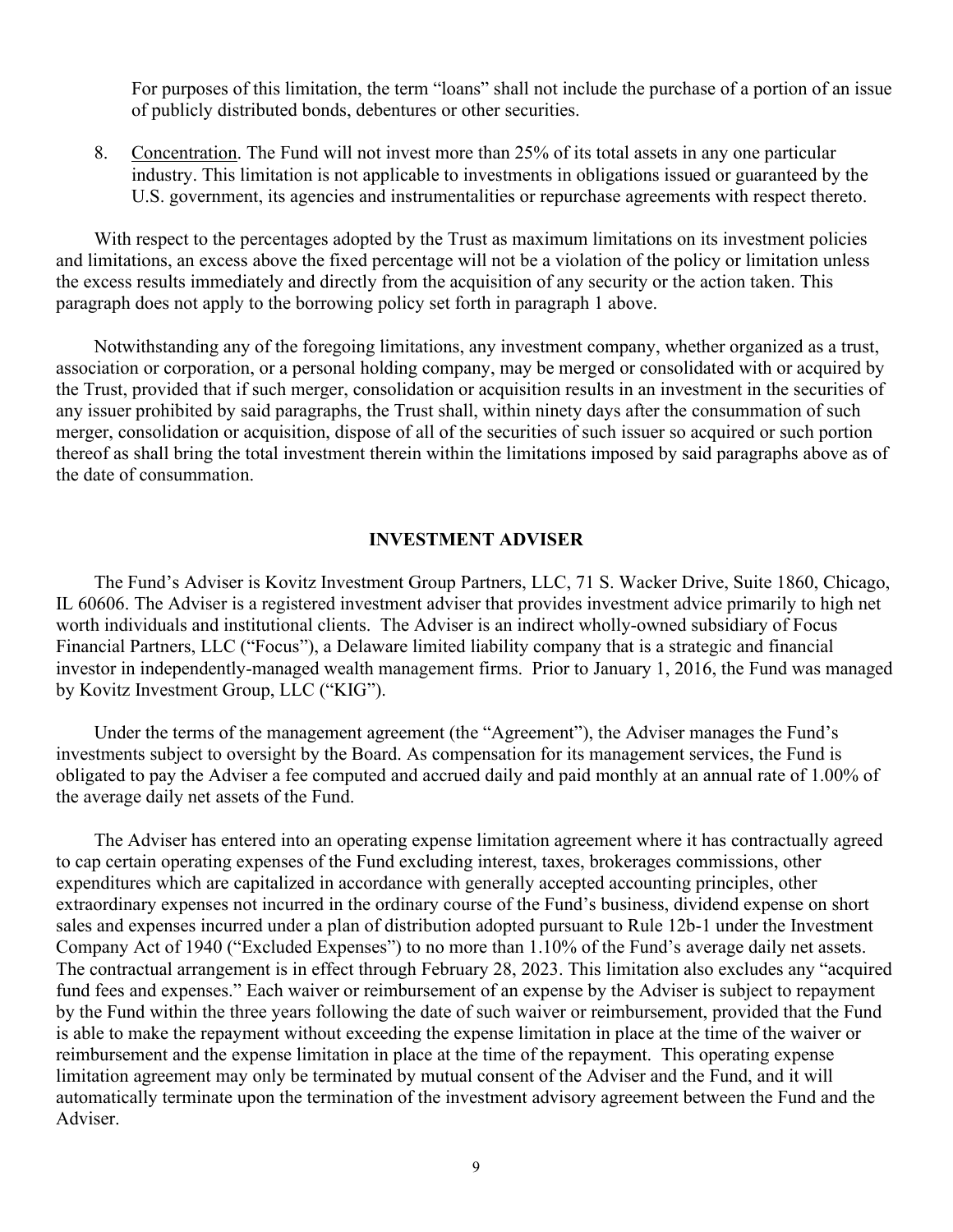The following table describes the advisory fees earned by the Adviser, amounts waived and/or reimbursed and net amounts paid to the Adviser for the periods indicated.

| Fiscal Year Ended | <b>Advisory Fees</b><br>Accrued | Fee Waiver/<br>Expense<br>Reimbursement |           |
|-------------------|---------------------------------|-----------------------------------------|-----------|
| October 31, 2019  | \$800,982                       | \$(175,543)                             | \$625,439 |
| October 31, 2020  | \$782,543                       | \$(184,529)                             | \$598,014 |
| October 31, 2021  | \$933,039                       | \$(168,110)                             | \$764,929 |

The Adviser retains the right to use the names "Kovitz Investment Group Partners" and "Green Owl" in connection with another investment company or business enterprise with which the Adviser is or may become associated. The Trust's right to use the names "Kovitz Investment Group Partners" and "Green Owl" automatically ceases 90 days after termination of the Agreement and may be withdrawn by the Adviser on 90 days' written notice.

The Adviser may make payments to banks or other financial institutions that provide shareholder services and administer shareholder accounts. If a bank or other financial institution were prohibited from continuing to perform all or a part of such services, management of the Fund believes that there would be no material impact on the Fund or shareholders. Banks and other financial institutions may charge their customers fees for offering these services to the extent permitted by applicable regulatory authorities, and the overall return to those shareholders availing themselves of the bank services will be lower than to those shareholders who do not. The Fund may from time to time purchase securities issued by banks and other financial institutions that provide such services; however, in selecting investments for the Fund, no preference will be shown for such securities.

#### **About the Portfolio Managers**

The Adviser's Investment Team is responsible for managing the Fund. The members of the Investment Team are: Mitchell A. Kovitz, Joel D. Hirsh, Bryan L. Engler, and Jonathan A. Shapiro ("Portfolio Managers"). As of October 31, 2021, the Portfolio Managers were responsible for managing the following types of accounts, in addition to the Fund (figures are approximate):

| <b>Portfolio Manager</b> | <b>Total Accounts By</b><br><b>Type</b> | <b>Total Assets By</b><br>Account<br><b>Type</b> | <b>Number of Accounts</b><br>by<br><b>Type Subject to a</b><br><b>Performance Fee</b> | <b>Total Assets By</b><br>Account<br><b>Type Subject to a</b><br><b>Performance Fee</b> |
|--------------------------|-----------------------------------------|--------------------------------------------------|---------------------------------------------------------------------------------------|-----------------------------------------------------------------------------------------|
| Mitchell A. Kovitz       | Investment Companies:                   | Investment Companies:                            | Investment Companies:                                                                 | Investment Companies:                                                                   |
|                          |                                         | \$164 million                                    | $\theta$                                                                              | \$0                                                                                     |
|                          | Pooled Investment                       | Pooled Investment                                | Pooled Investment                                                                     | Pooled Investment                                                                       |
|                          | Vehicles:                               | Vehicles:                                        | Vehicles:                                                                             | Vehicles:                                                                               |
|                          |                                         | \$238 million                                    | 2                                                                                     | \$238 million                                                                           |
|                          | Other Accounts:                         | Other Accounts:                                  | Other Accounts:                                                                       | Other Accounts:                                                                         |
|                          | 4,400                                   | \$4.5 billion                                    | $\theta$                                                                              | \$0                                                                                     |
| Joel D. Hirsh            | <b>Investment Companies:</b>            | Investment Companies:                            | Investment Companies:                                                                 | Investment Companies:                                                                   |
|                          | 2                                       | \$164 million                                    | $\theta$                                                                              | \$0                                                                                     |
|                          | Pooled Investment                       | Pooled Investment                                | Pooled Investment                                                                     | Pooled Investment                                                                       |
|                          | Vehicles:                               | Vehicles:                                        | Vehicles:                                                                             | Vehicles:                                                                               |
|                          | $\mathfrak{D}$                          | \$238 million                                    | $\mathfrak{D}$                                                                        | \$238 million                                                                           |
|                          | Other Accounts:                         | Other Accounts:                                  | Other Accounts:                                                                       | Other Accounts:                                                                         |
|                          | 4.400                                   | \$4.5 billion                                    | $\theta$                                                                              | \$0                                                                                     |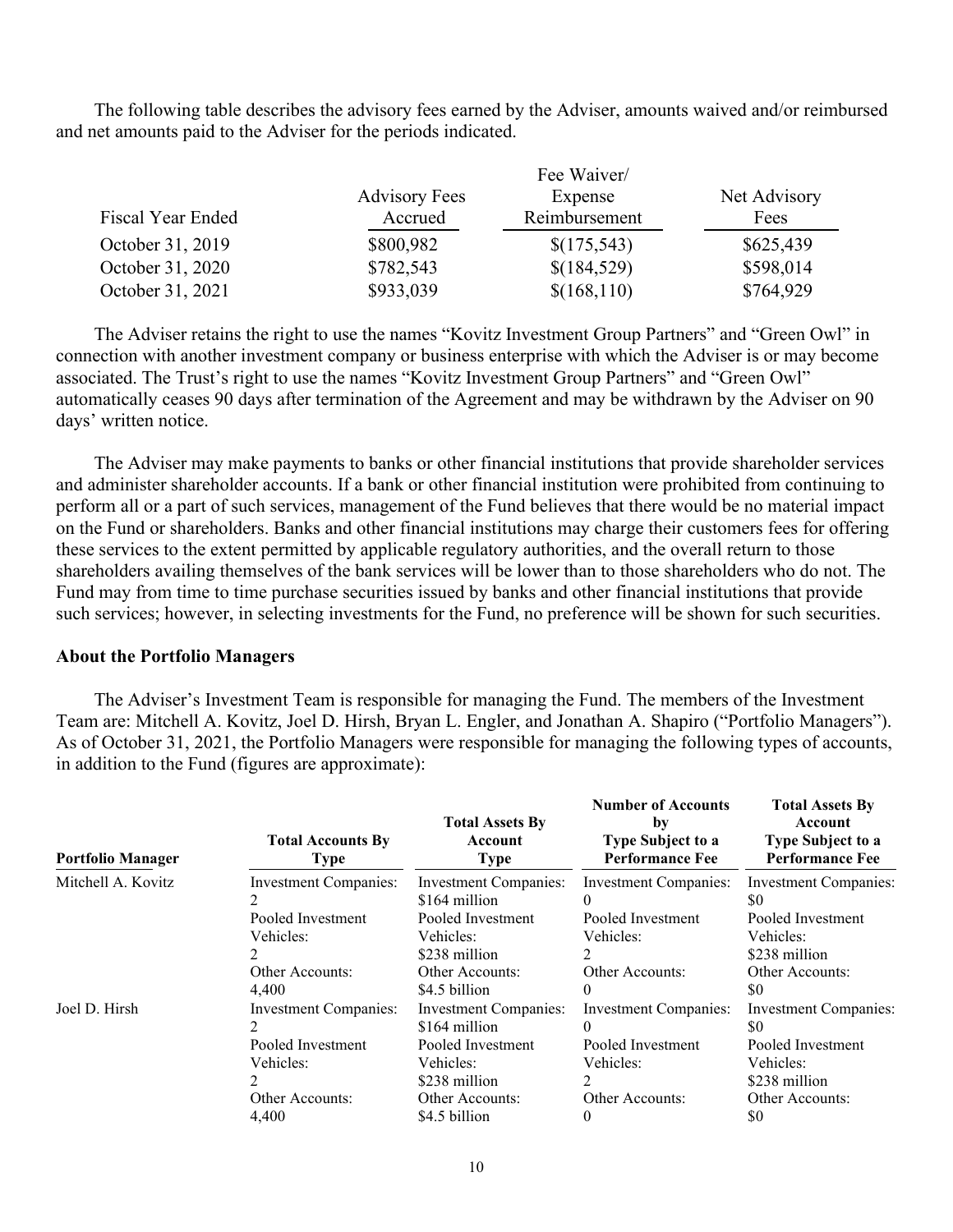| <b>Portfolio Manager</b> | <b>Total Accounts By</b><br><b>Type</b>                 | <b>Total Assets By</b><br>Account<br><b>Type</b>                                | <b>Number of Accounts</b><br>by<br><b>Type Subject to a</b><br><b>Performance Fee</b> | <b>Total Assets By</b><br>Account<br><b>Type Subject to a</b><br><b>Performance Fee</b> |
|--------------------------|---------------------------------------------------------|---------------------------------------------------------------------------------|---------------------------------------------------------------------------------------|-----------------------------------------------------------------------------------------|
| Bryan L. Engler          | <b>Investment Companies:</b>                            | <b>Investment Companies:</b><br>\$164 million                                   | Investment Companies:<br>$_{0}$                                                       | Investment Companies:<br>\$0                                                            |
|                          | Pooled Investment                                       | Pooled Investment                                                               | Pooled Investment                                                                     | Pooled Investment                                                                       |
|                          | Vehicles:                                               | Vehicles:                                                                       | Vehicles:                                                                             | Vehicles:                                                                               |
|                          | $^{(1)}$                                                | \$0                                                                             | $\theta$                                                                              | \$0                                                                                     |
|                          | Other Accounts:                                         | Other Accounts:                                                                 | Other Accounts:                                                                       | Other Accounts:                                                                         |
|                          | 4,400                                                   | \$4.5 billion                                                                   | 0                                                                                     | \$0                                                                                     |
| Jonathan A. Shapiro      | Investment Companies:<br>Pooled Investment<br>Vehicles: | <b>Investment Companies:</b><br>\$164 million<br>Pooled Investment<br>Vehicles: | Investment Companies:<br>$\theta$<br>Pooled Investment<br>Vehicles:                   | Investment Companies:<br>\$0<br>Pooled Investment<br>Vehicles:                          |
|                          | $^{(1)}$                                                | \$0                                                                             | $\theta$                                                                              | \$0                                                                                     |
|                          | Other Accounts:                                         | Other Accounts:                                                                 | Other Accounts:                                                                       | Other Accounts:                                                                         |
|                          | $\theta$                                                | \$0                                                                             | $\theta$                                                                              | \$0                                                                                     |

Compensation: Mr. Kovitz and Mr. Hirsh receive an annual base salary and other compensation from a separate company owned by the former owners of KIG (the "Management Co."), which receives a management fee from the Adviser. Mr. Kovitz and Mr. Hirsh each have ownership interests in the Management Co. They may receive distributions from the Management Co., which may come indirectly from profits generated by the Adviser. Mr. Engler receives an annual base salary and discretionary and performance bonuses from the Adviser. Mr. Shapiro receives an annual base salary and discretionary bonuses from the Adviser.

Certain Potential Conflicts of Interest: Potential conflicts of interest may arise because the Portfolio Managers use the same proprietary investment methodology for the Fund as they use for other clients and because the Adviser manages assets for other clients. This means that the Portfolio Managers will make the investment strategies used to manage the Fund available to other clients. As a result, there may be circumstances under which the Fund and other clients of the Adviser may compete in purchasing available investments and, to the extent that the demand exceeds the supply, may result in driving the prices of such investments up, resulting in higher costs to the Fund. There also may be circumstances under which the Portfolio Managers recommend the purchase or sale of various investments to other clients and do not purchase or sell the same investments for the Fund, or purchase or sell an investment for the Fund and do not include such investment in recommendations provided to other clients. This is because the Adviser's portfolio recommendations among clients differ based on each client's investment policy guidelines and/or prevailing market conditions at the time such recommendation is made. Each Portfolio Manager carries on investment activities for other clients and may also carry on investment activities for his own account(s) and/or the accounts of family members, and therefore will not be devoting all of his or her efforts to the management of the Fund. As a result of these activities, each Portfolio Manager is engaged in substantial activities other than on behalf of the Fund, and may have differing economic interests in respect of such activities.

Ownership of Fund Shares: As of October 31, 2021, the Portfolio Managers owned shares of the Fund in the following ranges:

**Portfolio Manager**

<span id="page-12-0"></span>Mitchell A. Kovitz Over \$1,000,000 Joel D. Hirsh  $$1 - $10,000$ Bryan L. Engler \$50,001 - \$100,000<br>
Jonathan A. Shapiro \$50,001 - \$1,000,000 Jonathan A. Shapiro

#### **Dollar Range of Equity Securities in the Fund**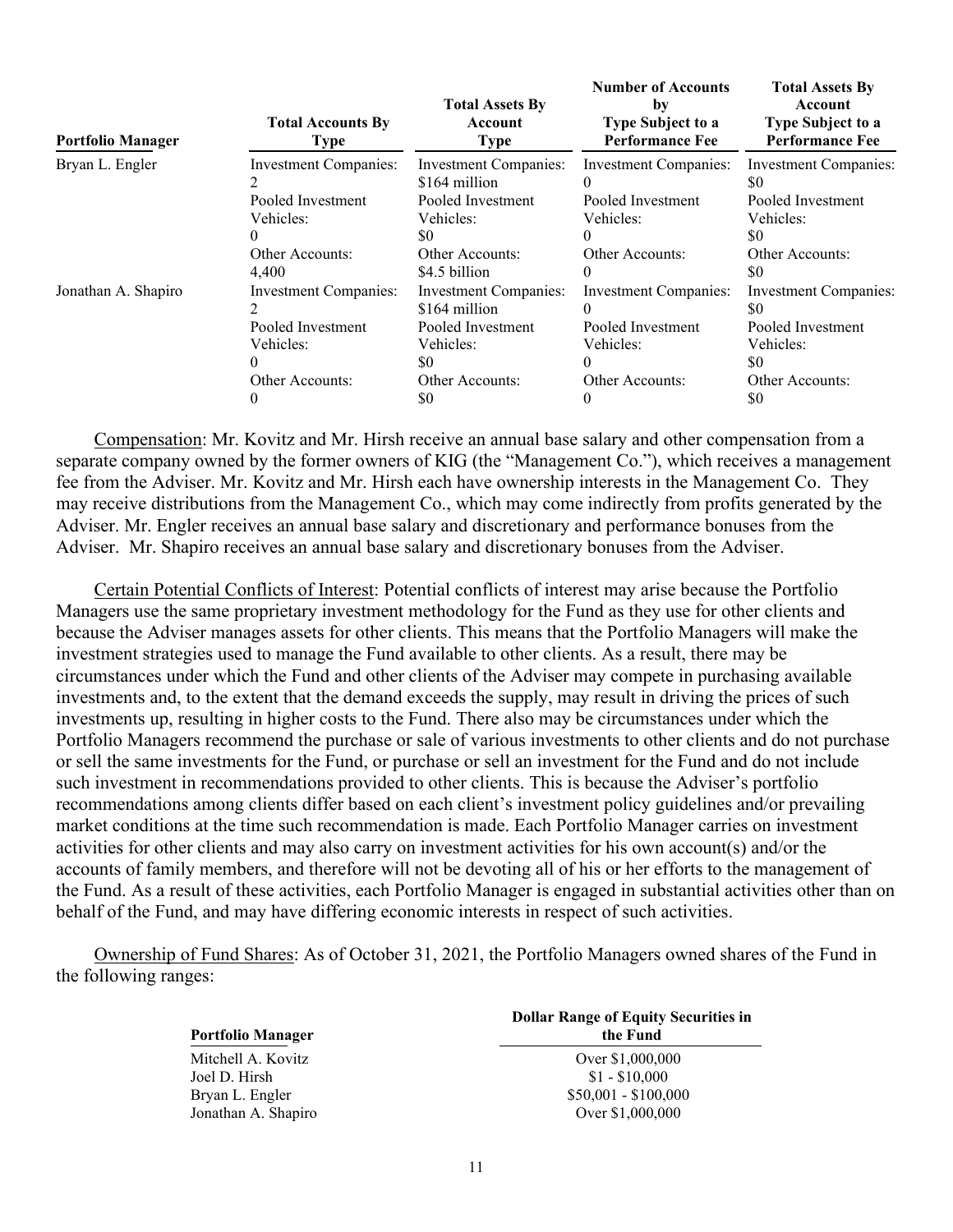### **TRUSTEES AND OFFICERS**

The Board supervises the business activities of the Trust and is responsible for protecting the interests of shareholders. The Chairperson of the Board is Andrea N. Mullins, who is not an "interested person" of the Trust, as that term is defined under the 1940 Act ("Independent Trustee"). The Board has considered the overall leadership structure of the Trust and has established committees designed to facilitate the governance of the Trust by the Trustees generally and the Board's role with respect to risk oversight specifically. The Trust's committees are responsible for certain aspects of risk oversight relating to financial statements, the valuation of the Trust's assets, and compliance matters. The Board also has frequent interaction with the service providers and Chief Compliance Officer (the "CCO") of the Trust with respect to risk oversight matters. The Trust's CCO reports directly to the Board generally with respect to the CCO's role in managing the compliance risks of the Trust. The CCO may also report directly to a particular committee of the Board depending on the subject matter. The Trust's principal financial officer reports to the Audit Committee of the Board on all financial matters affecting the Trust, including risks associated with financial reporting. Through the committee structure, the Trustees also interact with other officers and service providers of the Trust to monitor risks related to the Trust's operations. The Trust has determined that its leadership structure is appropriate based on the size of the Trust, the Board's current responsibilities, each Trustee's ability to participate in the oversight of the Trust and committee transparency.

The Trustees are experienced businesspersons who meet throughout the year to oversee the Trust's activities, review contractual arrangements with companies that provide services to the Fund and review performance. Each Trustee serves as a trustee until termination of the Trust unless the Trustee dies, resigns, retires or is removed.

The following table provides information regarding each of the Independent Trustees. Based on the experience of the Trustees as described below, the Board concluded that each of the individuals listed below should serve as a Trustee.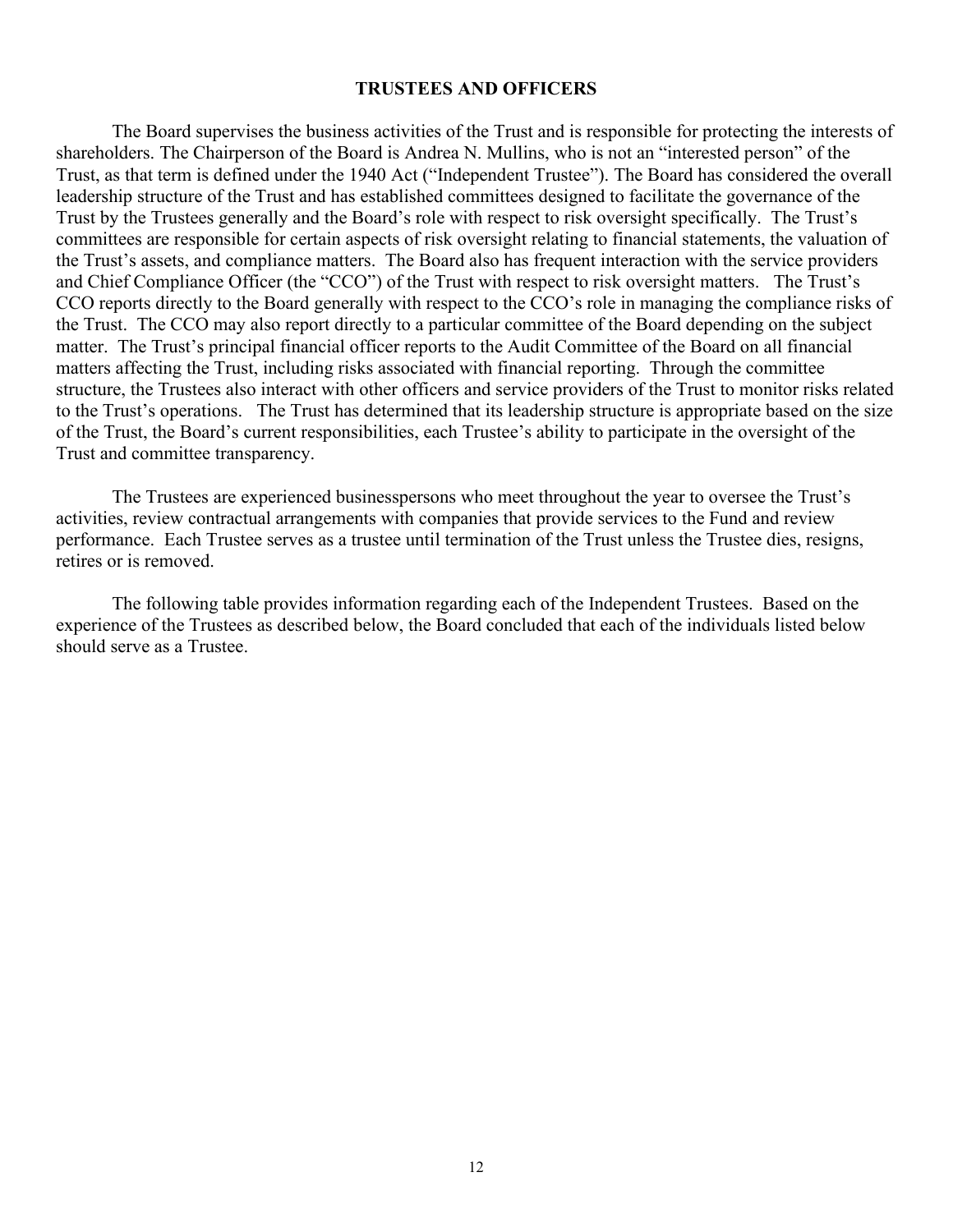| Name, Address*, (Age), Position with<br>Trust**, Term of Position with Trust                        | <b>Principal Occupation During Past 5 Years</b>                                                                                                                                                                                             | <b>Other Directorships</b>                                                                                                                                                                                                                                                                                                                                                                                                                                                                                                                                                                                                                                                                                                                |
|-----------------------------------------------------------------------------------------------------|---------------------------------------------------------------------------------------------------------------------------------------------------------------------------------------------------------------------------------------------|-------------------------------------------------------------------------------------------------------------------------------------------------------------------------------------------------------------------------------------------------------------------------------------------------------------------------------------------------------------------------------------------------------------------------------------------------------------------------------------------------------------------------------------------------------------------------------------------------------------------------------------------------------------------------------------------------------------------------------------------|
| Ira P. Cohen, 62<br>Independent Trustee Since June 2010                                             | Current: Independent financial services consultant<br>(since February 2005); Executive Vice President of Asset Chairman, Griffin Institutional<br>Management Services, Recognos Financial (since August Access Credit Fund (since<br>2015). | Trustee and Audit Committee<br>January 2017); Trustee and Audit<br>Committee Chairman, Griffin<br><b>Institutional Real Estate Access</b><br>Fund (since May 2014); Trustee,<br>Angel Oak Funds Trust (since<br>October 2014) (5 portfolios);<br>Trustee, Chairman, and<br>Nominating and Governance<br>Committee Chairman, Angel Oak<br>Strategic Credit Fund (since<br>December 2017); Trustee, U.S.<br>Fixed Income Trust (since March<br>2019); Trustee and Chairman,<br><b>Angel Oak Financial Strategies</b><br>Income Term Trust (since May<br>2019); Trustee, Angel Oak<br>Dynamic Financial Strategies<br>Income Term Trust (since June<br>2020); Trustee, Angel Oak Credit<br>Opportunities Term Trust (since<br>January 2021). |
| Andrea N. Mullins, 54<br>Independent Trustee Since December<br>2013<br>Chairperson Since March 2017 | Current: Private investor; Independent Contractor,<br>SWM Advisors (since April 2014).                                                                                                                                                      | Trustee, Angel Oak Funds Trust<br>(since February 2019) (5<br>portfolios); Trustee, Angel Oak<br>Strategic Credit Fund (since<br>February 2019); Trustee, Angel<br>Oak Financial Strategies Income<br>Term Trust (since May 2019);<br>Trustee, Angel Oak Dynamic<br>Financial Strategies Income Term<br>Trust (since June 2020); Trustee,<br>Angel Oak Credit Opportunities<br>Term Trust (since January 2021);<br>Trustee and Audit Committee<br>Chair, Cushing Mutual Funds<br>Trust (since November 202) (2<br>portfolios); Trustee and Audit<br>Committee Chair, Cushing MLP<br>& Infrastructure Fund (since<br>November 2021).                                                                                                       |

\* The address for each trustee and officer is 225 Pictoria Drive, Suite 450, Cincinnati, Ohio 45246.<br>\*\* As of the date of this SAI the Trust consists of 15 series

As of the date of this SAI, the Trust consists of 15 series.

The following table provides information regarding the Trustee who is considered an "interested person" of the Trust, as that term is defined under the 1940 Act. Based on the experience of the Trustee, the Board concluded that the individual listed below should serve as a Trustee.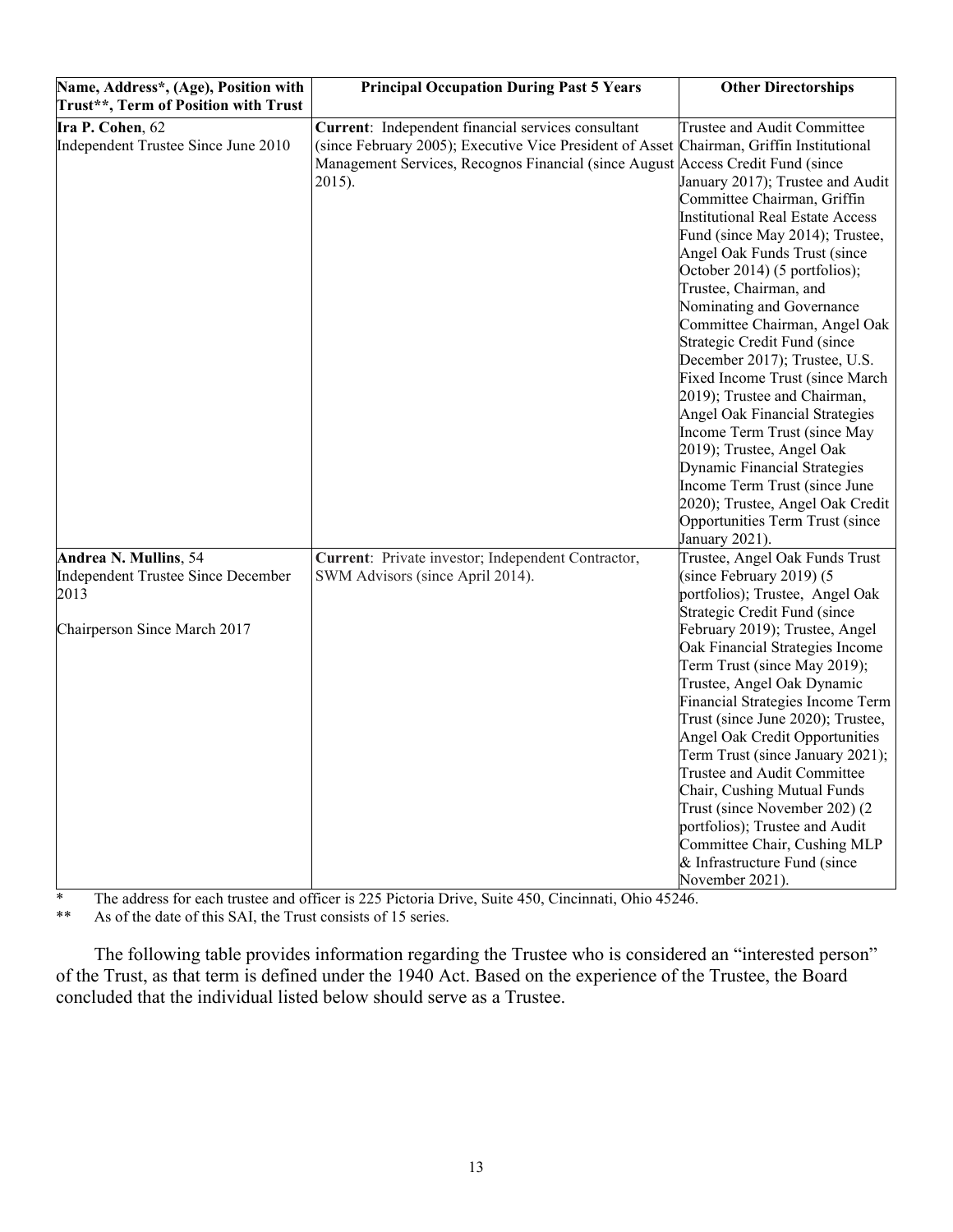| Name, Address*, (Age), Position<br>with Trust**, Term of Position with<br><b>Trust</b> | <b>Principal Occupation During Past 5 Years</b>                                                                 | <b>Other Directorships</b> |
|----------------------------------------------------------------------------------------|-----------------------------------------------------------------------------------------------------------------|----------------------------|
| Mark J. Seger***, 60<br>Trustee Since March 2017<br>President Since December 2021      | <b>Current:</b> Vice Chairman and Co-Founder, Ultimus<br>Fund Solutions, LLC and its subsidiaries (since 1999). | None.                      |

\* The address for each trustee and officer is 225 Pictoria Drive, Suite 450, Cincinnati, Ohio 45246.

As of the date of this SAI, the Trust consists of 15 series.

\*\*\* Mr. Seger is considered an "interested person" of the Trust because of his relationship with the Trust's administrator, transfer agent, and distributors.

The Trust's committees are responsible for certain aspects of risk oversight relating to financial statements, the valuation of the Trust's assets, and compliance and governance matters. The Board currently has established three standing committees: the Audit Committee; the Pricing Committee; and the Governance and Nominating Committee.

The Trust's Audit Committee consists of the Independent Trustees. The Audit Committee is responsible for overseeing each Fund's accounting and financial reporting policies and practices, its internal controls and, as appropriate, the internal controls of certain service providers; overseeing the quality and objectivity of the Fund's financial statements and the independent audit of the financial statements; and acting as a liaison between the Fund's independent auditors and the full Board. During the 2021 calendar year, the Audit Committee met five times.

The Pricing Committee of the Board is responsible for reviewing and approving the Funds' fair valuation determinations, if any. The members of the Pricing Committee are all of the Trustees, except that any one member of the Pricing Committee constitutes a quorum for purposes of reviewing and approving a fair value. During the 2021 calendar year, the Pricing Committee met four times.

The Governance and Nominating Committee consists of the Independent Trustees and oversees general Trust governance-related matters. The Governance and Nominating Committee's purposes, duties and powers are set forth in its written charter, which is included in Exhibit  $C$  – the charter also describes the process by which shareholders of the Trust may make nominations. During the 2021 calendar year, the Governance and Nominating Committee met three times.

# **Trustee Qualifications**

Generally, no one factor was decisive in the original selection of an individual to join the Board. Among the factors the Board considered when concluding that an individual should serve on the Board were the following: (1) the individual's business and professional experience and accomplishments; (2) the individual's ability to work effectively with the other members of the Board; (3) how the individual's skills, experience and attributes would contribute to an appropriate mix of relevant skills and experience on the Board; and (4) how the individual would enhance the diversity of the Board. In respect of each Trustee, the individual's substantial professional accomplishments and prior experience, including, in some cases, in fields related to the operations of the Trust, were a significant factor in the determination that the individual should serve as a Trustee of the Trust. In addition to the information provided above, below is a summary of the specific experience, qualifications, attributes or skills of each Trustee and the reason why he was selected to serve as Trustee: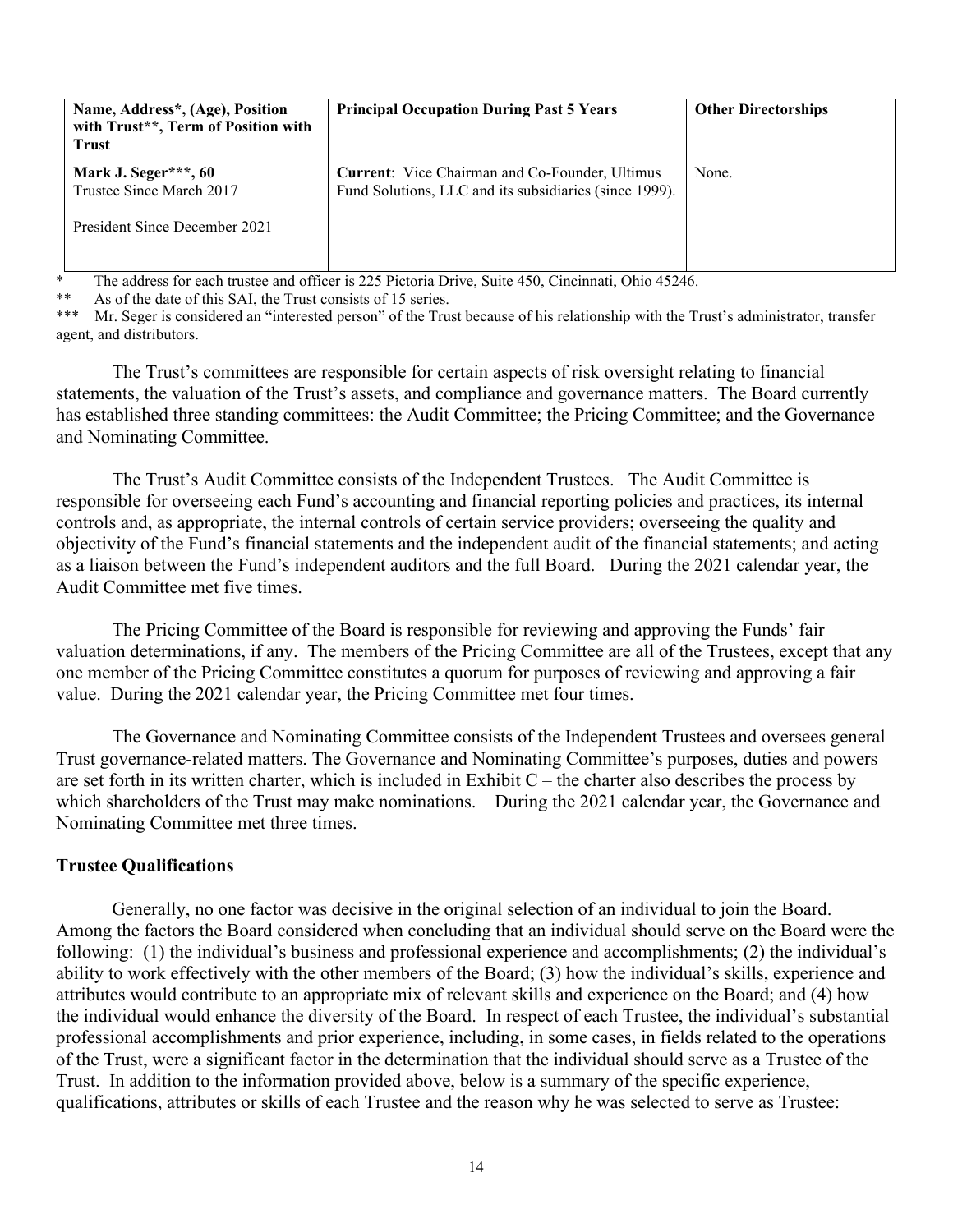**Ira P. Cohen** – Mr. Cohen has over 41 years of experience in the financial services industry, including in an executive management role. He was selected to serve as Trustee of the Trust based primarily on his comprehensive understanding of the Trust's operations and investments.

**Andrea N. Mullins** – Ms. Mullins has over 27 years of experience in the mutual fund industry, including experience in management, accounting and financial reporting.

**Mark J. Seger** – Mr. Seger has over 34 years of experience in the financial services industry, including extensive experience in an executive management role with two different mutual fund servicing companies, including the Trust's administrator. Mr. Seger was selected to serve as Trustee of the Trust based primarily on his extensive knowledge of mutual fund operations, including the regulatory framework under which the Trust must operate.

| Name, Address*, (Age), Position with Trust,**                     | The following table provides information regarding the Officers of the Trust:<br><b>Principal Occupation During Past 5 Years</b>                                                                                                                                                                                                                                                                               | <b>Other Directorships</b> |
|-------------------------------------------------------------------|----------------------------------------------------------------------------------------------------------------------------------------------------------------------------------------------------------------------------------------------------------------------------------------------------------------------------------------------------------------------------------------------------------------|----------------------------|
| <b>Term of Position with Trust</b>                                |                                                                                                                                                                                                                                                                                                                                                                                                                |                            |
| Mark J. Seger***, 60                                              | Current: Vice Chairman and Co-Founder, Ultimus None.                                                                                                                                                                                                                                                                                                                                                           |                            |
| Trustee Since March 2017                                          | Fund Solutions, LLC and its subsidiaries (since<br>1999).                                                                                                                                                                                                                                                                                                                                                      |                            |
| President Since December 2021                                     |                                                                                                                                                                                                                                                                                                                                                                                                                |                            |
| Kevin J. Patton, 51                                               | Current: Assistant Vice President and Compliance                                                                                                                                                                                                                                                                                                                                                               | None.                      |
| Chief Compliance Officer Since March 2020                         | Officer, Ultimus Fund Solutions, LLC (since January<br>2020).                                                                                                                                                                                                                                                                                                                                                  |                            |
|                                                                   | Previous: Partner and Chief Compliance Officer,<br>Renaissance Investment Management (August 2005<br>to January 2020).                                                                                                                                                                                                                                                                                         |                            |
| Carol J. Highsmith, 57<br>Vice President Since August 2008        | Current: Vice President, Ultimus Fund Solutions,<br>LLC (since December 2015).                                                                                                                                                                                                                                                                                                                                 | None.                      |
| Secretary Since March 2014                                        |                                                                                                                                                                                                                                                                                                                                                                                                                |                            |
| Matthew J. Miller, 45<br>Vice President Since December 2011       | Current: Assistant Vice President, Relationship<br>Management, Ultimus Fund Solutions, LLC (since<br>December 2015).                                                                                                                                                                                                                                                                                           | None.                      |
| Zachary P. Richmond, 41                                           | <b>Current:</b> Vice President, Financial Administration,                                                                                                                                                                                                                                                                                                                                                      | None.                      |
| Principal Financial Officer and Treasurer Since<br>September 2021 | Ultimus Fund Solutions, LLC (since February 2019).                                                                                                                                                                                                                                                                                                                                                             |                            |
|                                                                   | Previous: Assistant Vice President, Associate                                                                                                                                                                                                                                                                                                                                                                  |                            |
|                                                                   | Director of Financial Administration, Ultimus Fund<br>Solutions, LLC (December 2015 to February 2019).                                                                                                                                                                                                                                                                                                         |                            |
| Stephen L. Preston, 55<br>AML Compliance Officer Since June 2017  | Current: Chief Compliance Officer, Ultimus Fund<br>Distributors, LLC (since June 2011); Vice President,<br>Financial Operations Principal, and Anti-Money<br>Laundering Officer, Ultimus Fund Distributors, LLC<br>(since April 2021); Treasurer, Financial Operations<br>Principal, Chief Compliance Officer, and Anti-<br>Money Laundering Officer, Northern Lights<br>Distributors, LLC (since April 2021). | None.                      |
|                                                                   | Previous: Chief Compliance Officer, Ultimus Fund<br>Solutions, LLC (June 2011 to August 2019); Chief<br>Compliance Officer, Unified Financial Securities,<br>LLC (April 2018 to December 2019).                                                                                                                                                                                                                |                            |

The following table provides information regarding the Officers of the Trust: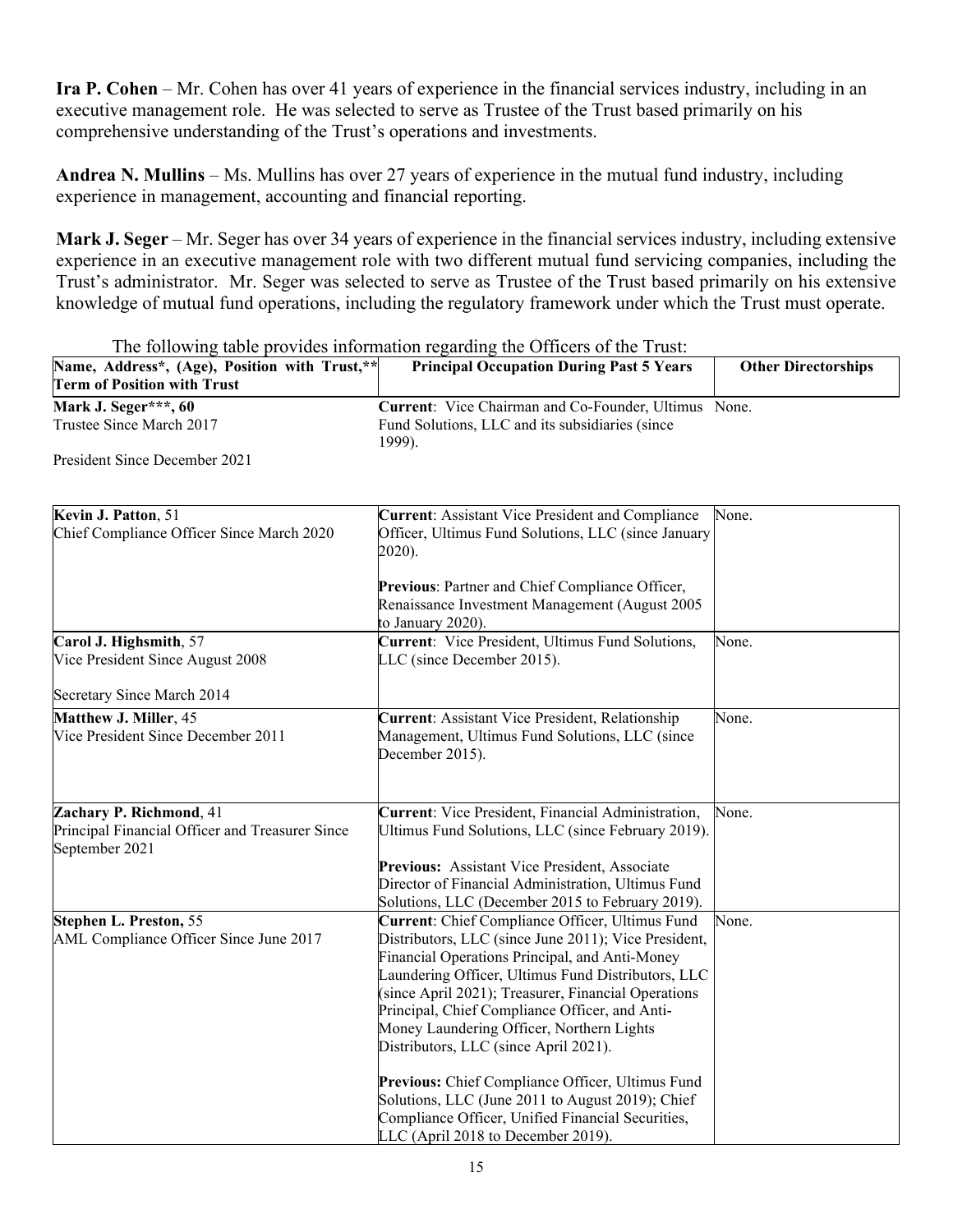- \* The address for each trustee and officer is 225 Pictoria Drive, Suite 450, Cincinnati, Ohio 45246.
- As of the date of this SAI, the Trust consists of 15 series.

The table below shows for each Trustee, the amount of Fund equity securities beneficially owned by each Trustee, and the aggregate value of all investments in equity securities of the Funds of the Trust, as of December 31, 2021 and stated as one of the following ranges:  $A = None$ ;  $B = $1-$10,000$ ;  $C = $10,001$ -\$50,000; D = \$50,001-\$100,000; and E = over \$100,000. **Aggregate Dollar Range of Equity**

| <b>Name of Trustee</b>  | <b>Dollar Range of Equity</b><br><b>Securities in the Fund</b> | Aggregate Dollar Range of Equity<br><b>Securities in all Registered</b><br><b>Investment Companies Overseen by</b><br>the Trustees in Family of<br><b>Investment Companies</b> |
|-------------------------|----------------------------------------------------------------|--------------------------------------------------------------------------------------------------------------------------------------------------------------------------------|
|                         |                                                                |                                                                                                                                                                                |
| Non-Interested Trustees |                                                                |                                                                                                                                                                                |
| Ira P. Cohen            | A                                                              | A                                                                                                                                                                              |
| Andrea N. Mullins       | A                                                              | А                                                                                                                                                                              |
| Interested Trustee      |                                                                |                                                                                                                                                                                |
| Mark J. Seger           |                                                                | А                                                                                                                                                                              |

Compensation. Set forth below are estimates of the annual compensation to be paid to the Trustees entitled to receive compensation by the Fund on an individual basis and by the Trust on an aggregate basis. Trustees' fees and expenses are Trust expenses and the Fund incurs its pro rata share of expenses based on the number of existing series in the Trust. As a result, the amount paid by the Fund will increase or decrease as series are added or removed from the Trust.

|                             |                                       | <b>Pension or</b><br><b>Retirement</b>                      |                                                    |                              |
|-----------------------------|---------------------------------------|-------------------------------------------------------------|----------------------------------------------------|------------------------------|
|                             | Aggregate<br>Compensation<br>from the | <b>Benefits</b><br><b>Accrued As</b><br><b>Part of Fund</b> | <b>Estimated</b><br><b>Annual Benefits</b><br>Upon | <b>Total</b><br>Compensation |
| <b>Independent Trustees</b> | Fund                                  | <b>Expenses</b>                                             | <b>Retirement</b>                                  | from Trust*                  |
| Ira Cohen**                 | \$3,433                               | \$0                                                         | \$0                                                | \$51,500                     |
| Andrea N. Mullins***        | \$3,567                               | \$0                                                         | \$0                                                | \$53,500                     |

\*As of the date of this SAI, the Trust consists of 15 series. Each series, including the Fund, pays a portion of the overall Independent Trustee compensation expenses, which is based on the total number of series in the Trust. Effective January 1, 2022, each Independent Trustee receives annual base compensation of \$3,300 per series. Each Independent Trustee also receives additional compensation for serving as the chairperson of one or more of the Trust's standing committees and for participating in special meetings of the Board. \*\*For the fiscal year ended October 31, 2021, Mr. Ira P. Cohen received \$3,148 from the Fund.

\*\*\*For the fiscal year ended October 31, 2021, Ms. Andrea N. Mullins received \$3,238 from the Fund.

#### **CONTROL PERSONS AND PRINCIPAL HOLDERS OF SECURITIES**

<span id="page-17-0"></span>The beneficial ownership, either directly or indirectly, of more than 25% of the voting securities of a fund creates a presumption of control of a fund, under Section 2(a) (9) of the 1940 Act. As a controlling shareholder, each of these persons could control the outcome of any proposal submitted to the shareholders for approval, including changes to the Fund's fundamental policies or the terms of the management agreement with the Adviser.

As of the date of this SAI, the Trustees and officers of the Trust own beneficially none of the outstanding shares of the Fund. As of February 4, 2022, the following persons were considered to be either a control person or principal shareholder of the Fund: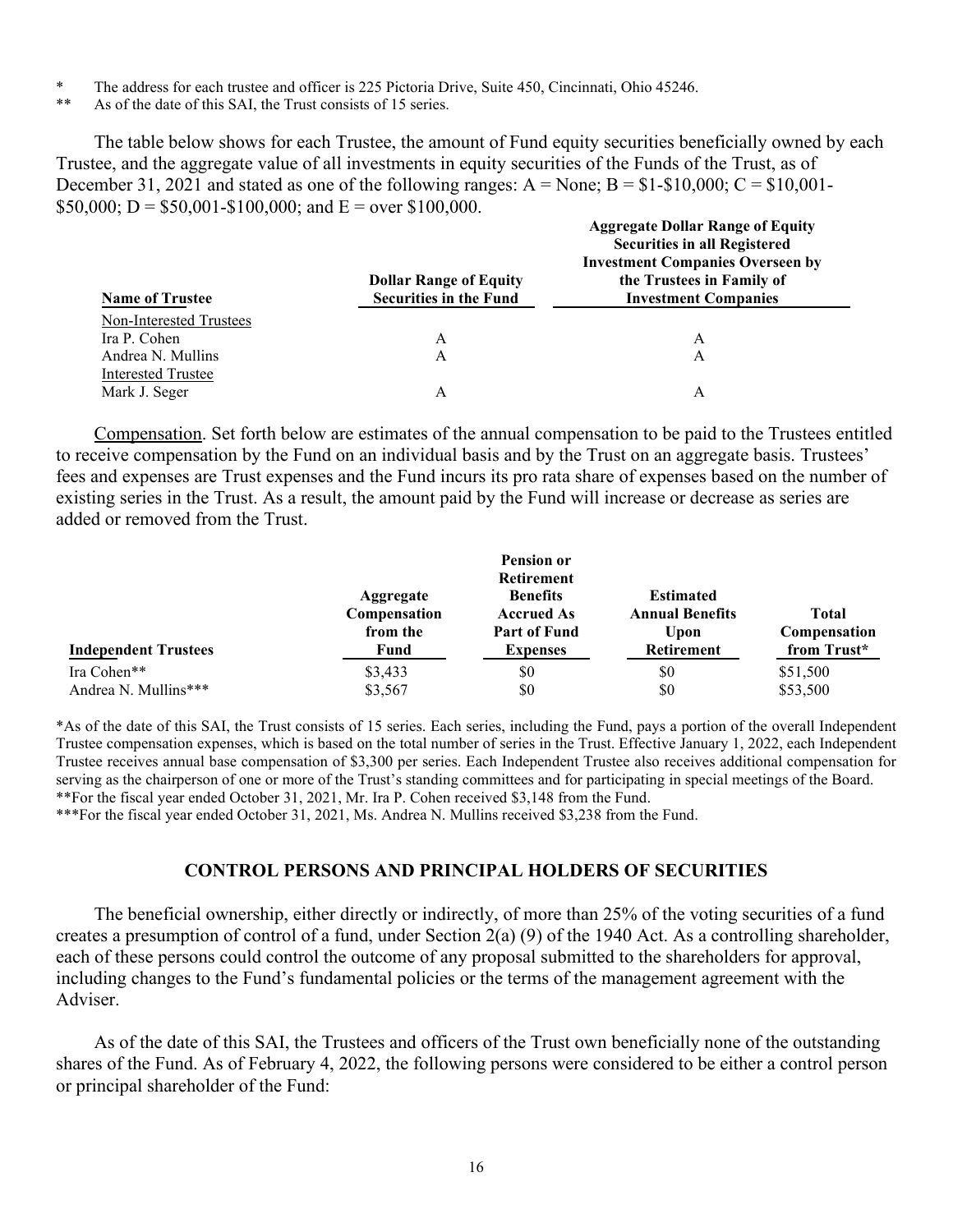| <b>Name and Address</b>    | % Ownership | <b>Type of Ownership</b> |
|----------------------------|-------------|--------------------------|
| State Street Bank & Trust  | 23.30%      | Record                   |
| 1 Lincoln St.              |             |                          |
| Boston, MA 02111           |             |                          |
| Charles Schwab & Co., Inc. | 15.90%      | Record                   |
| 101 Montgomery St.         |             |                          |
| San Francisco, CA 94104    |             |                          |

#### **ANTI MONEY LAUNDERING COMPLIANCE PROGRAM**

<span id="page-18-0"></span>Customer identification and verification is part of the Fund's overall obligation to prevent money laundering under federal law. The Trust has, on behalf of the Fund, adopted an anti-money laundering compliance program designed to prevent the Fund from being used for money laundering or financing of terrorist activities (the "AML Compliance Program"). The Trust has delegated the responsibility to implement the AML Compliance Program to the Fund's transfer agent, Ultimus Fund Solutions, LLC, subject to oversight by the Trust's AML Compliance Officer and the Trust's CCO and, ultimately, by the Board.

When you open an account with the Fund, the Fund's transfer agent will request that you provide your name, physical address, date of birth, and Social Security number or tax identification number. You may also be asked for other information that, in the transfer agent's discretion, will allow the Fund to verify your identity. Entities are also required to provide additional documentation. This information will be verified to ensure the identity of all persons opening an account with the Fund. The Fund reserves the right to (i) refuse, cancel or rescind any purchase or exchange order, (ii) freeze any account and/or suspend account activities, or (iii) involuntarily redeem your account in cases of threatening conduct or suspected fraudulent or illegal activity. These actions will be taken when, in the sole discretion of the Fund's transfer agent, they are deemed to be in the best interest of the Fund, or in cases where the Fund is requested or compelled to do so by governmental or law enforcement authority.

#### **PORTFOLIO TRANSACTIONS AND BROKERAGE**

<span id="page-18-1"></span>Subject to policies established by the Board, the Adviser is responsible for the Fund's portfolio decisions and the placing of the Fund's portfolio transactions. In placing portfolio transactions, the Adviser seeks the best qualitative execution for the Fund, taking into account such factors as price (including the applicable brokerage commission or dealer spread), the execution capability, financial responsibility and responsiveness of the broker or dealer and the brokerage and research services provided by the broker or dealer, among other things. The Adviser generally seeks favorable prices and commission rates that are reasonable in relation to the benefits received.

The Adviser is specifically authorized to select brokers or dealers who also provide brokerage and research services to the Fund and/or the other accounts over which the Adviser exercises investment discretion and to pay such brokers or dealers a commission in excess of the commission another broker or dealer would charge if the Adviser determines in good faith that the commission is reasonable in relation to the value of the brokerage and research services provided. The determination may be viewed in terms of a particular transaction or the Adviser's overall responsibilities with respect to the Fund and to other accounts over which it exercises investment discretion.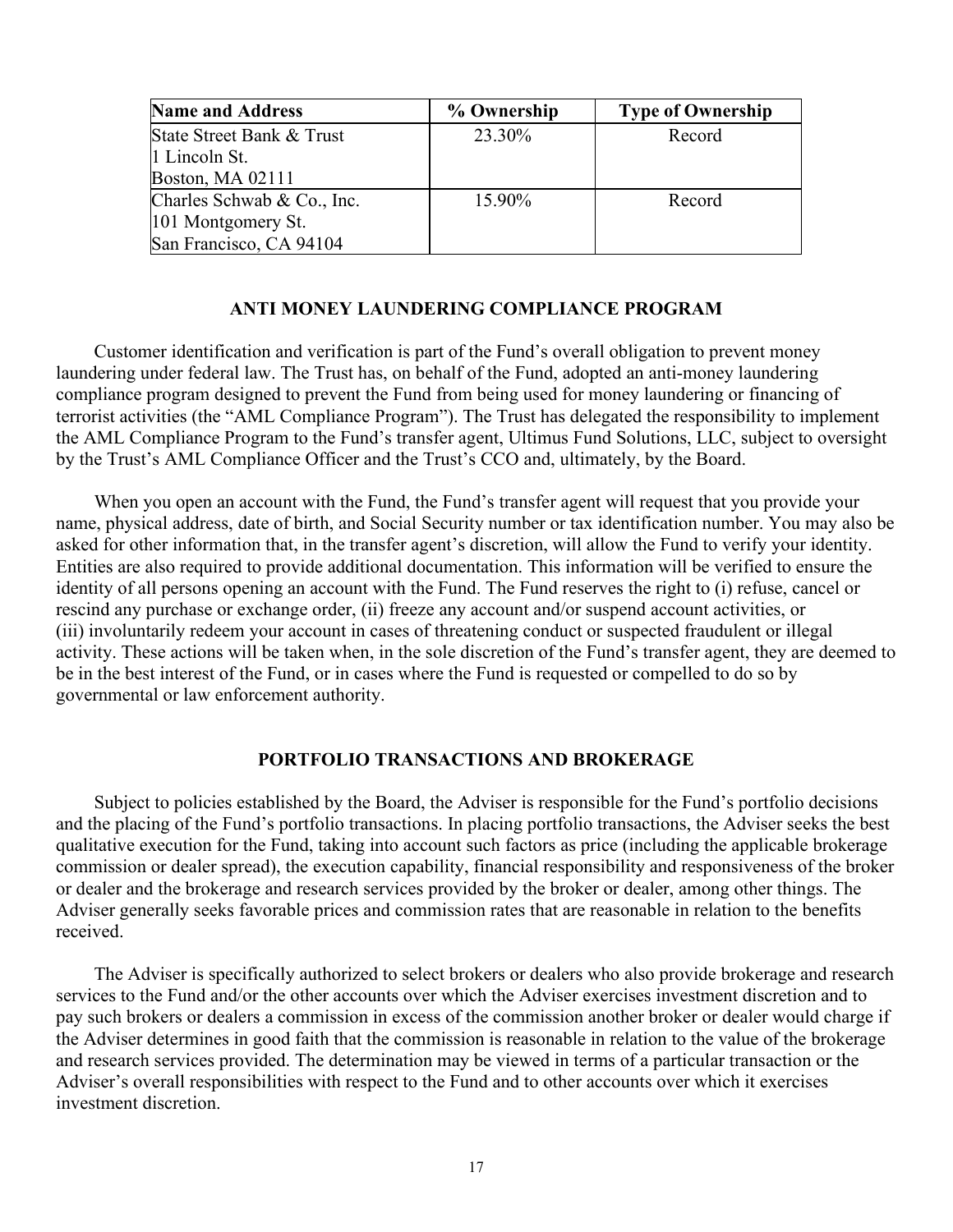Research services include supplemental research, securities and economic analyses, statistical services and information with respect to the availability of securities or purchasers or sellers of securities and analyses of reports concerning performance of accounts. The research services and other information furnished by brokers through whom the Fund effects securities transactions may also be used by the Adviser in servicing all of its accounts. Similarly, research and information provided by brokers or dealers serving other clients may be useful to the Adviser in connection with its services to the Fund. Although research services and other information are useful to the Fund and the Adviser, it is not always possible to place a dollar value on the research and other information received. During the fiscal year ended October 31, 2021, the Fund did not direct any Fund brokerage transactions to brokers based on research services provided to the Adviser.

Over-the-counter transactions will be placed either directly with principal market makers or with brokerdealers, if the same or a better price, including commissions and executions, is available. Fixed income securities are normally purchased directly from the issuer, an underwriter or a market maker or holder (in the secondary market). Purchases include a concession paid by the issuer to the underwriter and the purchase price paid to a market maker may include the spread between the bid and asked prices. When the broker acts as agent, a commission will be charged on the transaction; when the broker acts as principal, the markup is included in the bond price.

When the Fund and another of the Adviser's clients seek to purchase or sell the same security at or about the same time, the Adviser may execute the transaction on a combined ("blocked") basis. Blocked transactions may produce better execution for the Fund because of the increased volume of the transaction. This may also result in a conflict of interest because the Adviser may have to choose among the Fund and its other clients with respect to the purchase or sale of the limited supply of the security to be purchased or sold. If the entire blocked order is not filled, the Fund may not be able to acquire as large a position in such security as it desires, or it may have to pay a higher price for the security. Similarly, the Fund may not be able to obtain as large an execution of an order to sell, or as high a price for any particular portfolio security, if the other client desires to sell the same portfolio security at the same time. In the event that the entire blocked order is not filled, the purchase or sale will normally be allocated on a pro rata basis.

The following table sets forth the brokerage commissions paid by the Fund on its portfolio brokerage transactions during the periods shown:

|                        | <b>Brokerage</b>   |
|------------------------|--------------------|
| <b>Fiscal Year End</b> | <b>Commissions</b> |
| October 31, 2019       | \$10,042           |
| October 31, 2020       | \$12,229           |
| October 31, 2021       | <sup>SO</sup>      |

The Trustees have authorized the allocation of brokerage to Kovitz Securities, LLC, an affiliated brokerdealer, to effect portfolio transactions on an agency basis. The Trustees have adopted procedures incorporating the standards of Rule 17e-1 under the 1940 Act, which requires that the commission paid to affiliated brokerdealers must be "reasonable and fair compared to the commission, fee or other remuneration received, or to be received, by other brokers in connection with comparable transactions involving similar securities during a comparable period of time." Prior to October 1, 2020, the Adviser utilized Kovitz Securities, LLC, an affiliate of the Adviser, to execute portfolio transactions for the Fund. As of October 1, 2020, the Adviser no longer intends to utilize Kovitz Securities, LLC for executing portfolio transactions of the Fund. The use of the affiliate may have resulted in a conflict of interest because the affiliate received compensation for executing trades for the Fund.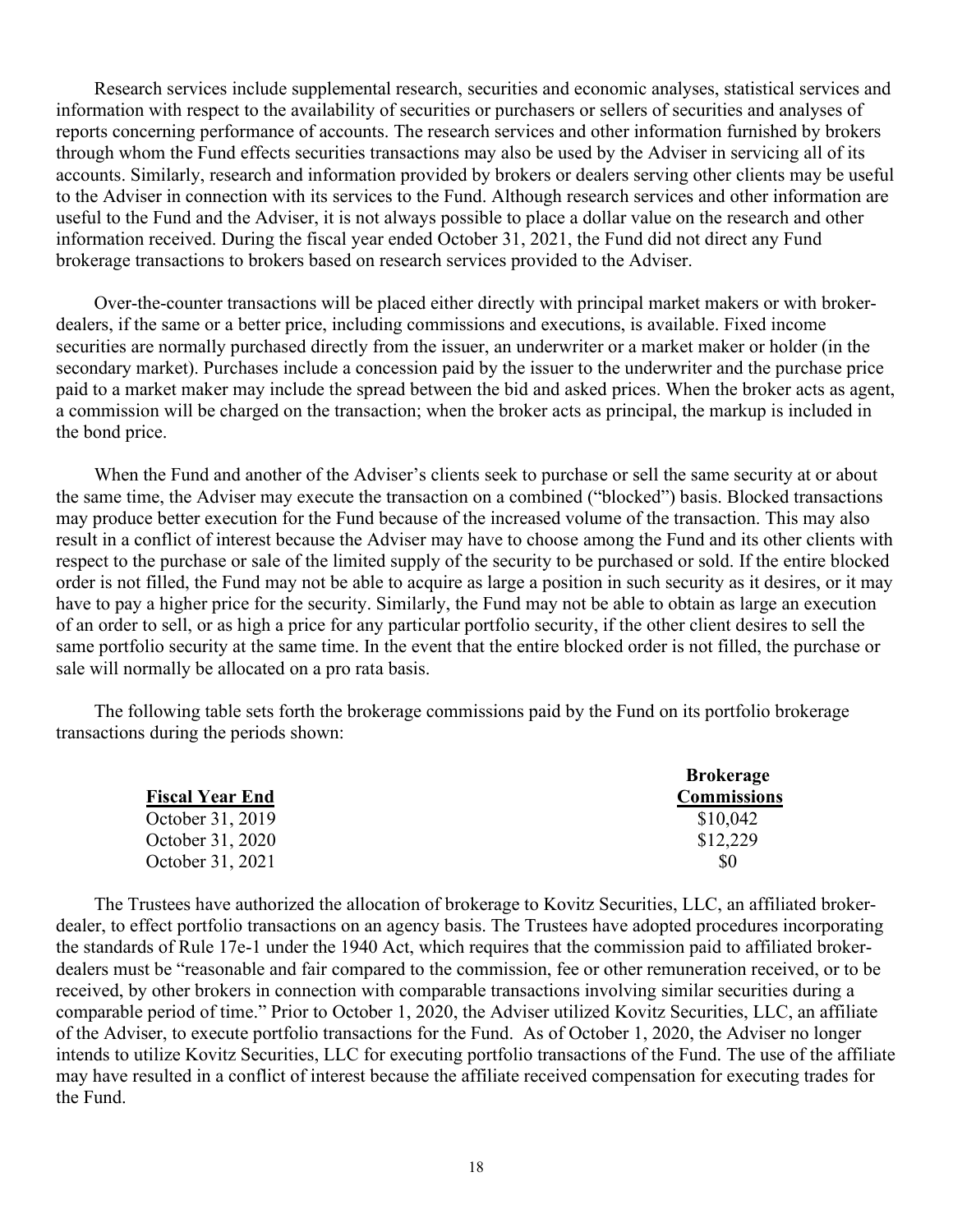The percentage of the Fund's aggregate brokerage commissions paid to Kovitz Securities, LLC during the most recent fiscal year ended October 31, 2021 is 0%. The percentage of the Fund's aggregate dollar amount of transactions involving the payment of commissions effected through Kovitz Securities, LLC during the most recent fiscal year ended October 31, 2021 is 0%.

The Trust, the Fund's distributor, and the Adviser have each adopted a Code of Ethics (each a "Code" and collectively, the "Codes") pursuant to Rule 17j-1 of the 1940 Act, and the Adviser's Code of Ethics also conforms to Rule 204A-1 under 1940 Act. The personnel subject to the Codes are permitted to invest in securities, including securities that may be purchased or held by the Fund. You may obtain a copy of the Codes from the Fund, free of charge, by calling the Fund at (888) 695-3729. You may also obtain copies of the Trust's Code from documents filed with the SEC and available on the SEC's web site at www.sec.gov.

#### **DISCLOSURE OF PORTFOLIO HOLDINGS**

<span id="page-20-0"></span>The Fund is required to include a schedule of portfolio holdings in its annual and semi-annual reports to shareholders, which is filed with the Securities and Exchange Commission (the "SEC") on Form N-CSR. The Fund files its complete schedules of portfolio holdings with the SEC for the first and third quarters of each fiscal year as an exhibit to its reports on Form N-PORT. The Fund must provide a copy of the complete schedule of portfolio holdings as filed with the SEC to any shareholder of the Fund, upon request, free of charge. This policy is applied uniformly to all shareholders of the Fund without regard to the type of requesting shareholder (i.e., regardless of whether the shareholder is an individual or institutional investor).

The Fund releases portfolio holdings to third party servicing agents on a daily basis for those parties to perform their duties on behalf of the Fund. These third party servicing agents include the Adviser, distributor, transfer agent, fund accounting agent, administrator and custodian. The Fund also may disclose portfolio holdings, as needed, to auditors, legal counsel, proxy voting services (if applicable), printers, pricing services, parties to merger and reorganization agreements and their agents, and prospective or newly hired investment advisers or sub-advisers. The lag between the date of the information and the date on which the information is disclosed will vary based on the identity of the party to whom the information is disclosed. For instance, the information may be provided to auditors within days of the end of an annual period, while the information may be given to legal counsel or prospective advisers at any time. This information is disclosed to all such third parties under conditions of confidentiality. "Conditions of confidentiality" include (i) confidentiality clauses in written agreements, (ii) confidentiality implied by the nature of the relationship (e.g., attorney-client relationship), (iii) confidentiality required by fiduciary or regulatory principles (e.g., custodial relationships) or (iv) understandings or expectations between the parties that the information will be kept confidential.

Additionally, the Fund has ongoing arrangements to release portfolio holdings to Morningstar, Inc., Lipper, Inc., Bloomberg, Standard & Poor's, Refinitiv and Vickers-Stock ("Rating Agencies") for those organizations to assign a rating or ranking to the Fund. In these instances, portfolio holdings will be supplied within approximately 15 days after the end of the month. The Rating Agencies may make the Fund's top portfolio holdings available on their websites and may make the Fund's complete portfolio holdings available to their subscribers for a fee. Neither the Fund, the Adviser nor any of their affiliates receive any portion of this fee. Information released to Rating Agencies is released under conditions of confidentiality and it is subject to prohibitions on trading based on the information. The Fund also may post its complete portfolio holdings to its website, if applicable, within approximately 15 days after the end of the month. The information will remain posted on the website until replaced by the information for the succeeding month. If the Fund does not have a website or the website is for some reason inoperable, the information will be supplied publicly no more frequently than quarterly and on a delayed basis.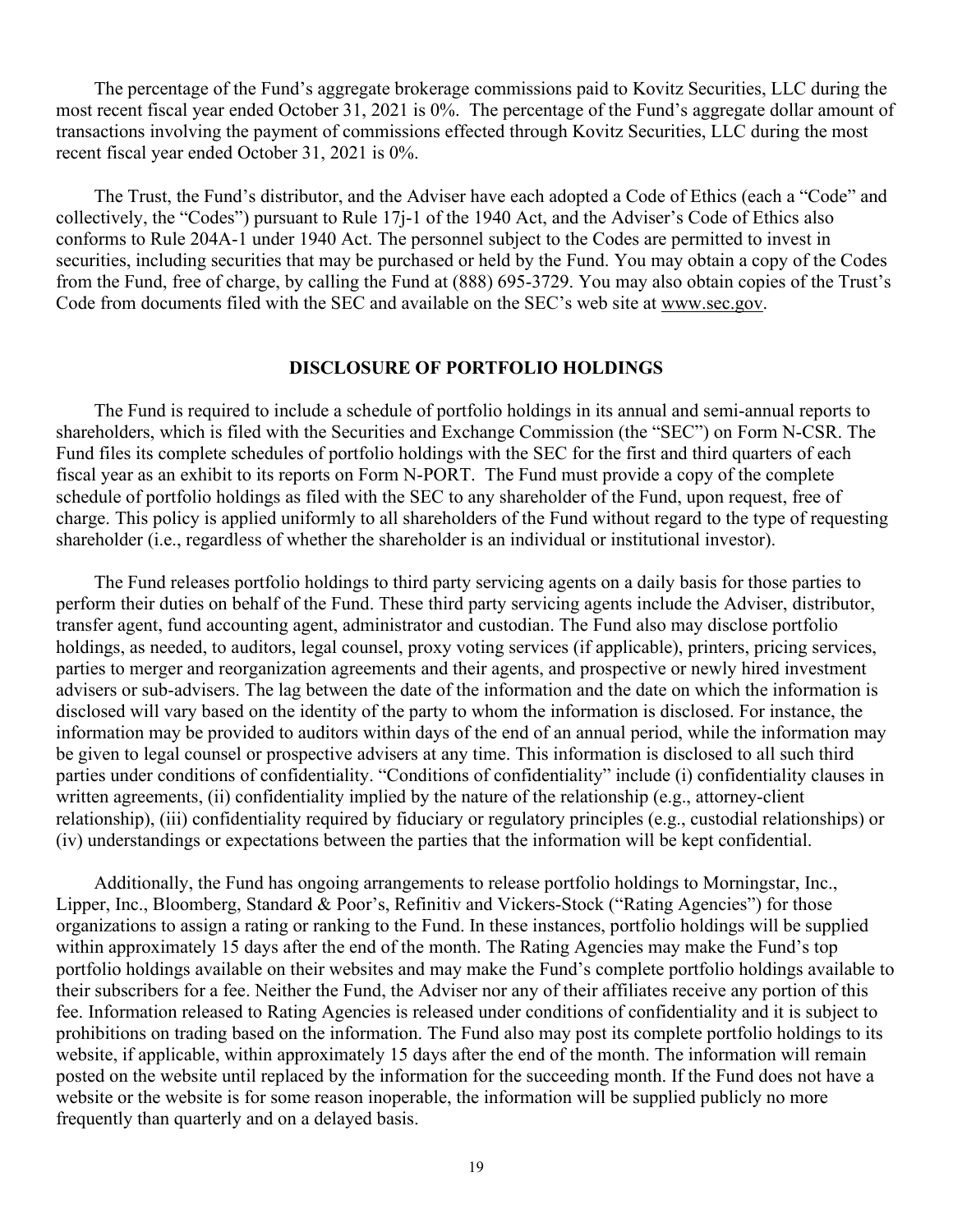From time to time, employees of the Adviser also may provide oral or written information (portfolio commentary) about the Fund, including, but not limited to, how the Fund's investments are divided among various sectors, industries, countries, investment styles and capitalization sizes, and among stocks, bonds, currencies and cash, security types, bond maturities, bond coupons and bond credit quality ratings. This portfolio commentary may also include information on how these various weightings and factors contributed to Fund performance. Employees of the Adviser may also provide oral or written information (statistical information) about various financial characteristics of a Fund or its underlying portfolio securities including, but not limited to, alpha, beta, R-squared, coefficient of determination, duration, maturity, information ratio, Sharpe ratio, earnings growth, payout ratio, price/book value, projected earnings growth, return on equity, standard deviation, tracking error, weighted average quality, market capitalization, percent debt to equity, price to cash flow, dividend yield or growth, default rate, portfolio turnover, and risk and style characteristics. This portfolio commentary and statistical information about the Fund may be based on the Fund's portfolio as of the most recent quarter-end or the end of some other interim period, such as month-end. The portfolio commentary and statistical information may be provided to various persons, including members of the press, brokers and other financial intermediaries that sell shares of the Fund, shareholders in the Fund, persons considering investing in the Fund or representatives of such shareholders or potential shareholders, such as fiduciaries of a 401(k) plan or a trust and their advisor. The nature and content of the information provided to each of the persons described in this paragraph may differ.

The Adviser manages products sponsored by companies, and provides services for individuals, other than the Fund, including institutional investors and high net worth persons. In many cases, these other products and service offerings are managed in a similar fashion to the Fund and thus have similar portfolio holdings. The sponsors of these other products owners of separate accounts that are managed by the Adviser may disclose or have access to the portfolio holdings of their products and separate accounts at different times than the Fund discloses its portfolio holdings.

Except as described above, the Fund is prohibited from entering into any arrangements with any person to make available information about the Fund's portfolio holdings without the prior authorization of the CCO and the specific approval of the Board. The Adviser must submit any proposed arrangement pursuant to which the Adviser intends to disclose the Fund's portfolio holdings to the Board other than those described above, which will review such arrangement to determine whether the arrangement is in the best interests of Fund shareholders. Additionally, the Adviser, and any affiliated persons of the Adviser, are prohibited from receiving compensation or other consideration, for themselves or on behalf of the Fund, as a result of disclosing the Fund's portfolio holdings. Finally, the Fund will not disclose portfolio holdings as described above to third parties that the Fund knows will use the information for personal securities transactions.

<span id="page-21-0"></span>The Trust maintains written policies and procedures regarding the disclosure of its portfolio holdings to ensure that such disclosure is for a legitimate business purpose and is in the best interests of the Fund's shareholders. The Board reviews these policies and procedures on an annual basis. Compliance will be periodically assessed by the Board in connection with a report from the Trust's CCO. There may be instances where the interests of the Trust's shareholders respecting the disclosure of information about portfolio holdings may conflict or appear to conflict with the interests of the Adviser, any principal underwriter for the Trust or an affiliated person of the Trust (including such affiliated person's investment adviser or principal underwriter). In such situations, the conflict must be disclosed to the Board.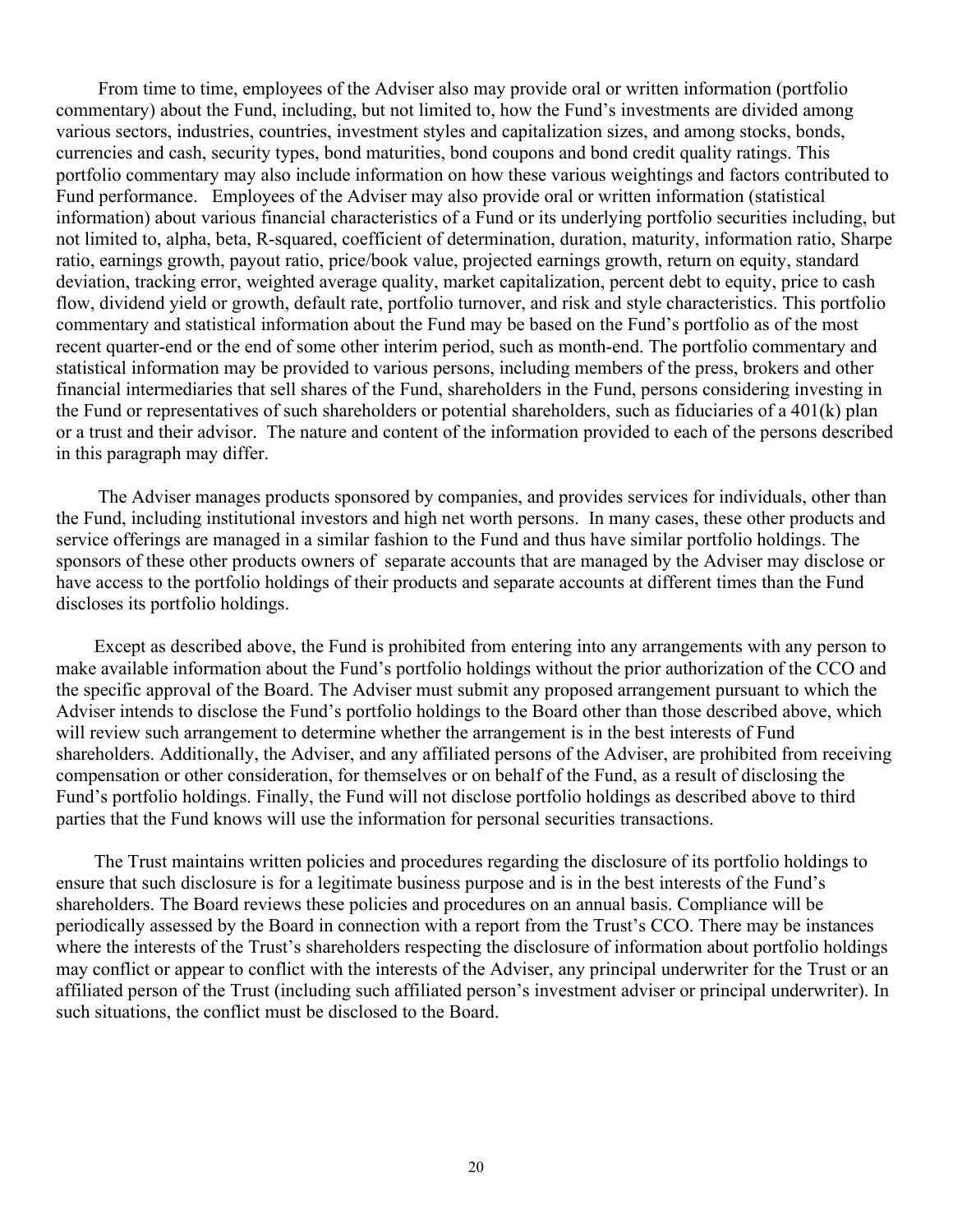#### **PROXY VOTING POLICY**

The Trust and the Adviser each have adopted proxy voting policies and procedures reasonably designed to ensure that proxies are voted in shareholders' best interests. As a brief summary, the Trust's policy delegates responsibility regarding proxy voting to the Adviser, subject to the Adviser's proxy voting policy and the supervision of the Board. The Adviser votes the Fund's proxies in accordance with its proxy voting policy, subject to the provisions of the Trust's policy regarding conflicts of interests. The Fund's Proxy Voting Policy and Procedure is attached as Exhibit A. The Adviser's Proxy Voting Policy and Procedure is attached as Exhibit B.

The Trust's policy provides that, if a conflict of interest between the Adviser or its affiliates and the Fund arises with respect to any proxy, the Adviser must fully disclose the conflict to the Board and vote the proxy in accordance with the Board's instructions. The Board shall make the proxy voting decision that in its judgment, after reviewing the recommendation of the Adviser, is most consistent with the Adviser's proxy voting policies and in the best interests of Fund shareholders.

You may also obtain a copy of the Trust's and the Adviser's proxy voting policy by calling Shareholder Services at (888) 695-3729 to request a copy, or by writing to Ultimus Fund Solutions, LLC, the Fund's transfer agent, at 225 Pictoria Drive, Suite 450, Cincinnati, Ohio 45246. A copy of the policies will be mailed to you within three days of receipt of your request. You also may obtain a copy from Fund documents filed with the SEC, which are available on the SEC's web site at www.sec.gov. A copy of the votes cast by the Fund with respect to portfolio securities for each year ended June 30<sup>th</sup> will be filed by the Fund with the SEC on Form N-PX. The Fund's proxy voting record will be available to shareholders free of charge upon request by calling or writing the Fund as described above or from the SEC's web site.

#### **DETERMINATION OF NET ASSET VALUE**

<span id="page-22-0"></span>The NAV of the shares of the Fund is determined as of the close of trading (normally 4:00 p.m. Eastern time) on each day the Trust, its custodian, and transfer agent are open for business and on any other day on which there is sufficient trading in the Fund's securities to materially affect the NAV. The Trust is open for business on every day on which the New York Stock Exchange ("NYSE") is open for trading. The NYSE is closed on Saturdays, Sundays and the following holidays: New Year's Day, Martin Luther King, Jr. Day, President's Day, Good Friday, Memorial Day, Juneteenth, Independence Day, Labor Day, Thanksgiving and Christmas. For a description of the methods used to determine the NAV (share price), see "Determination of Net Asset Value" in the Prospectus.

Equity securities generally are valued by using market quotations furnished by a pricing service. Securities that are traded on any stock exchange are generally valued by the pricing service at the last quoted sale price. Lacking a last sale price, an exchange-traded security is generally valued by the pricing service at its last bid price. Securities traded in the NASDAQ over-the-counter market are generally valued by the pricing service at the NASDAQ Official Closing Price. When market quotations are not readily available (including when they are not reliable), such securities may be valued at a fair value pursuant to guidelines established by the Board. The Board annually approves the pricing services used by the fund accounting agent. Fair valued securities held by the Fund (if any) are reviewed by the Board on a quarterly basis.

The Fund's NAV per share is computed by dividing the value of the securities held by the Fund plus any cash or other assets (including interest and dividends accrued but not yet received) minus all liabilities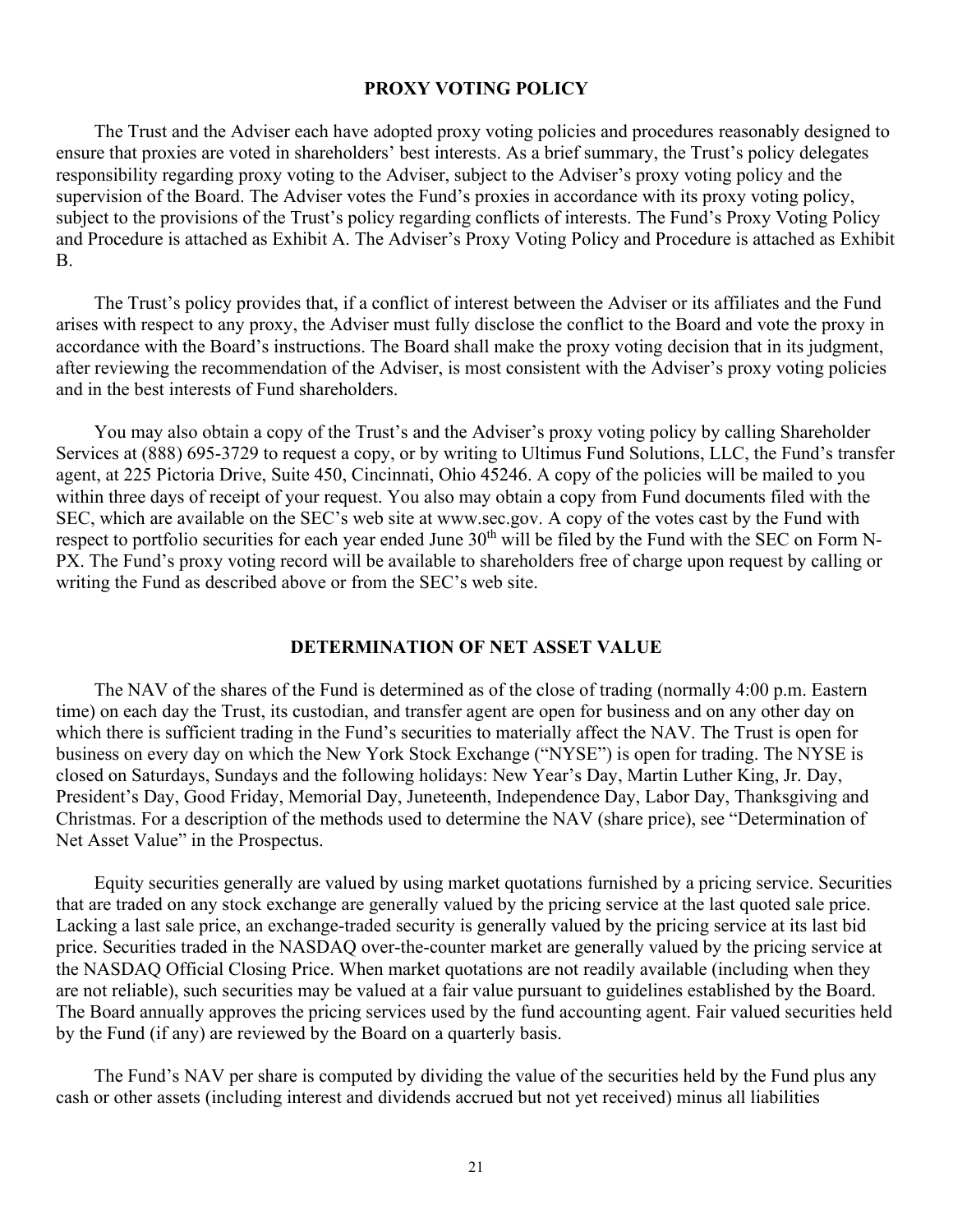(including accrued expenses) by the total number of shares in the Fund outstanding at such time, as shown below:

 $Net \xrightarrow{Assets} = NAV Per Share$ Shares Outstanding

## **REDEMPTION IN-KIND**

<span id="page-23-0"></span>The Fund generally does not intend to redeem shares in any form except cash. However, if the redemption amount is over the lesser of \$250,000 or 1% of the Fund's net assets, pursuant to an election under Rule 18f-1 under the 1940 Act by the Trust on behalf of the Fund, the Fund has the right to redeem your shares by giving you the amount that exceeds the lesser of \$250,000 or 1% of the Fund's net assets in securities instead of cash. In the event that an in-kind distribution is made, a shareholder may incur additional expenses such as the payment of brokerage commissions on the sale or other disposition of the securities received from the Fund.

### **STATUS AND TAXATION OF THE FUND**

<span id="page-23-1"></span>The following discussion is a summary of certain U.S. federal income tax considerations affecting the Fund and its shareholders. The discussion reflects applicable federal income tax laws of the U.S. as of the date of this SAI. These tax laws may be changed or subject to new interpretations by the courts or the Internal Revenue Service (the "IRS"), possibly with retroactive effect. No attempt is made to present a detailed explanation of all U.S. income, estate or gift tax, or foreign, state or local tax concerns affecting the Fund and its shareholders (including shareholders owning large positions in the Fund). The discussion set forth herein does not constitute tax advice. Investors are urged to consult their own tax advisers to determine the tax consequences to them of investing in the Fund.

In addition, no attempt is made to address tax concerns applicable to an investor with a special tax status such as a financial institution, REIT, insurance company, regulated investment company ("RIC"), individual retirement account, other tax-exempt entity, person holding Fund shares as part of a hedge, straddle or conversion transaction, dealer in securities or Non-U.S. Shareholder, except as specifically addressed below. Furthermore, this discussion does not reflect possible application of the alternative minimum tax to noncorporate shareholders. Unless otherwise noted, this discussion assumes shares of the Fund are held by U.S. shareholders and that such shares are held as capital assets.

If an entity or arrangement treated as a partnership for U.S. federal income tax purposes holds the Fund's common stock, the U.S. federal income tax treatment of a partner in such partnership generally will depend upon the status of the partner and the activities of such partnership. A partner of a partnership holding the Fund's common stock should consult its own tax advisor regarding the U.S. federal income tax consequences to the partner of the acquisition, ownership and disposition of the Fund's common stock by the partnership.

A "U.S. shareholder" is a beneficial owner of shares of the Fund that is for U.S. federal income tax purposes: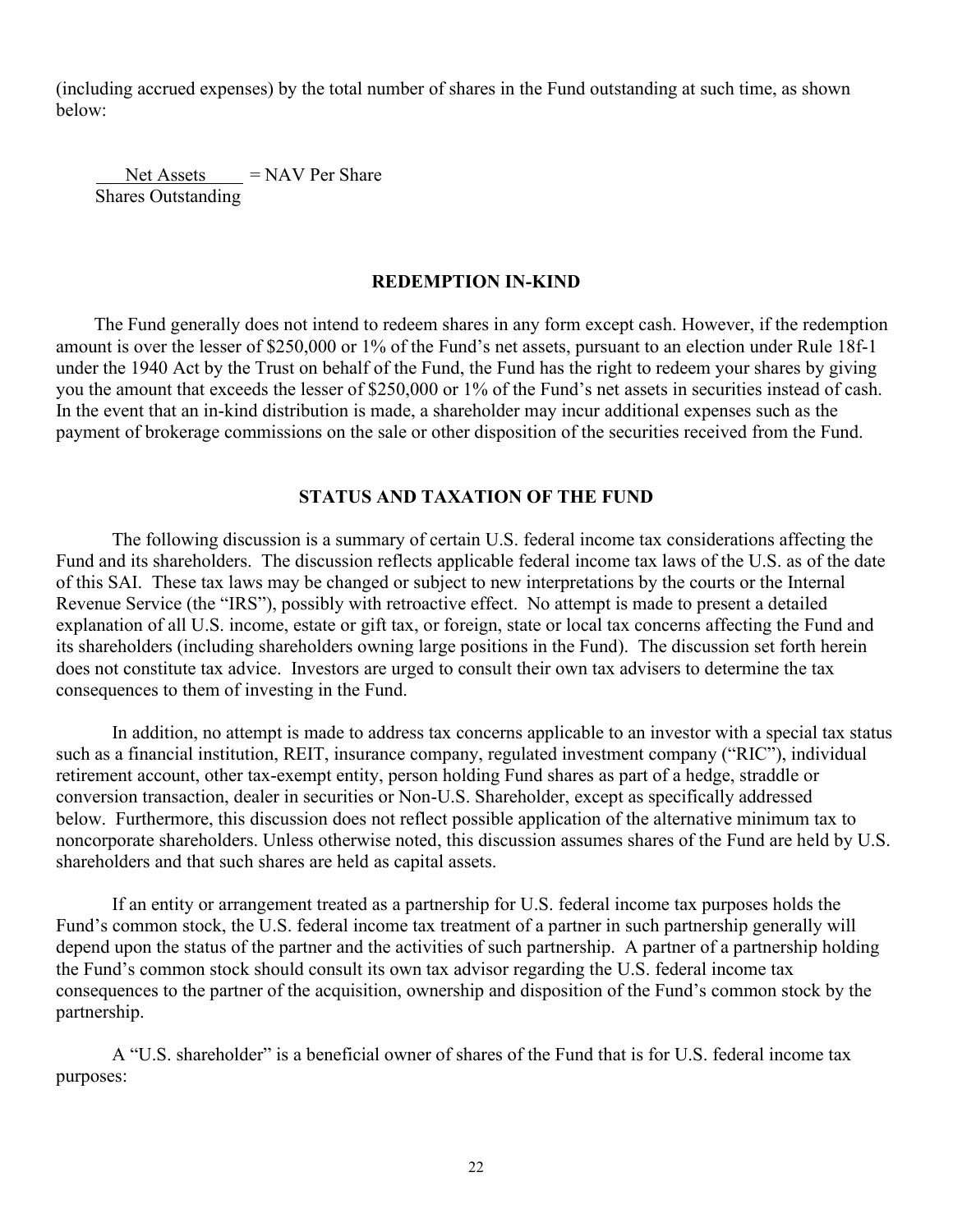- a citizen or individual resident of the United States (including certain former citizens and former long-term residents);
- a corporation or other entity treated as a corporation for U.S. federal income tax purposes, created or organized in or under the laws of the United States or any state thereof or the District of Columbia;
- an estate, the income of which is subject to U.S. federal income taxation regardless of its source; or
- a trust with respect to which a court within the United States is able to exercise primary supervision over its administration and one or more U.S. shareholders have the authority to control all of its substantial decisions or the trust has made a valid election in effect under applicable Treasury regulations to be treated as a U.S. person.

A "Non-U.S. shareholder" is a beneficial owner of shares of the Fund that is an individual, corporation, trust or estate and is not a U.S. shareholder. If a partnership (including any entity treated as a partnership for U.S. federal income tax purposes) holds shares of the Fund, the tax treatment of a partner in the partnership generally depends upon the status of the partner and the activities of the partnership. A prospective shareholder who is a partner of a partnership holding Fund shares should consult its tax advisors with respect to the purchase, ownership and disposition of its Fund shares.

#### **Taxation as a RIC**

The Fund intends to qualify each year for treatment as a RIC under Subchapter M of the Internal Revenue Code of 1986, as amended (the "Internal Revenue Code"). There can be no assurance that it actually will so qualify. The Fund will qualify as a RIC if, among other things, it meets the source-of-income and the asset-diversification requirements. With respect to the source-of-income requirement, the Fund must derive in each taxable year at least 90% of its gross income (including tax-exempt interest) from (i) dividends, interest, payments with respect to certain securities loans, and gains from the sale or other disposition of stock, securities or foreign currencies, or other income (including but not limited to gains from options, futures and forward contracts) derived with respect to its business of investing in such shares, securities or currencies, and (ii) net income derived from an interest in a "qualified publicly traded partnership." A "qualified publicly traded partnership" ("QPTP") is generally defined as a publicly traded partnership under Internal Revenue Code section 7704. However, for these purposes, a QPTP does not include a publicly traded partnership if 90% or more of its income is described in (i) above. Income derived from a partnership (other than a qualified publicly traded partnership) or trust is qualifying income to the extent such income is attributable to items of income of the partnership or trust which would be qualifying income if realized by the Fund in the same manner as realized by the partnership or trust.

If a RIC fails this 90% income test, as long as such failure is due to reasonable cause and not willful neglect, such RIC is required to disclose the failure to the IRS and pay a tax equal to the excess of the gross income which is not derived from the sources described in (i) and (ii) above over 1/9 of the gross income that is described above.

With respect to the asset-diversification requirement, the Fund must diversify its holdings so that, at the end of each quarter of its taxable year (i) at least 50% of the value of the Fund's total assets is represented by cash and cash items, U.S. government securities, the securities of other RICs and other securities, if such other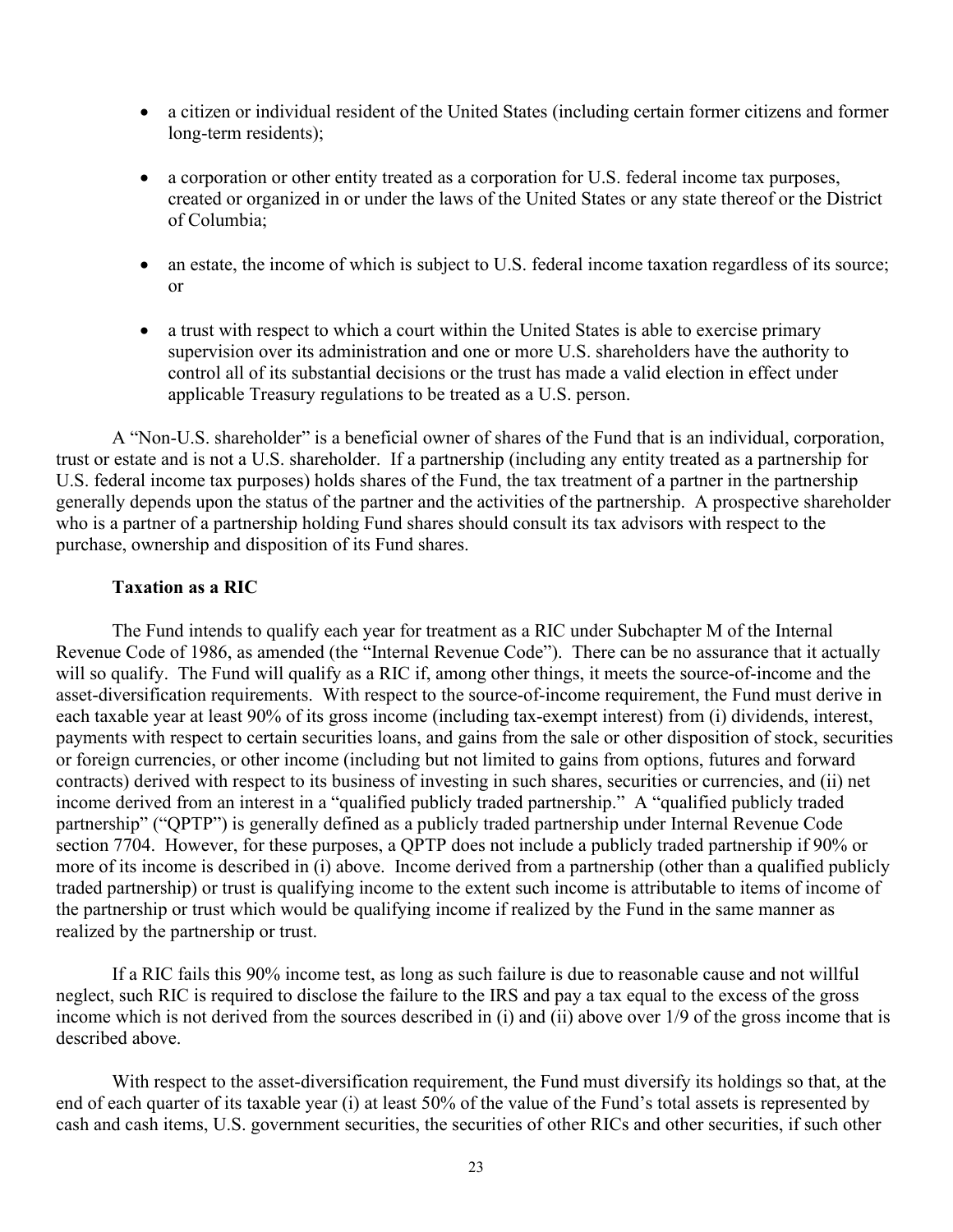securities of any one issuer do not represent more than 5% of the value of the Fund's total assets or more than 10% of the outstanding voting securities of such issuer, and (ii) not more than 25% of the value of the Fund's total assets is invested in the securities of (other than U.S. government securities or the securities of other RICs) (a) one issuer, (b) two or more issuers that are controlled by the Fund and that are engaged in the same, similar or related trades or businesses, or (c) one or more qualified publicly traded partnerships.

If a RIC fails this asset-diversification test, such RIC, in addition to other cure provisions, has a 6-month period to correct any failure without incurring a penalty if such failure is "de minimis."

However, if a RIC does not satisfy the "de minimis" cure provisions, it can still cure a failure if: (a) the RIC files with the Treasury Department a description of each asset that causes the RIC to fail the diversification tests; (b) the failure is due to reasonable cause and not willful neglect; and (c) the failure is cured within six months (or such other period specified by the Treasury). In such cases, a tax is imposed on the RIC equal to the greater of: (a) \$50,000 or (b) an amount determined by multiplying the corporate tax rate by the amount of net income generated during the period of diversification test failure by the assets that caused the RIC to fail the diversification test.

If the Fund satisfies the income and asset-diversification tests above and distributes to its shareholders, for each taxable year, at least 90% of the sum of (i) its "investment company taxable income" as that term is defined in the Internal Revenue Code (which includes, among other things, dividends, taxable interest, the excess of any net short-term capital gains over net long-term capital losses and certain net foreign exchange gains as reduced by certain deductible expenses) without regard to the deduction for dividends paid, and (ii) the excess of its gross tax-exempt interest, if any, over certain deductions attributable to such interest that are otherwise disallowed, then the Fund will be relieved of U.S. federal income tax on any income of the Fund, including long-term capital gains, distributed to shareholders. However, any ordinary income or capital gain retained by the Fund will be subject to U.S. federal income tax at the corporate income tax rate. The Fund intends to distribute at least annually substantially all of its investment company taxable income, net tax-exempt interest, and net capital gain.

The Fund will generally be subject to a nondeductible 4% federal excise tax on the portion of its undistributed ordinary income with respect to each calendar year and undistributed capital gains if it fails to meet certain distribution requirements with respect to the one-year period ending on October 31 in that calendar year. In order to avoid the 4% federal excise tax, the required minimum distribution is generally equal to the sum of (i) 98% of the Fund's ordinary income (computed on a calendar year basis), (ii) 98.2% of the Fund's capital gain net income (generally computed for the one-year period ending on October 31) and (iii) any prior year undistributed income realized, on which the Fund paid no federal income tax in preceding years. The Fund generally intends to make distributions in a timely manner in an amount at least equal to the required minimum distribution and therefore, under normal market conditions, does not expect to be subject to this excise tax.

To the extent that the Fund has capital loss carryforwards from prior tax years, those carryforwards will reduce the Fund's current net capital gains and thus reduce the amount of the Fund's distribution of capital gain dividends. Capital loss carryforwards are reduced to the extent they offset current-year net realized capital gains, whether the Fund retains or distributes such gains. A RIC is permitted to carry forward net capital losses indefinitely and may allow losses to retain their original character (as short or as long-term). These capital loss carryforwards may be utilized in future years to offset net realized capital gains of the Fund, if any, prior to distributing such gains to shareholders.

The Fund may be required to recognize taxable income in circumstances in which it does not receive cash. For example, if the Fund holds debt obligations that are treated under applicable tax rules as having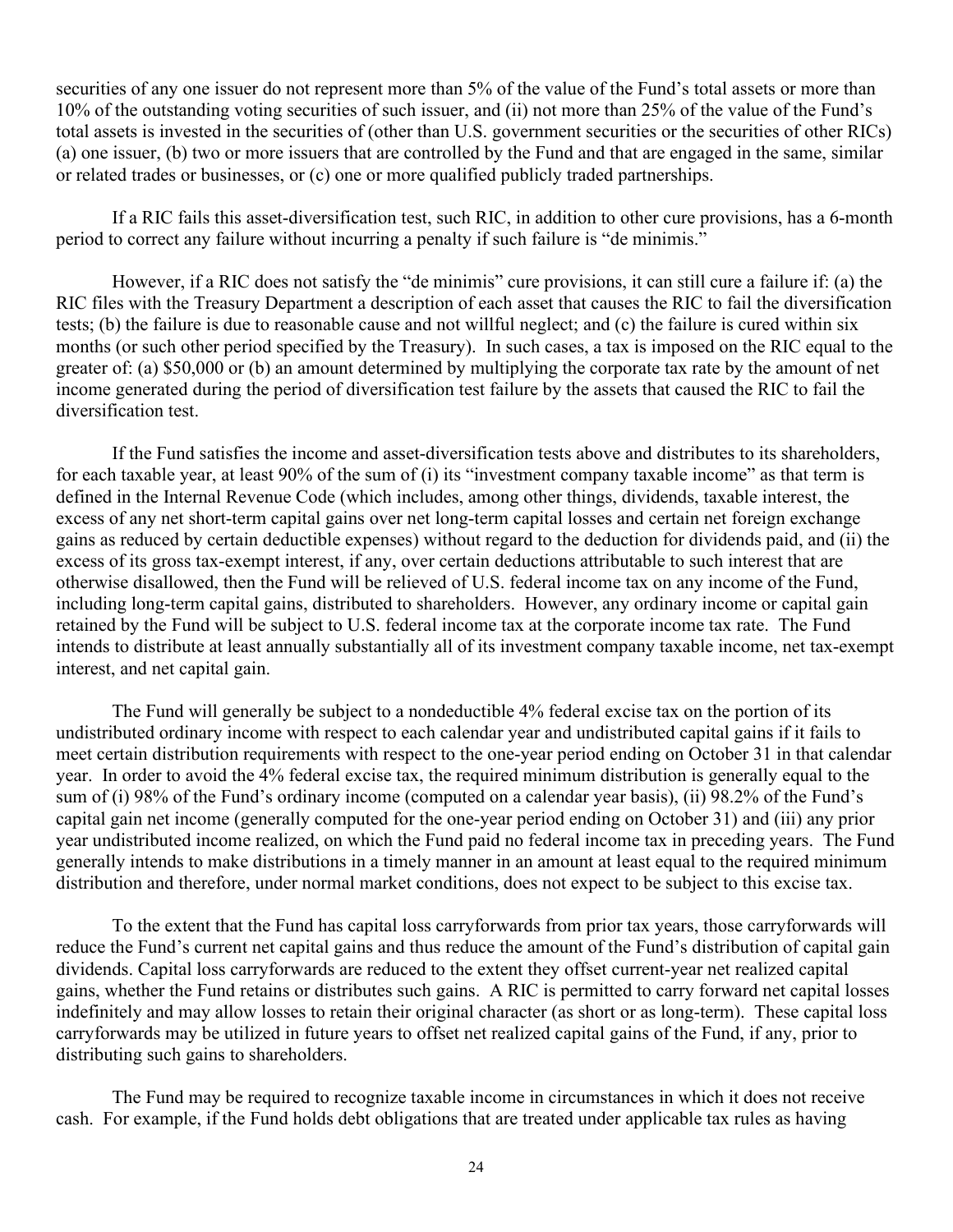original issue discount (such as debt instruments with payment in kind interest or, in certain cases, with increasing interest rates or that are issued with warrants), the Fund must include in income each year a portion of the original issue discount that accrues over the life of the obligation regardless of whether cash representing such income is received by the Fund in the same taxable year. Because any original issue discount accrued will be included in the Fund's "investment company taxable income" (discussed below) for the year of accrual, the Fund may be required to make a distribution to its shareholders to satisfy the distribution requirement, even though it will not have received an amount of cash that corresponds with the income earned.

Gain or loss realized by the Fund from the sale or exchange of warrants acquired by the Fund as well as any loss attributable to the lapse of such warrants generally will be treated as capital gain or loss. Such gain or loss generally will be long-term or short-term, depending on how long the Fund held a particular warrant. Upon the exercise of a warrant acquired by the Fund, the Fund's tax basis in the stock purchased under the warrant will equal the sum of the amount paid for the warrant plus the strike price paid on the exercise of the warrant. Except as set forth in "Failure to Qualify as a RIC," the remainder of this discussion assumes that the Fund will qualify as a RIC for each taxable year.

#### **Failure to Qualify as a RIC**

If the Fund is unable to satisfy the 90% distribution requirement or otherwise fails to qualify as a RIC in any year, it will be subject to corporate level income tax on all of its income and gain, regardless of whether or not such income was distributed. Distributions to the Fund's shareholders of such income and gain will not be deductible by the Fund in computing its taxable income. In such event, the Fund's distributions, to the extent derived from the Fund's current or accumulated earnings and profits, would constitute ordinary dividends, which would generally be eligible for the dividends-received deduction available to corporate shareholders, and non-corporate shareholders would generally be able to treat such distributions as "qualified dividend income" eligible for reduced rates of U.S. federal income, provided in each case that certain holding period and other requirements are satisfied.

Distributions in excess of the Fund's current and accumulated earnings and profits would be treated first as a return of capital to the extent of the shareholders' tax basis in their Fund shares, and any remaining distributions would be treated as a capital gain. To qualify as a RIC in a subsequent taxable year, the Fund would be required to satisfy the source-of-income, the asset diversification, and the annual distribution requirements for that year and dispose of any earnings and profits from any year in which the Fund failed to qualify for tax treatment as a RIC. Subject to a limited exception applicable to RICs that qualified as such under the Internal Revenue Code for at least one year prior to disqualification and that re-qualify as a RIC no later than the second year following the non-qualifying year, the Fund would be subject to tax on any unrealized built-in gains in the assets held by it during the period in which the Fund failed to qualify for tax treatment as a RIC that are recognized within the subsequent 10 years, unless the Fund made a special election to pay corporate-level tax on such built-in gain at the time of its re-qualification as a RIC.

#### **Taxation of U.S. Shareholders**

Distributions paid to U.S. shareholders by the Fund from its investment company taxable income (which is, generally, the Fund's ordinary income plus net realized short-term capital gains in excess of net realized long-term capital losses) are generally taxable to U.S. shareholders as ordinary income to the extent of the Fund's earnings and profits, whether paid in cash or reinvested in additional shares. Such distributions (if designated by the Fund) may qualify (i) for the dividends received deduction in the case of corporate shareholders under Section 243 of the Internal Revenue Code to the extent that the Fund's income consists of dividend income from U.S. corporations, excluding distributions from tax-exempt organizations, exempt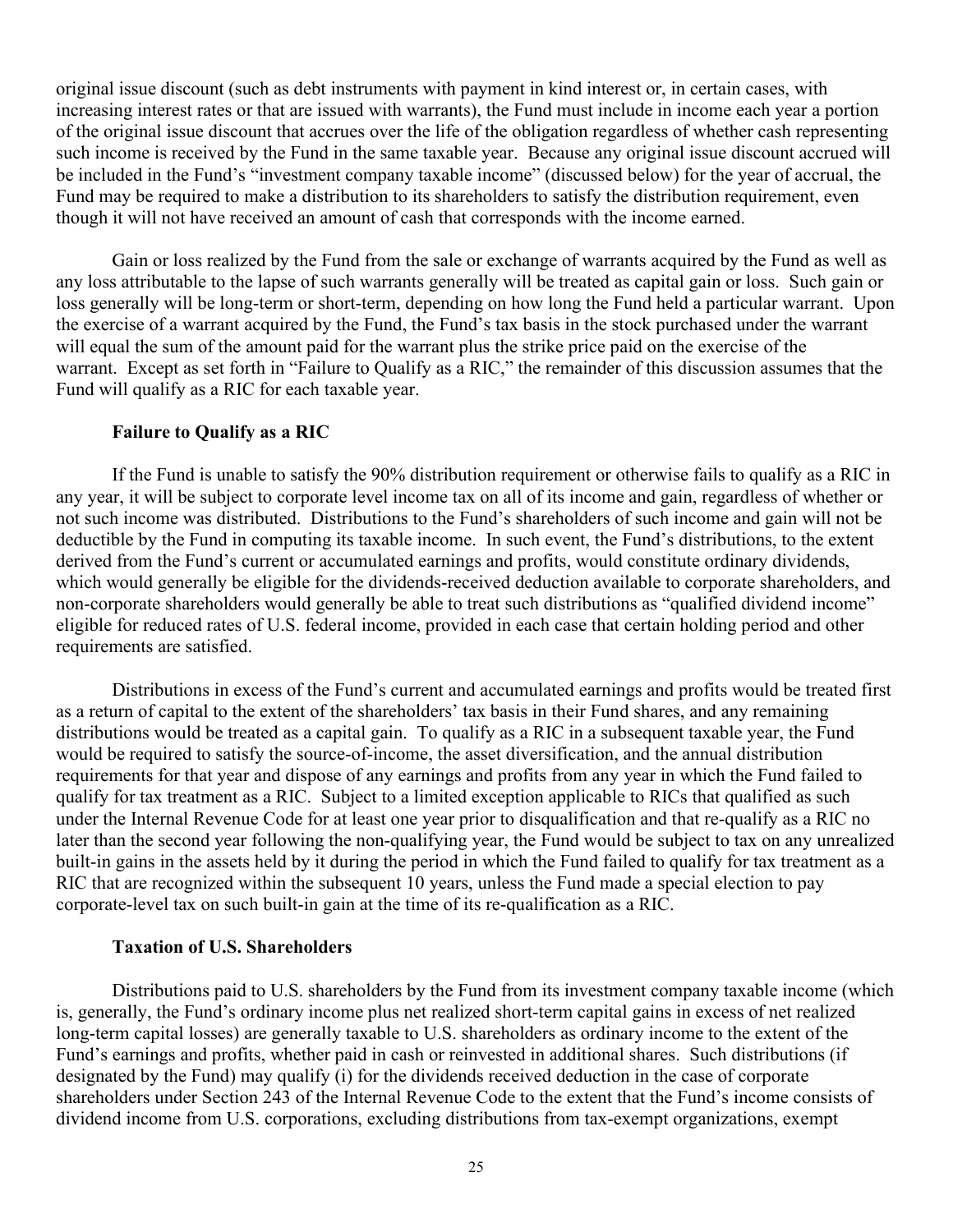farmers' cooperatives or REITs or (ii) in the case of individual shareholders, as qualified dividend income eligible to be taxed at reduced rates under Section  $1(h)(11)$  if the Internal Revenue Code to the extent that the Fund receives qualified dividend income, and provided in each case certain holding period and other requirements are met.

Qualified dividend income is, in general, dividend income from taxable domestic corporations and qualified foreign corporations (e.g., generally, foreign corporations incorporated in a possession of the United States or in certain countries with a qualified comprehensive income tax treaty with the United States, or the stock with respect to which such dividend is paid is readily tradable on an established securities market in the United States). A qualified foreign corporation generally excludes any foreign corporation, which for the taxable year of the corporation in which the dividend was paid, or the preceding taxable year, is a passive foreign investment company.

Distributions made to a U.S. shareholder from an excess of net long-term capital gains over net shortterm capital losses ("capital gain dividends"), including capital gain dividends credited to such shareholder but retained by the Fund, are taxable to such shareholder as long-term capital gain if they have been properly designated by the Fund, regardless of the length of time such shareholder owned the shares of the Fund. Longterm capital gain rates applicable to individuals are 0%, 15%, or 20% depending on the nature of the capital gain and the individual's taxable income.

Distributions in excess of the Fund's earnings and profits will be treated by the U.S. shareholder, first, as a tax-free return of capital, which is applied against and will reduce the adjusted tax basis of the U.S. shareholder's shares and, after such adjusted tax basis is reduced to zero, will constitute capital gain to the U.S. shareholder (assuming the shares are held as a capital asset).

Generally, not later than sixty days after the close of its taxable year, the Fund will provide the shareholders with a written notice designating the amount of any qualified dividend income or capital gain dividends and other distributions.

Under the 2017 Tax Cuts and Jobs Act, "qualified REIT dividends" (i.e., ordinary REIT dividends other than capital gain dividends and portions of REIT dividends designated as qualified dividend income) are treated as eligible for a 20% deduction by noncorporate taxpayers. The Fund may pass through the special character of "qualified REIT dividends" to a shareholder, provided both the Fund and a shareholder meet certain holding period requirements with respect to their shares. The amount of a RIC's dividends eligible for the 20% deduction for a taxable year is limited to the excess of the RIC's qualified REIT dividends for the taxable year over allocable expenses. A noncorporate shareholder receiving such dividends would treat them as eligible for the 20% deduction, provided the shareholder meets certain holding period requirements for its shares in the RIC (i.e., generally, RIC shares must be held by the shareholder for more than 45 days during the 91-day period beginning on the date that is 45 days before the date on which the shares become ex-dividend with respect to such dividend).

For purposes of determining (i) whether the annual distribution requirement is satisfied for any year and (ii) the amount of capital gain dividends paid for that year, the Fund may, under certain circumstances, elect to treat a dividend that is paid during the following taxable year as if it had been paid during the taxable year in question. If the Fund makes such an election, the U.S. shareholder will still be treated as receiving the dividend in the taxable year in which the distribution is made. However, any dividend declared by the Fund in October, November or December of any calendar year, payable to shareholders of record on a specified date in such a month and actually paid during January of the following year, will be treated as if it had been received by the U.S. shareholders on December 31 of the year in which the dividend was declared.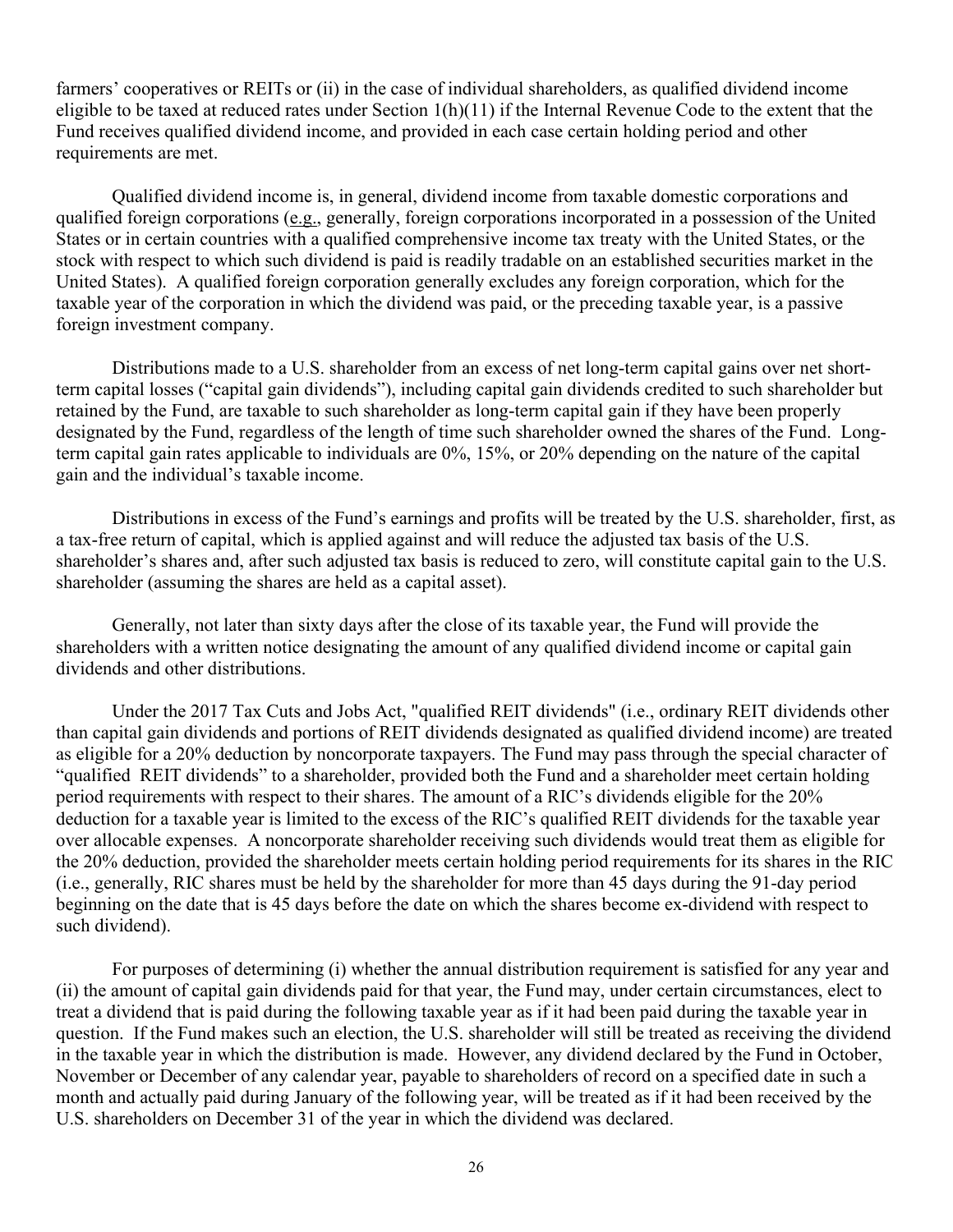If more than 50% of the value of the Fund's assets at the close of the taxable year consist of stock or securities in foreign corporations (including certain foreign ETFs or foreign index mutual funds) and certain other requirements are met, the Fund may elect to pass-through to its shareholders the amount of foreign income tax paid by the Fund instead of claiming it on its tax return. If such an election is made, each shareholder will include in gross income his proportional share of the foreign taxes paid by the Fund. Investors may either deduct their pro-rata amount of such taxes paid in computing their taxable income or use it as a foreign tax credit against federal income tax. If the Fund makes the election, it will furnish the shareholders with a written notice after the close of its taxable year.

The Fund intends to distribute all realized capital gains, if any, at least annually. If, however, the Fund were to retain any net capital gain, the Fund may designate the retained amount as undistributed capital gains in a notice to shareholders who, if subject to U.S. federal income tax on long-term capital gains, (i) will be required to include in income as long-term capital gain, their proportionate shares of such undistributed amount, and (ii) will be entitled to credit their proportionate shares of the federal income tax paid by the Fund on the undistributed amount against their U.S. federal income tax liabilities, if any, and to claim refunds to the extent the credit exceeds such liabilities. If such an event occurs, the tax basis of shares owned by a shareholder of the Fund will, for U.S. federal income tax purposes, generally be increased by the difference between the amount of undistributed net capital gain included in the shareholder's gross income and the tax deemed paid by the shareholders.

Sales and other dispositions of the shares of the Fund generally are taxable events. U.S. shareholders should consult their own tax adviser with reference to their individual circumstances to determine whether any particular transaction in the shares of the Fund is properly treated as a sale or exchange for federal income tax purposes, as the following discussion assumes, and the tax treatment of any gains or losses recognized in such transactions. The sale or other disposition of shares of the Fund will generally result in capital gain or loss to the shareholder equal to the difference between the amount realized and his adjusted tax basis in the shares sold or exchanged, and will be long-term capital gain or loss if the shares have been held for more than one year at the time of sale. Any loss upon the sale or exchange of shares held for six months or less will be treated as long-term capital loss to the extent of any capital gain dividends received (including amounts credited as an undistributed capital gain dividend) by such shareholder with respect to such shares. A loss realized on a sale or exchange of shares of the Fund generally will be disallowed if other substantially identical shares are acquired within a 61-day period beginning 30 days before and ending 30 days after the date that the shares are disposed. In such case, the basis of the shares acquired will be adjusted to reflect the disallowed loss. Present law taxes both long-term and short-term capital gain of corporations at the rates applicable to ordinary income of corporations. For non-corporate taxpayers, short-term capital gain will currently be taxed at the rate applicable to ordinary income, while long-term capital gain generally will be taxed at a maximum rate of 20%. Capital losses are subject to certain limitations.

The Fund has chosen average cost as its standing (default) tax lot identification method for all shareholders. A tax lot identification method is the way the Fund will determine which specific shares are deemed to be sold when there are multiple purchases on different dates at differing net asset values, and the entire position is not sold at one time. The Fund's standing tax lot identification method is the method covered shares will be reported on your Consolidated Form 1099 if you do not select a specific tax lot identification method. You may choose a method different than the Fund's standing method and will be able to do so at the time of your purchase or upon the sale of covered shares. Please refer to the appropriate Internal Revenue Service regulations or consult your tax advisor with regard to your personal circumstances.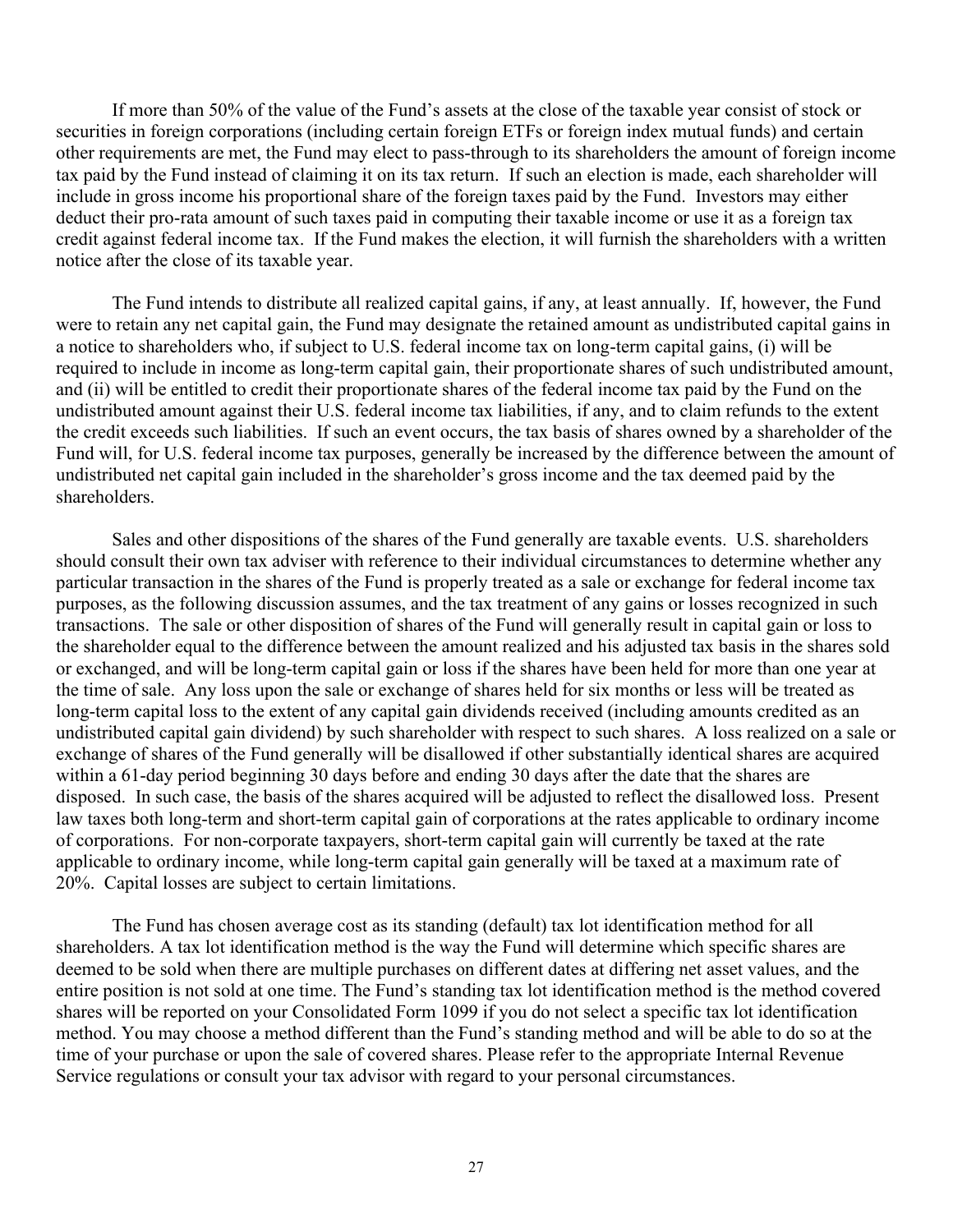For those securities defined as "covered" under current Internal Revenue Service cost basis tax reporting regulations, the Fund is responsible for maintaining accurate cost basis and tax lot information for tax reporting purposes. The Fund is not responsible for the reliability or accuracy of the information for those securities that are not "covered." The Fund and its service providers do not provide tax advice. You should consult independent sources, which may include a tax professional, with respect to any decisions you may make with respect to choosing a tax lot identification method.

Certain U.S. shareholders, including individuals and estates and trusts, are subject to an additional 3.8% Medicare tax on all or a portion of their "net investment income," which should include dividends from the Fund and net gains from the disposition of shares of the Fund. U.S. shareholders are urged to consult their own tax advisors regarding the implications of the additional Medicare tax resulting from an investment in the Fund.

**Tax-Exempt Shareholders.** If a shareholder of the Fund is a tax-exempt organization, it is generally not subject to federal income tax on distributions from the Fund or on sales or exchanges of Fund shares. This general exemption from tax does not apply to the "unrelated business taxable income" or UBTI of an exempt organization. UBTI includes dividends, interest, and gains from sales and other dispositions of property held for investment to the extent that such items are attributable to "debt financed property." For example, UBTI could result if shares in the Fund constitute debt-financed property in the hands of the tax-exempt shareholder within the meaning of Internal Revenue Code Section 514(b). A deduction from one activity that produces UBTI cannot be used to offset income from a different activity that produces UBTI for the same taxable year. UBTI in excess of \$1,000 in any year is taxable and will require a member to file a federal income tax return on Form 990-T. In addition, private foundations that are exempt from federal income tax may nonetheless be subject to excise tax on their net investment income and certain private colleges and universities that are exempt from federal income tax may be subject to an excise tax based on the investment income they earn. Shareholders should ask their own tax advisors for more information on their own tax situation

At the time a private foundation or certain private colleges or universities purchase Fund shares, the Fund's net asset value may reflect undistributed income or undistributed capital gains. A subsequent distribution of such amounts, although constituting a return of investment, would be classified as a taxable distribution whether reinvested in additional shares or paid in cash. This is sometimes referred to as "buying a dividend." In addition, the Fund's net asset value may, at any time, reflect net unrealized appreciation, which may result in future taxable distributions. (Private colleges and universities with at least 500 students (more than 50% of which are located in the United States) and non-exempt use assets with a value at the close of the preceding year of at least \$500,000 per full-time student may be subject to a 1.4% excise tax on their net investment income.)

Furthermore, a tax-exempt shareholder may recognize UBTI if the Fund recognizes "excess inclusion income" derived from direct or indirect investments in residual interests in Real Estate Mortgage Investment Conduits ("REMICs") or equity interests in Taxable Mortgage Pools ("TMPs") if the amount of such income recognized by the Fund exceeds the Fund's investment company taxable income (after taking into account deductions for dividends paid by the Fund). Special tax consequences also apply to charitable remainder trusts ("CRTs") that invest in regulated investment companies that invest directly or indirectly in residual interests in REMICs or equity interests in TMPs. Under legislation enacted in December 2006, a CRT (as defined in section 664 of the Internal Revenue Code) that realizes any UBTI for a taxable year, must pay an excise tax annually of an amount equal to such UBTI. Under IRS guidance issued in October 2006, a CRT will not recognize UBTI solely as a result of investing in the Fund that recognizes "excess inclusion income." Rather, if at any time during any taxable year a CRT (or one of certain other tax-exempt shareholders, such as the United States, a state or political subdivision, or an agency or instrumentality thereof, and certain energy cooperatives) is a record holder of a share in the Fund that recognizes "excess inclusion income," then the regulated investment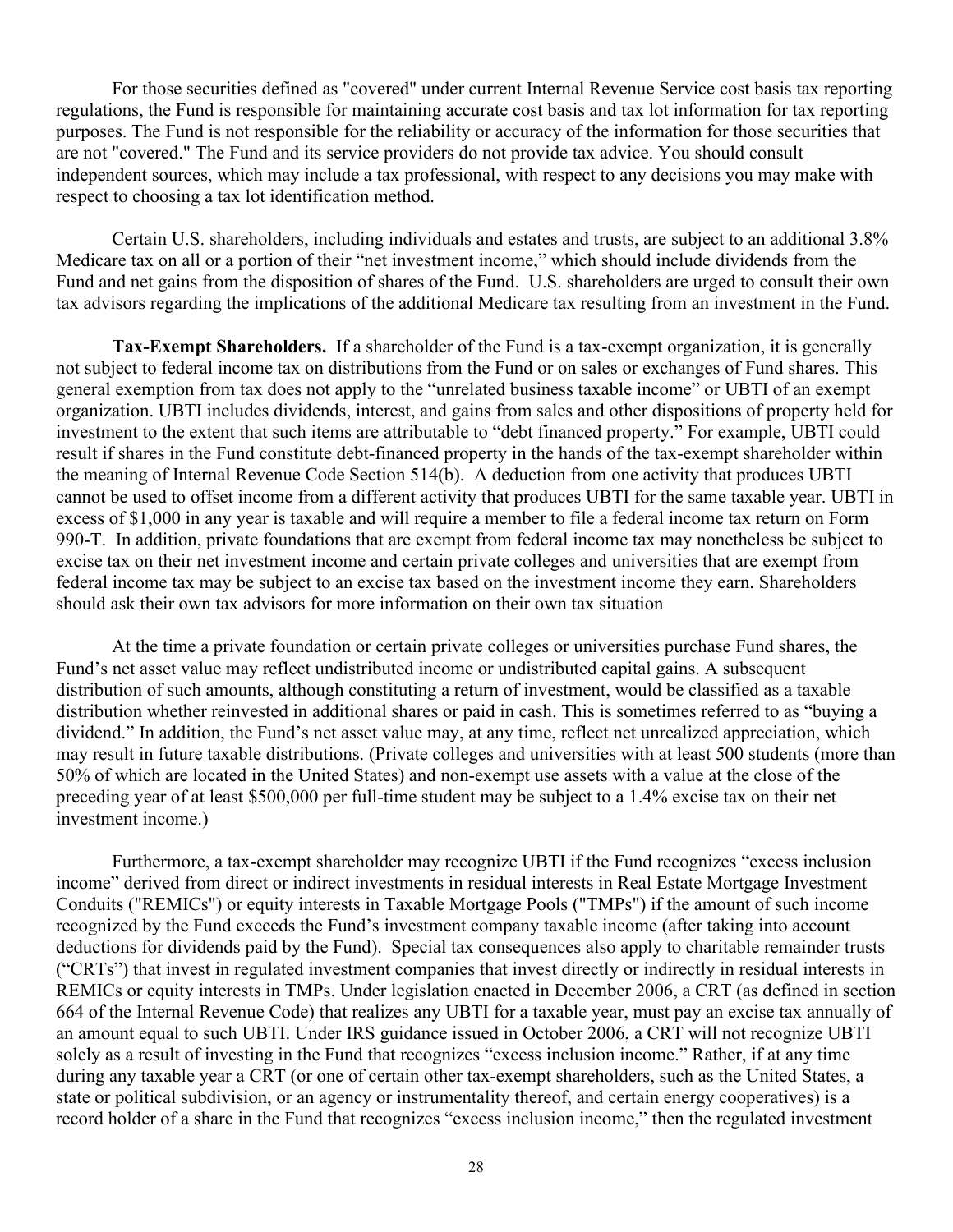company will be subject to a tax on that portion of its "excess inclusion income" for the taxable year that is allocable to such shareholders, at the corporate income tax rate. The extent to which this IRS guidance remains applicable in light of the December 2006 legislation is unclear. To the extent permitted under the 1940 Act, the Fund may elect to specially allocate any such tax to the applicable CRT, or other shareholder, and thus reduce such shareholder's distributions for the year by the amount of the tax that relates to such shareholder's interest in the Fund. The Fund has not yet determined whether such an election will be made. CRTs and other taxexempt investors are urged to consult their tax advisers concerning the consequences of investing in the Fund.

**Passive Foreign Investment Companies.** A passive foreign investment company ("PFIC") is any foreign corporation: (i) 75% or more of the gross income of which for the taxable year is passive income, or (ii) the average percentage of the assets of which (generally by value, but by adjusted tax basis in certain cases) that produce or are held for the production of passive income is at least 50%. Generally, passive income for this purpose means dividends, interest (including income equivalent to interest), royalties, rents, annuities, the excess of gains over losses from certain property transactions and commodities transactions, and foreign currency gains. Passive income for this purpose does not include rents and royalties received by the foreign corporation from an active business and certain income received from related persons.

Equity investments by the Fund in certain PFICs could potentially subject the Fund to a U.S. federal income tax or other charge (including interest charges) on the distributions received from the PFIC or on proceeds received from the disposition of shares in the PFIC. This tax cannot be eliminated by making distributions to Fund shareholders. However, the Fund may elect to avoid the imposition of that tax. For example, if the Fund is in a position to and elects to treat a PFIC as a "qualified electing fund" (i.e., make a "QEF election"), the Fund will be required to include its share of the PFIC's income and net capital gains annually, regardless of whether it receives any distribution from the PFIC. Alternatively, the Fund may make an election to mark the gains (and to a limited extent losses) in its PFIC holdings "to the market" as though it had sold and repurchased its holdings in those PFICs on the last day of the Fund's taxable year. Such gains and losses are treated as ordinary income and loss. The QEF and mark-to-market elections may accelerate the recognition of income (without the receipt of cash) and increase the amount required to be distributed by the Fund to avoid taxation. Making either of these elections therefore may require the Fund to liquidate other investments (including when it is not advantageous to do so) to meet its distribution requirement, which also may accelerate the recognition of gain and affect the Fund's total return. Dividends paid by PFICs will not be eligible to be treated as "qualified dividend income."

Because it is not always possible to identify a foreign corporation as a PFIC, the Fund may incur the tax and interest charges described above in some instances.

**Foreign Currency Transactions.** The Fund's transactions in foreign currencies, foreign currencydenominated debt obligations and certain foreign currency options, futures contracts and forward contracts (and similar instruments) may give rise to ordinary income or loss to the extent such income or loss results from fluctuations in the value of the foreign currency concerned. Any such net gains could require a larger dividend toward the end of the calendar year. Any such net losses will generally reduce and potentially require the recharacterization of prior ordinary income distributions. Such ordinary income treatment may accelerate Fund distributions to shareholders and increase the distributions taxed to shareholders as ordinary income. Any net ordinary losses so created cannot be carried forward by the Fund to offset income or gains earned in subsequent taxable years.

**Foreign Taxation.** Income received by the Fund from sources within foreign countries, including securities held by the RICs and ETFs in which the Fund invest, may be subject to withholding and other taxes imposed by such countries. Dividends and interest received by a RIC's holding of foreign securities may give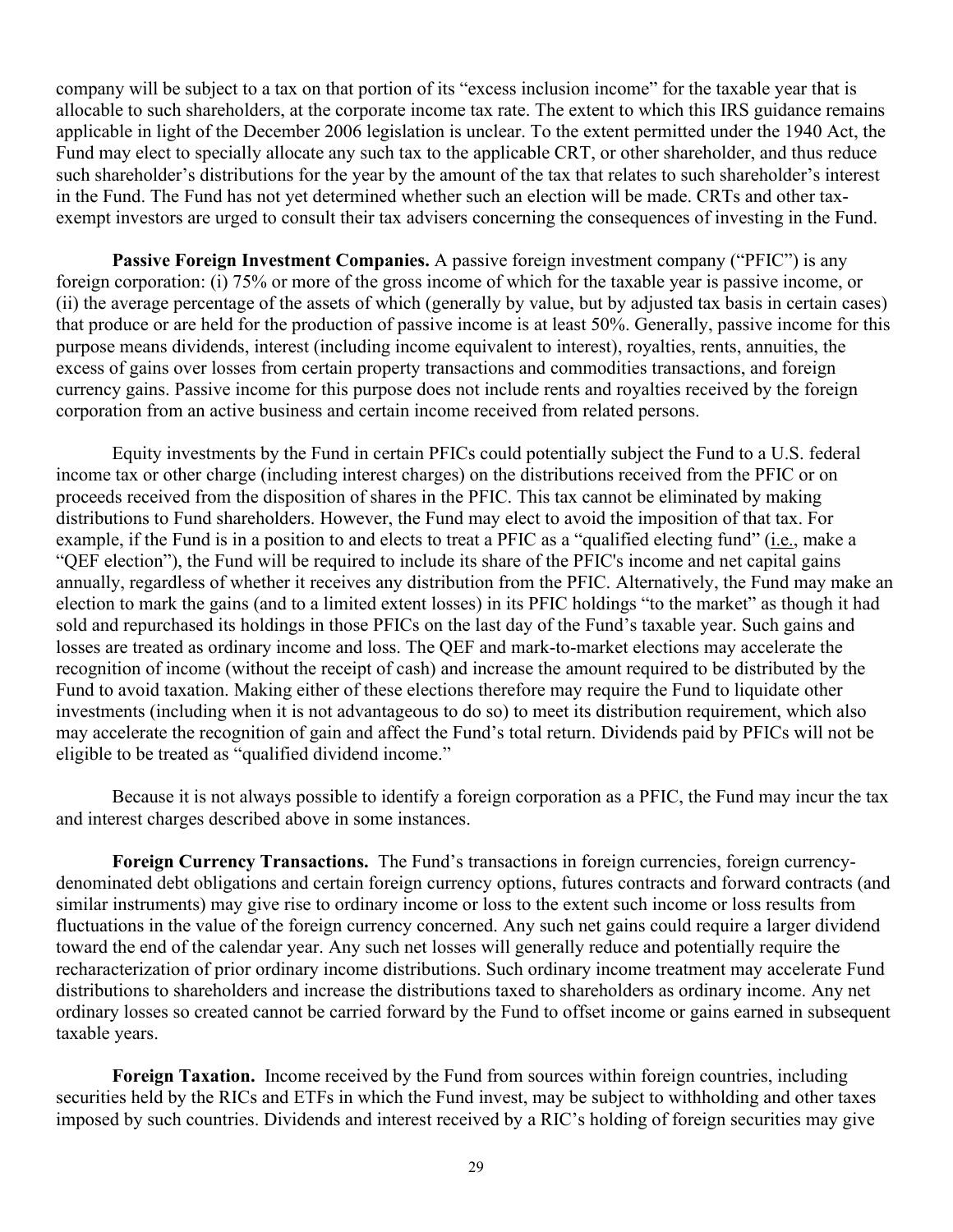rise to withholding and other taxes imposed by foreign countries. Tax conventions between certain countries and the United States may reduce or eliminate such taxes. If the RIC in which the Fund invests is taxable as a RIC and meets certain other requirements, which include a requirement that more than 50% of the value of such RIC's total assets at the close of its respective taxable year consists of stocks or securities of foreign corporations, then the RIC should be eligible to file an election with the IRS that may enable its shareholders, including the Fund in effect, to receive either the benefit of a foreign tax credit, or a tax deduction, with respect to any foreign and U.S. possessions income taxes paid the by Fund, subject to certain limitations.

A "qualified fund of funds" is a RIC that has at least 50% of the value of its total interests invested in other RICs at the end of each quarter of the taxable year. If the Fund satisfied this requirement or if it meets certain other requirements, which include a requirement that more than 50% of the value of the Fund's total assets at the close of its taxable year consist of stocks or securities of foreign corporations, then the Fund should be eligible to file an election with the IRS that may enable its shareholders to receive either the benefit of a foreign tax credit, or a tax deduction, with respect to any foreign and U.S. possessions income taxes paid by the Fund, subject to certain limitations.

**Foreign Shareholders.** Absent specific statutory exemptions, as described below, dividends paid by the Fund to a shareholder that is not a "U.S. person" within the meaning of the Internal Revenue Code (such shareholder, a "foreign shareholder") are subject to withholding of U.S. federal income tax at a rate of 30% (or lower applicable treaty rate). However, notwithstanding such exemptions from U.S. withholding at the source, any dividends and distributions of income and capital gains, including the proceeds from the sale of your Fund shares, will be subject to backup withholding at a rate of 24% if you fail to properly certify that you are not a U.S. person.

In general, capital gain dividends reported by the Fund to shareholders as paid from its net long-term capital gains, other than long-term capital gains realized on disposition of US real property interests (see the discussion below), are not subject to U.S. withholding tax unless you are a nonresident alien individual present in the U.S. for a period or periods aggregating 183 days or more during the calendar year.

Ordinary dividends paid by the Fund to foreign investors on the income earned on portfolio investments in (i) the stock of domestic and foreign corporations and (ii) the debt of foreign issuers are subject to U.S. withholding tax.

Generally, dividends reported by the Fund to shareholders as interest-related dividends and paid from its qualified net interest income from U.S. sources are not subject to U.S. withholding tax. "Qualified interest income" includes, in general, U.S. source (1) bank deposit interest, (2) short-term original discount, (3) interest (including original issue discount, market discount, or acquisition discount) on an obligation that is in registered form, unless it is earned on an obligation issued by a corporation or partnership in which the Fund is a 10 percent shareholder or is contingent interest, and (4) any interest-related dividend from another regulated investment company. Similarly, short-term capital gain dividends reported by the Fund to shareholders as paid from its net short-term capital gains, other than short-term capital gains realized on disposition of U.S. real property interests (see the discussion below), are not subject to U.S. withholding tax unless you were a nonresident alien individual present in the U.S. for a period or periods aggregating 183 days or more during the calendar year. The Fund reserves the right to not report interest-related dividends or short-term capital gain dividends. Additionally, the Fund's reporting of interest-related dividends or short-term capital gain dividends may not be passed through to shareholders by intermediaries who have assumed tax reporting responsibilities for this income in managed or omnibus accounts due to systems limitations or operational constraints.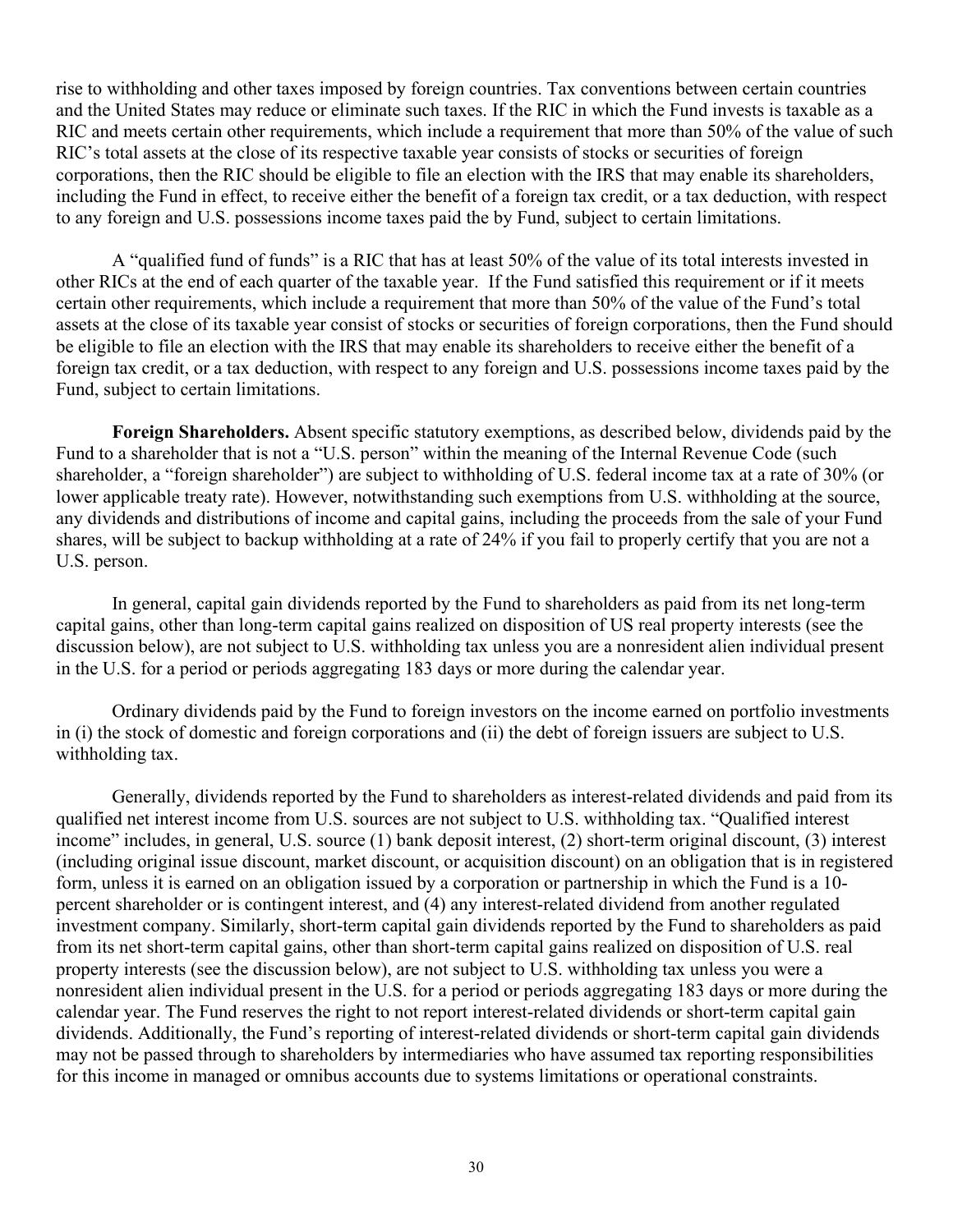If the income from the Fund is effectively connected with a U.S. trade or business carried on by a foreign shareholder, then ordinary income dividends, capital gain dividends and any gains realized upon the sale or redemption of shares of the Fund will be subject to U.S. federal income tax at the rates applicable to U.S. citizens or domestic corporations and require the filing of a nonresident U.S. income tax return.

Special U.S. tax certification requirements may apply to foreign shareholders both to avoid U.S. backup withholding imposed at a rate of 24% and to obtain the benefits of any treaty between the U.S. and the shareholder's country of residence. In general, if you are a foreign shareholder, you must provide a Form W-8- BEN (or other applicable Form W-8) to establish that you are not a U.S. person, to claim that you are the beneficial owner of the income and, if applicable, to claim a reduced rate of, or exemption from, withholding as a resident of a country with which the U.S. has an income tax treaty. A Form W-8-BEN provided without a U.S. taxpayer identification number will remain in effect for a period beginning on the date signed and ending on the last day of the third succeeding calendar year unless an earlier change of circumstances makes the information on the form incorrect. Certain payees and payments are exempt from backup withholding.

The tax consequences to a foreign shareholder entitled to claim the benefits of an applicable tax treaty may be different from those described herein. Foreign shareholders are urged to consult their own tax advisors with respect to the particular tax consequences to them of an investment in the Fund, including the applicability of foreign tax.

**Backup Withholding.** The Fund generally is required to withhold and remit to the U.S. Treasury a percentage of the taxable distributions and redemption proceeds paid to any individual shareholder who fails to properly furnish the Fund with a correct taxpayer identification number, who has under-reported dividend or interest income, or who fails to certify to the Fund that he or she is not subject to such withholding. The backup withholding tax rate is 24%.

Backup withholding is not an additional tax. Any amounts withheld may be credited against the shareholder's U.S. federal income tax liability, provided the appropriate information is furnished to the IRS.

**FATCA.** Income dividend payments made to a shareholder that is either a foreign financial institution ("FFI") or a non-financial foreign entity ("NFFE") within the meaning of the Foreign Account Tax Compliance Act ("FATCA") may be subject to a 30% withholding tax. After December 31, 2018, FATCA withholding also would have applied to certain capital gain distributions, return of capital distributions, and the proceeds arising from the sale of Fund shares; however, based on proposed regulations issued by the IRS, which can be relied on currently, such withholding is no longer required unless final regulations provide otherwise (which is not expected). The FATCA withholding tax generally can be avoided: (a) by an FFI, subject to any applicable intergovernmental agreement or other exemption, if it enters into a valid agreement with the IRS to, among other requirements, report required information about certain direct and indirect ownership of foreign financial accounts held by U.S. persons with the FFI and (b) by an NFFE, if it: (i) certifies that it has no substantial U.S. persons as owners or (ii) if it does have such owners, reports information relating to them. The Fund may disclose the information that it receives from its shareholders to the IRS, non-U.S. taxing authorities or other parties as necessary to comply with FATCA. Withholding also may be required if a foreign entity that is a shareholder of the Fund fails to provide the Fund with appropriate certifications or other documentation concerning its status under FATCA.

**Tax Shelter Reporting Regulations.** Under U.S. Treasury regulations, if a shareholder recognizes a loss with respect to the Fund's shares of \$2 million or more for an individual shareholder or \$10 million or more for a corporate shareholder, the shareholder must file with the IRS a disclosure statement on Form 8886. Direct shareholders of portfolio securities are in many cases excepted from this reporting requirement, but under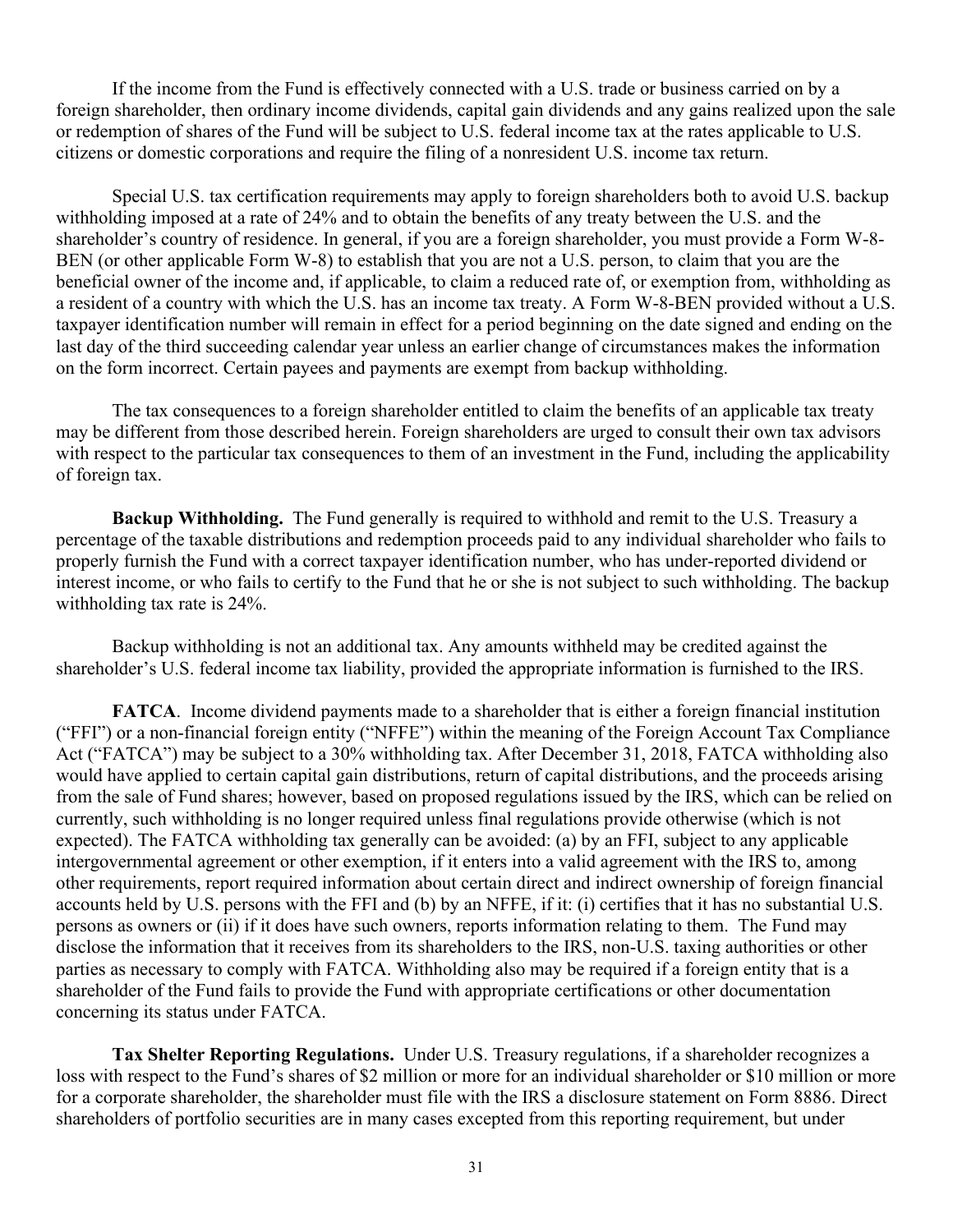current guidance, shareholders of a regulated investment company are not excepted. Future guidance may extend the current exception from this reporting requirement to shareholders of most or all regulated investment companies. The fact that a loss is reportable under these regulations does not affect the legal determination of whether the taxpayer's treatment of the loss is proper. Shareholders should consult their tax advisers to determine the applicability of these regulations in light of their individual circumstances.

**Shareholder Reporting Obligations with Respect to Foreign Financial Assets. S**pecified individuals and specified domestic entities that have an interest in a "specified foreign financial asset" above a certain threshold amount must disclose annually their interests in such assets on IRS Form 8938, which is filed with their U.S. federal income tax return.

**Shares Purchased through Tax-Qualified Plans.** Special tax rules apply to investments through defined contribution plans and other tax-qualified plans. Shareholders should consult their tax advisers to determine the suitability of shares of the Fund as an investment through such plans, and the precise effect of an investment on their particular tax situation.

#### **Summary**

The foregoing is a general and abbreviated summary of the provisions of the Internal Revenue Code and the Treasury regulations in effect as they directly govern the taxation of the Fund and its shareholders, and should not be considered tax advice. These provisions are subject to change by legislative and administrative action, and any such change may be retroactive. Shareholders are urged to consult their tax advisers regarding specific questions as to U.S. federal income, estate or gift taxes, or foreign, state, local taxes or other taxes.

## **CUSTODIAN**

<span id="page-33-0"></span>Huntington National Bank, 41 South High Street, Columbus, Ohio 43215, is custodian of the Fund's investments. The custodian acts as the Fund's depository, safekeeps its portfolio securities, collects all income and other payments with respect thereto, disburses funds at the Fund's request and maintains records in connection with its duties.

### **FUND SERVICES**

<span id="page-33-1"></span>Ultimus Fund Solutions, LLC ("Ultimus"), 225 Pictoria Drive, Suite 450, Cincinnati, Ohio 45246, acts as the Fund's transfer agent, fund accountant, and administrator. Ultimus is the parent company of the distributor, Ultimus Fund Distributors, LLC (the "Distributor"). Certain officers of the Trust also are officers of Ultimus and/or the Distributor.

Ultimus maintains the records of each shareholder's account, answers shareholders' inquiries concerning their accounts, processes purchases and redemptions of the Fund's shares, acts as dividend and distribution disbursing agent and performs other transfer agent and shareholder service functions.

In addition, Ultimus provides the Fund with fund accounting services, which includes certain monthly reports, record-keeping and other management-related services.

Ultimus also provides the Fund with administrative services, including all regulatory reporting and necessary office equipment, personnel and facilities.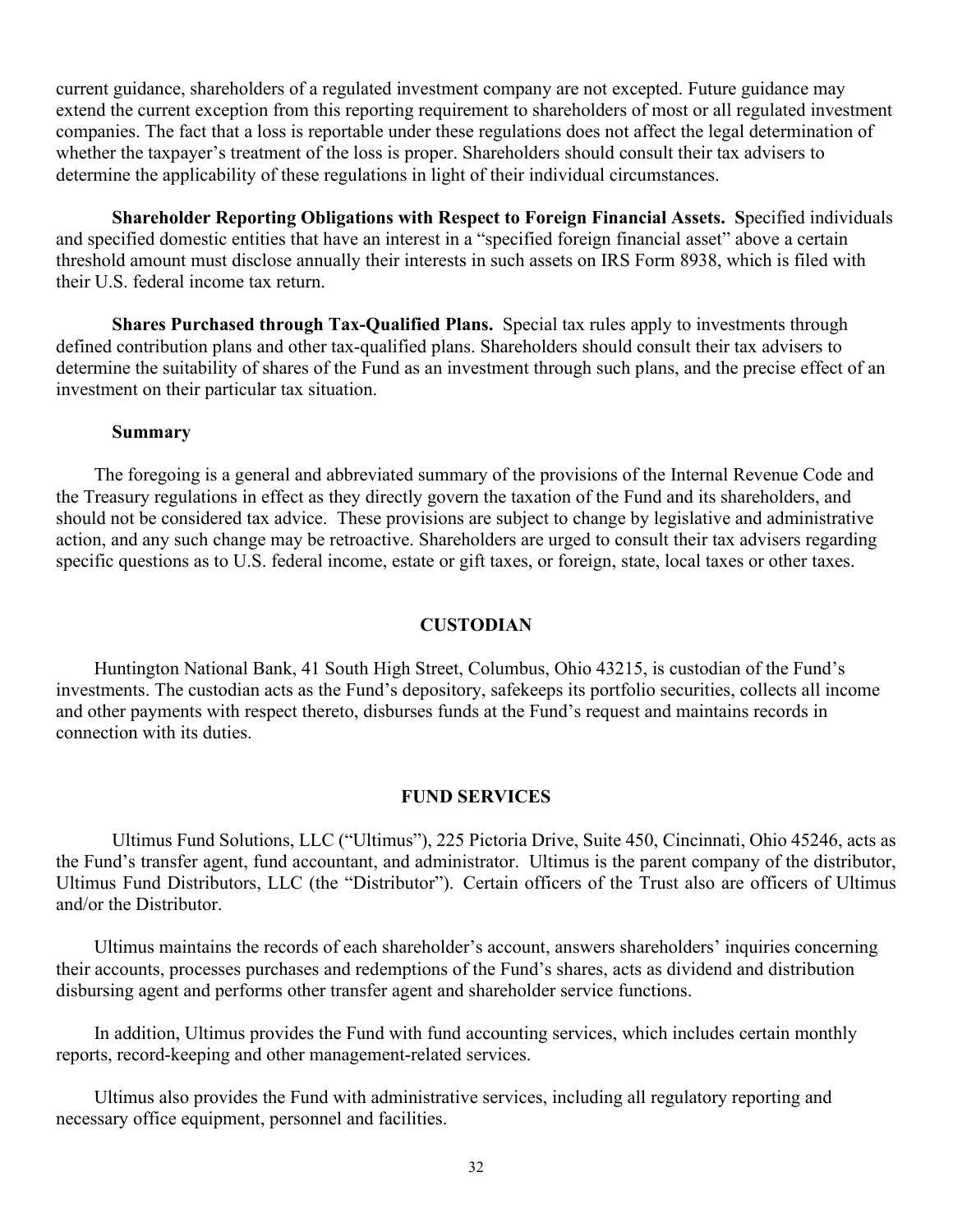The following table provides information regarding transfer agent, fund accounting and administrative services fees paid by the Fund during the periods indicated.

|                            | <b>Fees Paid For</b>                     | <b>Fees Paid for</b>          | <b>Fees Paid for</b>              |
|----------------------------|------------------------------------------|-------------------------------|-----------------------------------|
| <b>Fiscal Period Ended</b> | <b>Transfer Agent</b><br><b>Services</b> | Accounting<br><b>Services</b> | Administrative<br><b>Services</b> |
| October 31, 2019           | \$22,633                                 | \$33,050                      | \$64,019                          |
| October 31, 2020           | \$22,633                                 | \$31,179                      | \$62,072                          |
| October 31, 2021           | \$22,635                                 | \$37,518                      | \$74,650                          |

#### **INDEPENDENT REGISTERED PUBLIC ACCOUNTING FIRM**

<span id="page-34-0"></span>The firm of Cohen & Company, Ltd., 1350 Euclid Avenue, Suite 800, Cleveland, OH 44115 ("Cohen"), has been selected as the Independent Registered Public Accounting Firm for the Fund for the fiscal year ending October 31, 2022. Cohen will perform an annual audit of the Fund's financial statements and tax compliance services.

#### **LEGAL COUNSEL**

<span id="page-34-1"></span>Troutman Pepper Hamilton Sanders LLP serves as legal counsel to the Trust and Fund. Its address is 3000 Two Logan Square, Philadelphia, PA 19103.

#### **DISTRIBUTOR**

<span id="page-34-2"></span>Ultimus Fund Distributors, LLC, 225 Pictoria Drive, Suite 450, Cincinnati, Ohio 45246, is the exclusive agent for distribution of shares of the Fund. An officer of the Trust is also an officer of the Distributor, and may be deemed to be an affiliate of the Distributor. The Distributor is a wholly-owned subsidiary of Ultimus.

The Distributor is obligated to sell the shares of the Fund on a best efforts basis only against purchase orders for the shares. Shares of the Fund are offered to the public on a continuous basis.

### **FINANCIAL STATEMENTS**

<span id="page-34-3"></span>The financial statements and the report of the Independent Registered Public Accounting Firm required to be included in the SAI are incorporated herein by reference to the Fund's Annual Report to Shareholders for the fiscal year ended October 31, 2021. You can obtain the Annual Report without charge by calling Shareholder Services at (888) 695-3729 or upon written request to:

> Ultimus Fund Solutions, LLC P.O. Box 46707 Cincinnati, Ohio 45246-0707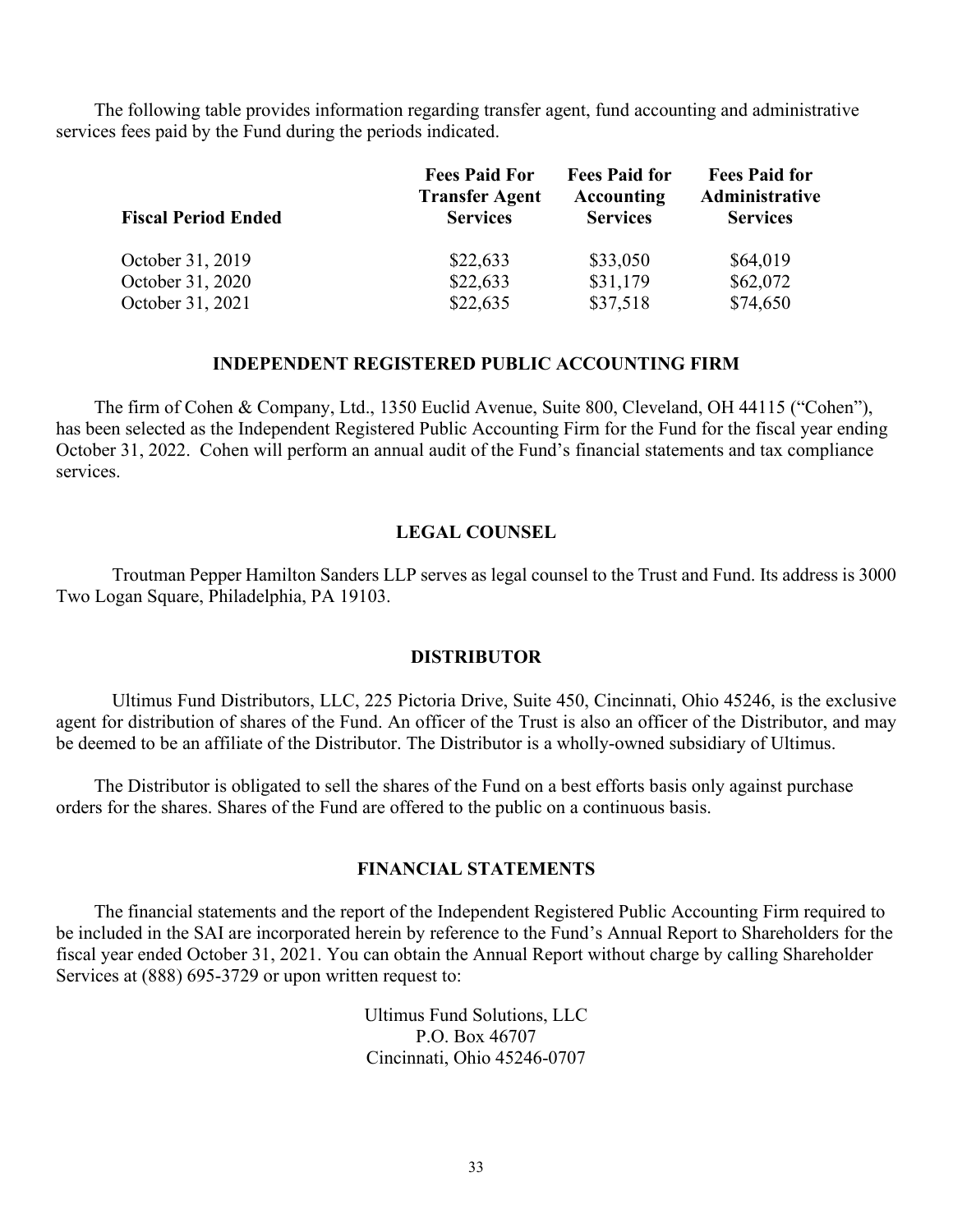## **EXHIBIT A**  VALUED ADVISERS TRUST PROXY VOTING POLICY AND PROCEDURES

<span id="page-35-0"></span>Valued Advisers Trust (the "Trust") is registered as an open-end management investment company under the Investment Company Act of 1940, as amended ("1940 Act"). The Trust offers multiple series (each a "Fund" and, collectively, the "Funds"). Consistent with its fiduciary duties and pursuant to Rule 30b1-4 under the 1940 Act (the "Proxy Rule"), the Board of Trustees of the Trust (the "Board") has adopted this proxy voting policy on behalf of the Trust (the "Policy") to reflect its commitment to ensure that proxies are voted in a manner consistent with the best interests of the Funds' shareholders.

#### **Delegation of Proxy Voting Authority to Fund Advisers**

The Board believes that the investment adviser of each Fund (each an "Adviser" and, collectively, the "Advisers"), as the entity that selects the individual securities that comprise its Fund's portfolio, is the most knowledgeable and best-suited to make decisions on how to vote proxies of portfolio companies held by that Fund. The Trust shall therefore defer to, and rely on, the Adviser of each Fund to make decisions on how to cast proxy votes on behalf of such Fund.

The Trust hereby designates the Adviser of each Fund as the entity responsible for exercising proxy voting authority with regard to securities held in the Fund's investment portfolio. Consistent with its duties under this Policy, each Adviser shall monitor and review corporate transactions of corporations in which the Fund has invested, obtain all information sufficient to allow an informed vote on all proxy solicitations, ensure that all proxy votes are cast in a timely fashion, and maintain all records required to be maintained by the Fund under the Proxy Rule and the 1940 Act. Each Adviser shall perform these duties in accordance with the Adviser's proxy voting policy, a copy of which shall be presented to this Board for its review. Each Adviser shall promptly provide to the Board updates to its proxy voting policy as they are adopted and implemented.

The Chief Compliance Officer shall maintain, or cause another service provider to the Trust to maintain, a copy of the Trust's proxy voting policies and procedures and shall maintain, or cause another service provider to the Trust to maintain, a copy of the proxy voting record for each Fund of the Trust.

#### **Conflict of Interest Transactions**

In some instances, an Adviser may be asked to cast a proxy vote that presents a conflict between the interests of a Fund's shareholders, and those of the Adviser or an affiliated person of the Adviser. In such case, the Adviser is instructed to abstain from making a voting decision and to forward all necessary proxy voting materials to the Trust to enable the Board to make a voting decision. When the Board is required to make a proxy voting decision, only the Trustees without a conflict of interest with regard to the security in question or the matter to be voted upon shall be permitted to participate in the decision of how the Fund's vote will be cast. In the event that the Board is required to vote a proxy because an Adviser has a conflict of interest with respect to the proxy, the Board will vote such proxy in accordance with the Adviser's proxy voting policy, to the extent consistent with the shareholders' best interests, as determined by the Board in its discretion. The Board shall notify the Adviser of its final decision on the matter and the Adviser shall vote in accordance with the Board's decision.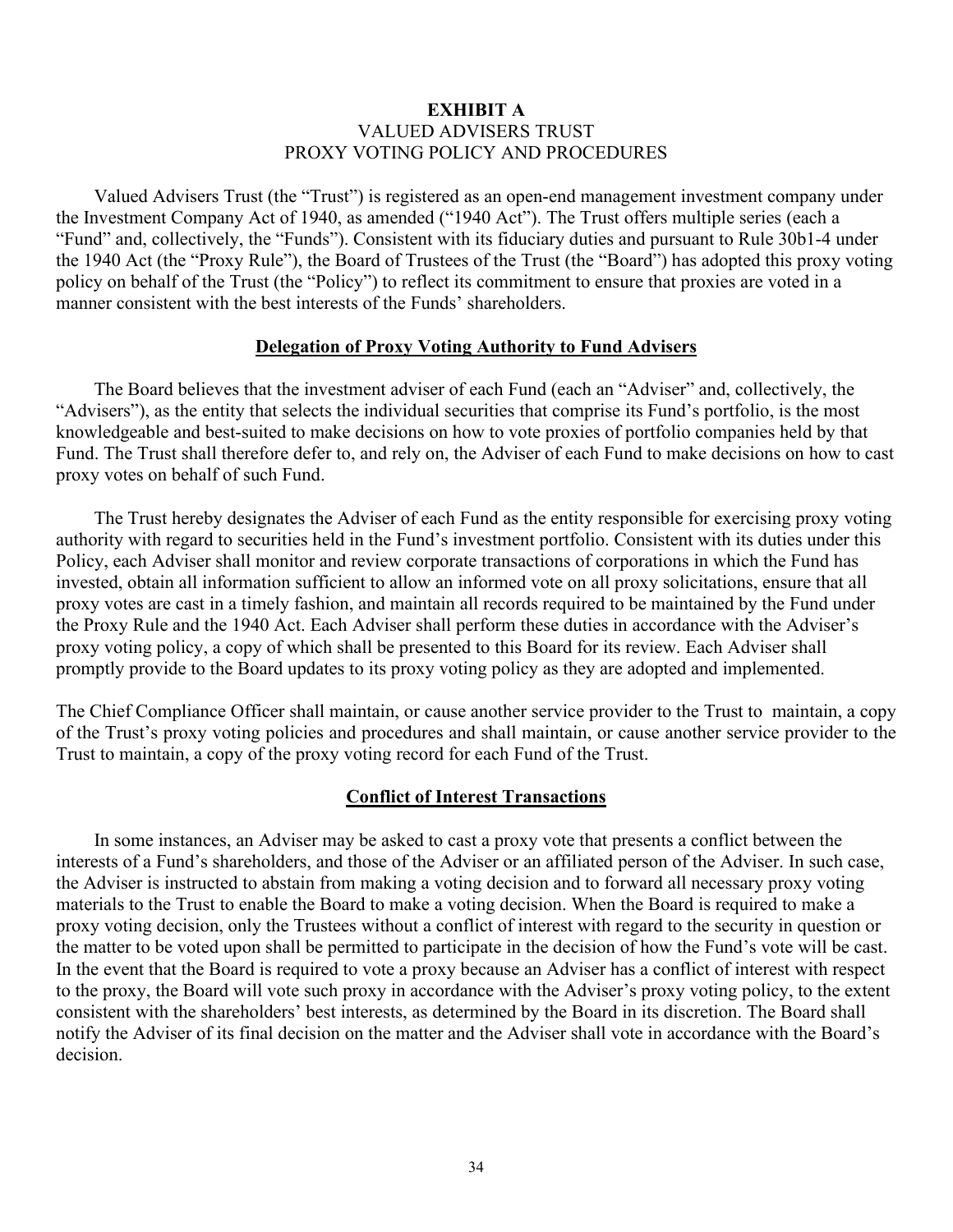# **Availability of Proxy Voting Policy and Records Available to Fund Shareholders**

Each Fund shall disclose in its statement of additional information the policies and procedures that it uses to vote proxies relating to portfolio securities. In addition, each fund shall make available to shareholders, either on its website or upon request, the record of how the Trust voted proxies relating to portfolio securities.

Each Fund shall disclose in its annual and semi-annual reports to shareholders and in its registration statement the methods by which shareholders may obtain information about the Fund's proxy voting policies and procedures and the Fund's proxy voting record.

If a Fund has a website, the Fund may post a copy of its Adviser's proxy voting policy and this Policy on such website. A copy of such policies and of each Fund's proxy voting record shall also be made available, without charge, upon request of any shareholder of the Fund, by calling the applicable Fund's toll-free telephone number as printed in the Fund's prospectus. The Trust's administrator shall reply to any Fund shareholder request within three business days of receipt of the request, by first-class mail or other means designed to ensure equally prompt delivery.

# **Reporting of the Trust's Proxy Voting Record**

Each Adviser shall provide to the Trust's Administrator, a certification that the Adviser has cast proxy votes for the relevant securities for each Fund within the Trust for which it acts as investment adviser or sub-adviser, within 15 days following the end of each calendar quarter. The Administrator shall promptly inform the Trust's Chief Compliance Officer ("CCO") in the event that the Adviser fails to provide the certification.

Prior to the filing of Form N-PX on or before August 31 of each year, each Investment Adviser's chief compliance officer shall review the Investment Adviser's proxy voting records for completeness and accuracy and to determine whether any proxy votes were cast on behalf of the Fund for which reports were not filed. If an unreported vote is discovered, the Investment Adviser's chief compliance officer shall contact the Fund manager for an explanation and documentation and report the unreported vote and explanation to the Trust CCO. The Investment Adviser will submit the proxy voting records for the period ended June 30 in the required format to the Administrator upon request or as soon after June 30 as is practicable.

<span id="page-36-0"></span>Each Adviser shall provide a complete voting record, as required by the Proxy Rule, for each series of the Trust for which it acts as adviser, to the Trust's administrator within 15 days following the end of each calendar quarter. The Trust's administrator will file a report based on such record on Form N-PX on an annual basis with the Securities and Exchange Commission no later than August  $31<sup>st</sup>$  of each year.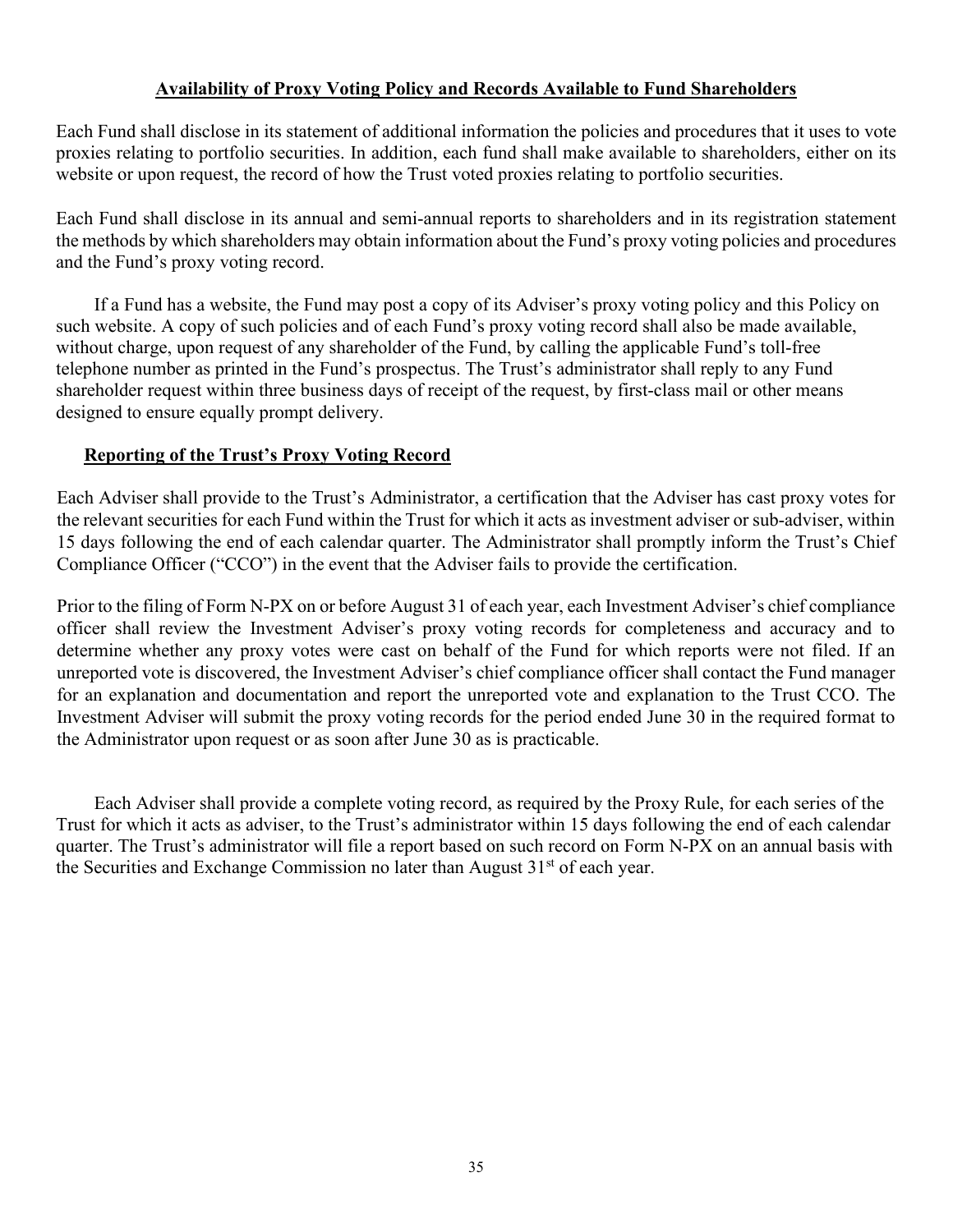# **EXHIBIT B**

# **Kovitz Investment Group Partners, LLC ("KIGP")**

# *PROXY VOTING POLICY AND PROCEDURES*

KIGP acts as investment adviser or sub-adviser for its clients, including private funds, separately managed accounts, investment companies and other commingled investment vehicles (collectively, "clients"). SEC Rule 206(4)-6 requires all registered investment advisers to adopt written procedures to ensure that they vote client securities in the best interest of their clients. Adviser has adopted these proxy voting policies and procedures to help satisfy its duties relating to proxy voting for securities held by its clients. References herein to "proxies" hereafter shall only include those proxies of clients.

Proxy voting decisions will be made in light of the anticipated impact of the vote on the desirability of maintaining an investment in a company, from the viewpoint of the best interests of Adviser's clients, without regard to any other interests. As a matter of policy, Adviser will not be influenced by outside sources whose interests conflict with the interest of its clients. Any conflict of interest will be resolved in the best interest of Adviser's clients.

# *Procedures*

The compliance department shall be responsible for making sure that proxies are voted according to these procedures. Proxies may be voted electronically or by U.S. mail. As proxy ballots are voted, they will be kept on file by the compliance department. With respect to certain accounts, Adviser may not be required to vote proxies.

Adviser has retained independent third-party proxy voting service providers, Institutional Shareholder Services Inc. ("ISS") and Broadridge Financial Solutions, Inc. ("Broadridge), to assist it in coordinating, administering (including the maintenance of required records), processing and voting of certain client proxies. These services also include proxy voting recommendations and research. As a general rule, ISS and Broadridge will vote proxies in accordance with its recommendations, except in certain circumstances where Adviser determines it is in the best interests of the relevant client to otherwise vote a proxy, and is consistent with this Proxy Voting Policy and Procedures.

In selecting a proxy advisory firm and as a condition for retention of such firm, Adviser will seek to ensure (or reconfirm) that the firm has the capacity, ability and independence necessary to provide recommendations in the best interests of Adviser's clients. Factors that Adviser considers critical to the employment or retention of a proxy advisory firm include the capabilities of the advisory firm's personnel, its capacity and competency to adequately analyze proxy issues, its methodologies for assessing proxy voting matters, the manner in which it engages (or chooses not to engage) with issuers, its management, treatment and disclosure of actual and potential conflicts of interest and its propensity to commit (and correct) errors in its recommendations. The compliance department maintains documentation evidencing this review.

Adviser periodically reevaluates the basis of its continuing relationship with ISS and Broadridge. Adviser will review, among other documents and policies, its conflicts of interest disclosures, its approach to how proxies are voted, and other relevant information in seeking to reconfirm that the bases upon which ISS and Broadridge was originally selected remain intact and that the selection of ISS and Broadridge continues to be in clients' best interests. Adviser also reviews any on-going updates or notices transmitted from ISS and Broadridge that materially modify its approach to proxy voting. In addition, Adviser will review any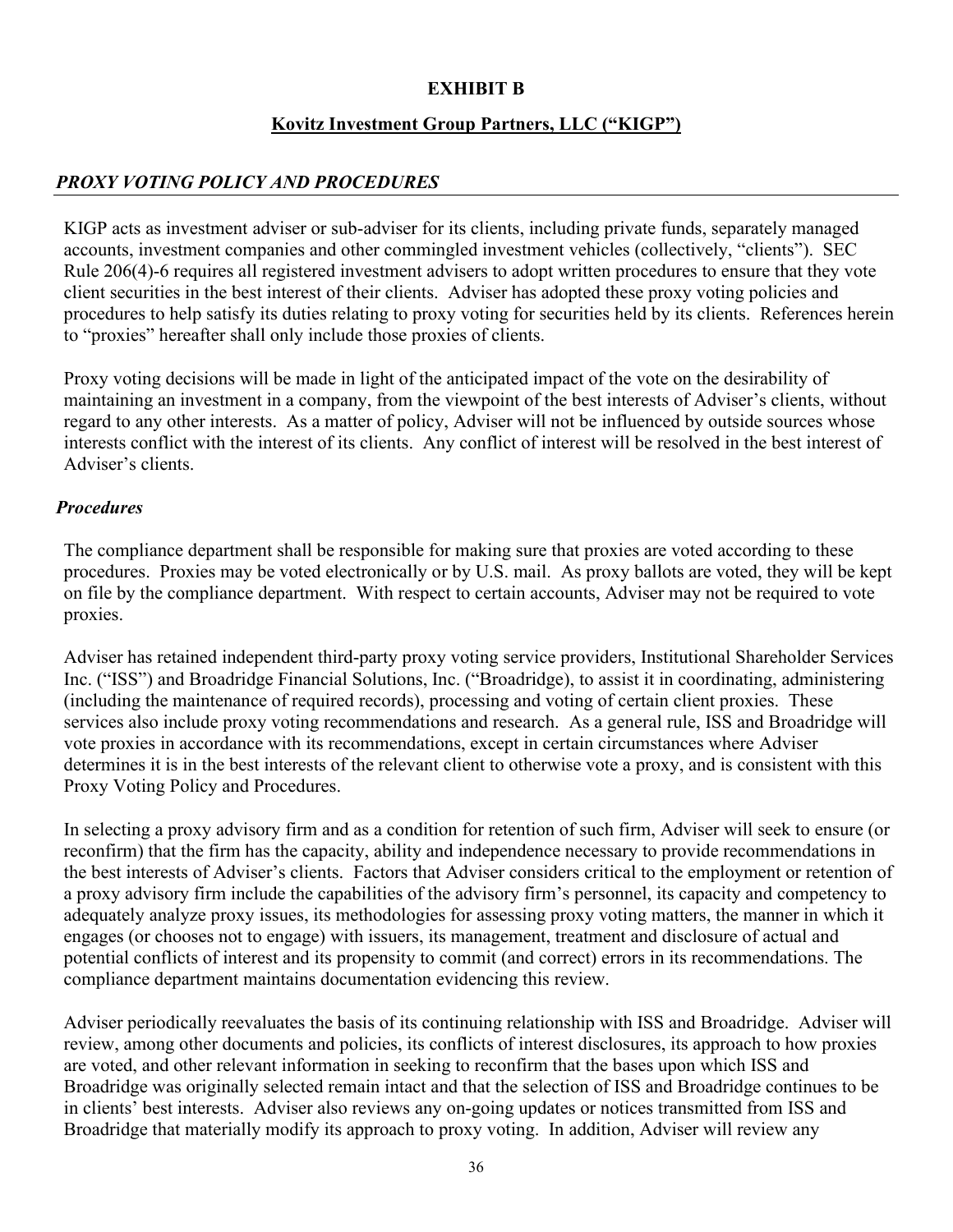disclosures from ISS and Broadridge, or indications from other sources, of material errors, incompleteness or other problems with that firm's proxy advice. The compliance department maintains documentation evidencing this review.

Adviser will conduct oversight of third-party research providers that it retains to assist with proxy voting to determine that proxies continue to be voted in clients' best interests. Adviser will request that proxy advisory firm update Adviser regarding relevant business changes (*i.e*., with respect to the firm's capacity and competency to provide proxy voting advice) or conflict policies and procedures. Adviser will use such information to identify and address conflicts that may arise on an ongoing basis.

Additionally, the compliance department will periodically review the number of ballots for vote versus the number of client holdings. This review will confirm our third party systems are receiving the appropriate number of ballots for the accounts we have proxy voting authority over.

# *Conflicts of Interest*

It is the duty of the compliance department to resolve any material conflicts of interest related to proxy voting. A conflict of interest may exist, for example, if Adviser has a business relationship with (or is actively soliciting business from) either the company soliciting the proxy or a third party that has a material interest in the outcome of a proxy vote or that is actively lobbying for a particular outcome of a proxy vote. Any Adviser employee with knowledge of a potential personal conflict of interest (e.g., familial relationship with company management) relating to a particular proposal shall disclose that potential conflict to the compliance department and remove himself or herself from the proxy voting process.

As Adviser utilizes the services of ISS and Broadridge as an independent third party proxy voting service provider, it generally will be the case that voting proxies in accordance with the recommendations of ISS and Broadridge will significantly mitigate the risk of a conflict of interest. Where, however, proxies are voted by Adviser contrary to the recommendations of ISS and Broadridge or where a potential or actual conflict of interest or perceived conflict of interest has been brought to the attention of or been identified by the compliance department, the compliance department will assess and address such conflict of interest. Some examples in which potential conflicts may exist include instances where Adviser or its affiliates also manage the issuer's pension plan or if a Supervised Person or a close relative of a Supervised Person has a significant personal or business relationship with an issuer or an individual director (or directorship candidate), officer (or candidate for corporate office) or proxy contest participant.

If a conflict of interest arises, Adviser will:

- Rely solely on (and vote in accordance with) the recommendations of ISS or Broadridge, as referenced above, or other independent third party consulted or engaged (generally or specifically) for such purpose; OR
- Prepare a report that (1) describes the conflict of interest; (2) discusses procedures used to address such conflict of interest; (3) discloses any contacts from outside parties (other than routine communications from proxy solicitors) regarding the proposal; and (4) confirms that the recommendation was made solely on the merits and without regard to any other consideration. Adviser will retain a copy of such report.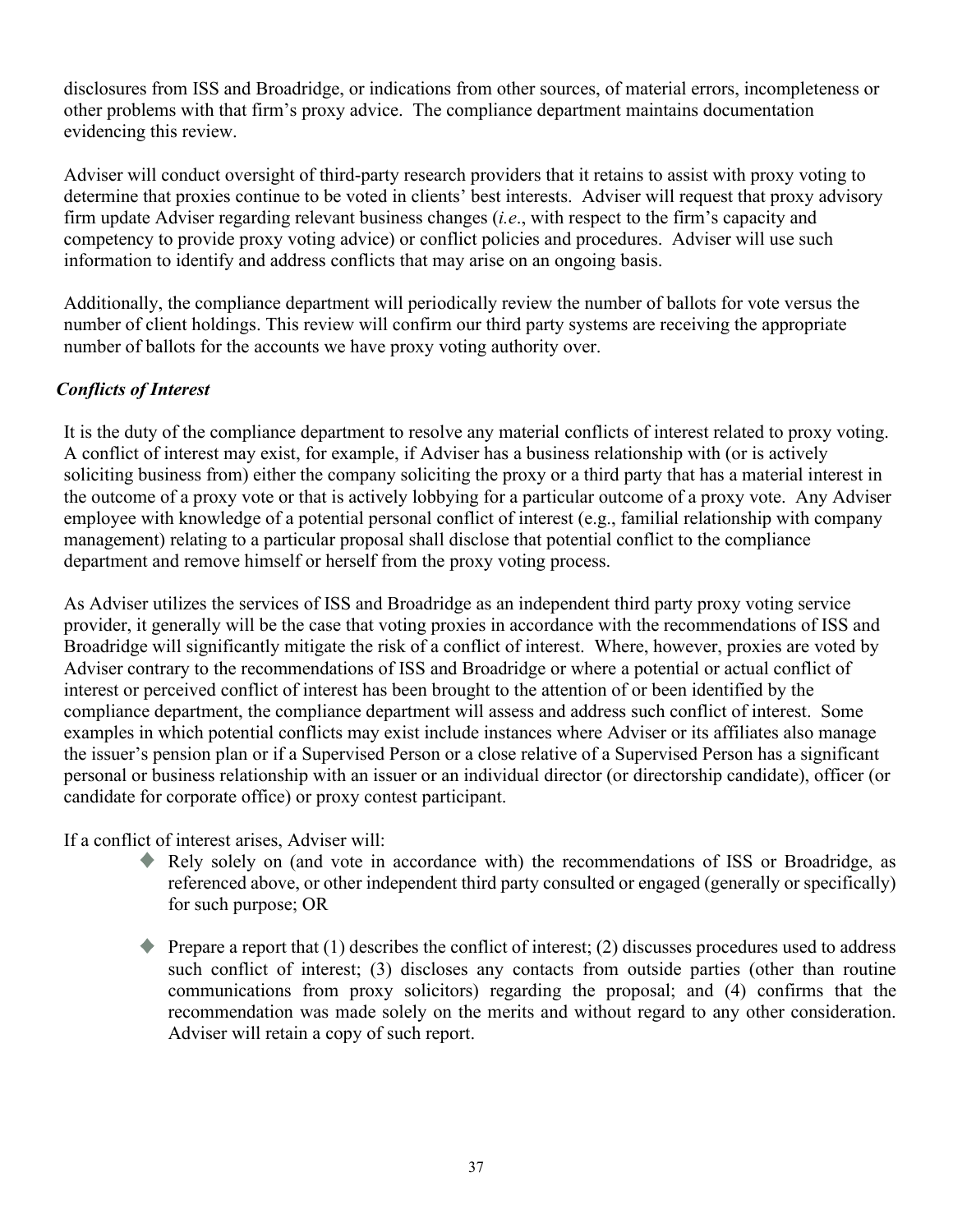# *Voting Guidelines*

If a client directs Adviser to vote a proxy in a particular way, Adviser will vote the proxy in accordance with the client's directions, if possible. In the absence of specific voting direction from a client, Adviser will vote proxies in the best interests of the applicable client, which may result in different voting results among clients for proxies for the same issuer.

In seeking to vote proxies in the best interest of its clients (including determining whether it is in the best interest of a client to abstain from voting), Adviser generally is guided by the principle of voting a client proxy in a manner which it believes will maximize value to the client taking into account the nature of the client's position in the security and underlying investment strategy and thesis, including any material applicable environmental, social and governance factors, and its voting determination also may take into account the following factors, among others:

- $\blacklozenge$  the cost and practicality of voting;
- whether voting the proxy would otherwise be unnecessary or unwarranted for any reason;
- whether the proposal relates to a routine corporate housekeeping matter;
- whether the proposal was recommended by management and Adviser's opinion of management;
- whether the proposal acts to entrench existing management, makes it more difficult to replace members of the issuer's board, or implicates other corporate governance matters; and/or
- $\blacklozenge$ whether the proposal fairly compensates management for past and future performance.

Corporate governance standards, disclosure requirements and the mechanics of voting proxies in foreign markets can vary greatly from U.S. markets. Certain foreign markets impose burdensome or expensive proxy voting requirements on equity holders, which in some instances may outweigh the benefits of voting the relevant proxy. Adviser may abstain or take no action with respect to a foreign proxy if it determines, in its reasonable discretion, that the burdens and costs associated with voting the proxy outweigh the potential benefits to clients.

# *Proxy Voting with Respect to Kovitz's Private Fund Clients*

For most purposes, the firm's affiliated private funds are each considered a client of Kovitz (the underlying investors in each fund are not considered clients of Kovitz).

Absent extraordinary circumstances (e.g., large ownership percentage holding, significant knowledge about the issue at hand, etc.), Kovitz will not cast proxy votes on behalf of the private funds (when it does vote proxies, Kovitz will generally vote with management). Kovitz believes that investors in the private funds would be better served if Kovitz spent its time managing the investments of the private funds, rather than spending time on analyzing proxy matters.

Generally, the private funds' investments are generally in large, liquid stocks, and the percentage ownership in portfolio investments/companies by such funds at any given time is not material. Casting votes on behalf of the private funds would have a negligible impact unless a fund held a significant position in a particular company. Given the investment philosophy and trading strategy of Kovitz, this is unlikely to occur. Kovitz believes that voting proxies without undertaking the required due diligence is irresponsible.

Disclosure of Kovitz's proxy voting policies and procedures to the "client" in this case would be self-serving because the disclosures would be directed to the hedge funds, and Kovitz, which makes the decisions, would be the recipient of such disclosure.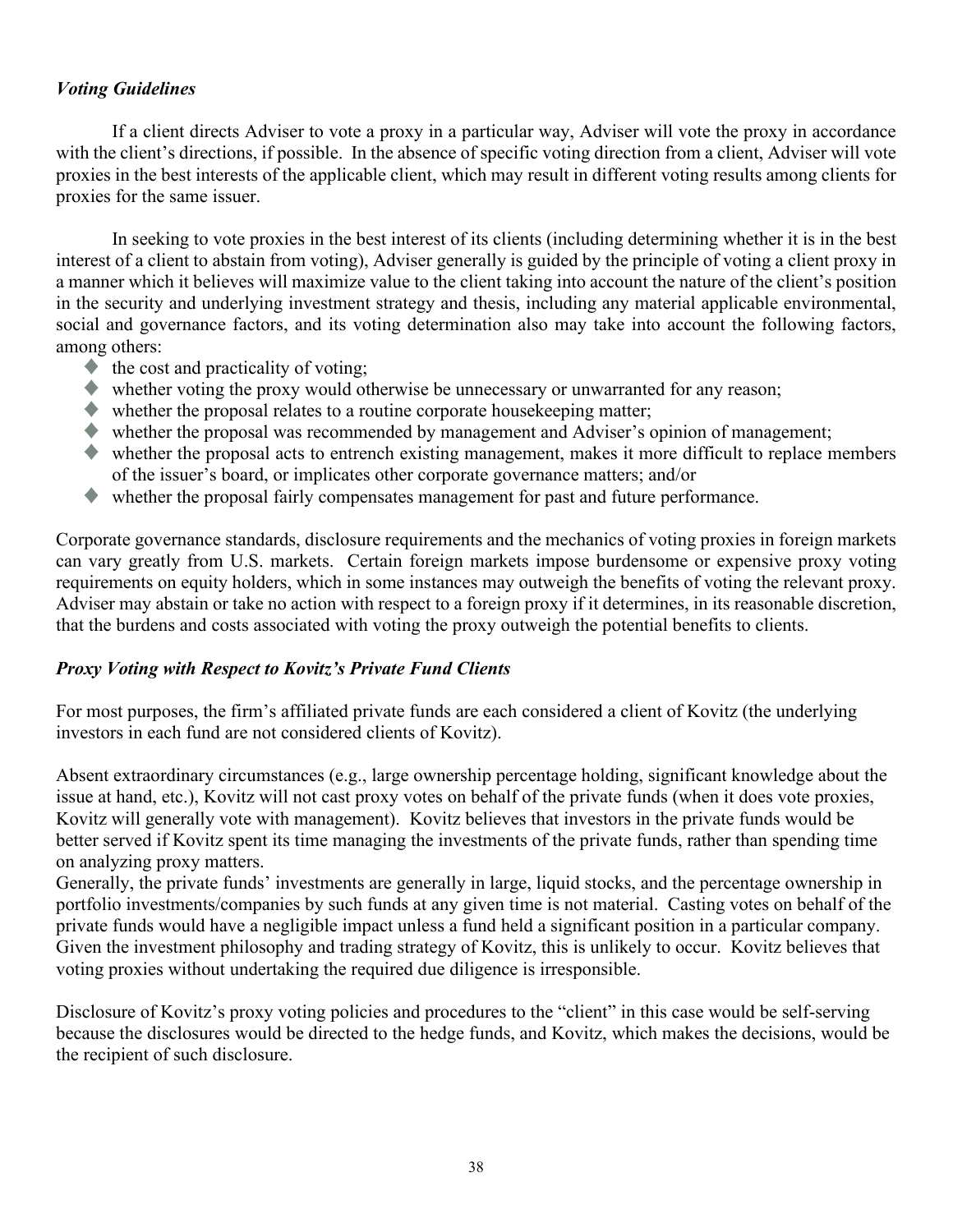# *Recordkeeping*

Adviser or its agent will maintain the following records:

- this Policy and Procedures;
- proxy statements received regarding client securities (provided, however, that Adviser may rely on the SEC's EDGAR system if the company filed its proxy statements via EDGAR or may rely on a third party as long as the third party has provided Adviser with an undertaking to provide a copy of the proxy statement promptly upon request; such proxies, however, will still be recorded by compliance department;
	- o a record of each vote cast on behalf of a client (provided, however, that Advisers may rely on a third party subject to the undertaking requirement);
	- o a copy of any document prepared by Adviser that was material to making a voting decision or that memorialized the basis for the decision; and
	- o a copy of any written client request for information on how Adviser voted proxies on behalf of that client and Adviser's written response to any client request (whether written or oral) on how Adviser voted proxies on behalf of that client.

Adviser will maintain these records in an easily accessible place for at least six years from the end of the fiscal year during which the last entry was recorded, the first two years in Adviser's office.

Adviser relies, for recordkeeping purposes, on proxy statements and records of proxy votes cast that are maintained with ISS and Broadridge. Adviser's agreement with ISS and Broadridge provides that they are required to furnish or make available to Adviser a copy of such documents promptly upon Adviser's request.

# *Disclosure*

Adviser shall appropriately respond in writing to all written client requests for information on how it voted with respect to that client's securities. Such written request along with any written response shall be maintained pursuant to Adviser's Recordkeeping policy described above.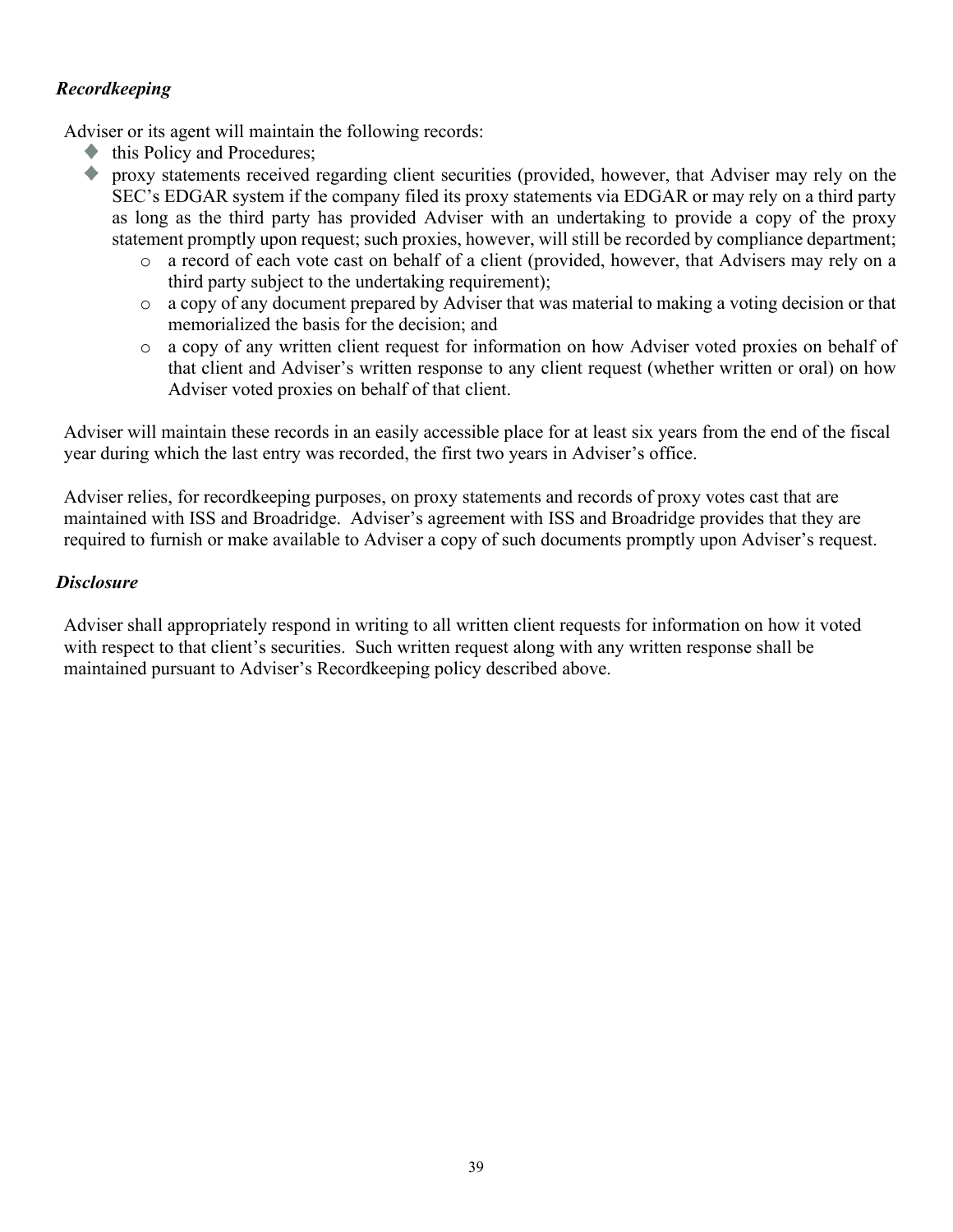# **EXHIBIT C**

# **Governance and Nominating Committee Charter Valued Advisers Trust**

# <span id="page-41-0"></span>**Governance and Nominating Committee Membership**

1. The Governance and Nominating Committee (the "Committee") of Valued Advisers Trust ("Trust") shall be composed entirely of Independent Trustees.

### **Governance and Functions**

- 1. The Committee shall assist the Board in adopting fund governance practices and reviewing the Trust's fund governance standards.
- 2. To carry out this purpose, the Committee shall have the following duties and powers:
	- a. To periodically review workload, size, and composition of the Board;
	- b. To periodically review the qualifications and independence of the members of the Board;
	- c. To periodically review the compensation of the Independent Trustees;
	- d. To monitor, as necessary, regulatory developments, rule changes and industry best practices in fund governance;
	- e. To periodically review the Trust's committee structure and consider if additional committees or changes to existing committees are needed or warranted; and
	- f. To report its activities to the Board and to make such recommendations with respect to the above and other matters as the Committee may deem necessary or appropriate.

## **Board Nominations and Functions**

- 1. The Committee shall make recommendations for nominations for Independent Trustees members on the Board of Trustees (the "Board") to the incumbent Independent Trustees members and to the full Board. The Committee also shall evaluate candidates' qualifications and make recommendations for "interested" members on the Board to the full Board. The Committee shall evaluate candidates' qualifications for Board membership and their independence from the investment advisers to the Trust's series portfolios and the Trust's other principal service providers. Persons selected as Independent Trustees must not be "interested person" as that term is defined in the Investment Company Act of 1940, as amended (the "1940 Act"), nor shall an Independent Trustee have any affiliations or associations that shall preclude them from voting as an Independent Trustee on matters involving approvals and continuations of Rule 12b-1 Plans, Investment Advisory Agreements and such other standards as the Committee shall deem appropriate. The Committee shall also consider the effect of any relationships beyond those delineated in the 1940 Act that might impair independence, e.g., business, financial or family relationships with investment advisers or service providers. See Appendix A for Procedures with Respect to Nominees to the Board.
- 2. The Committee shall periodically review Board governance procedures and shall recommend any appropriate changes to the full Board.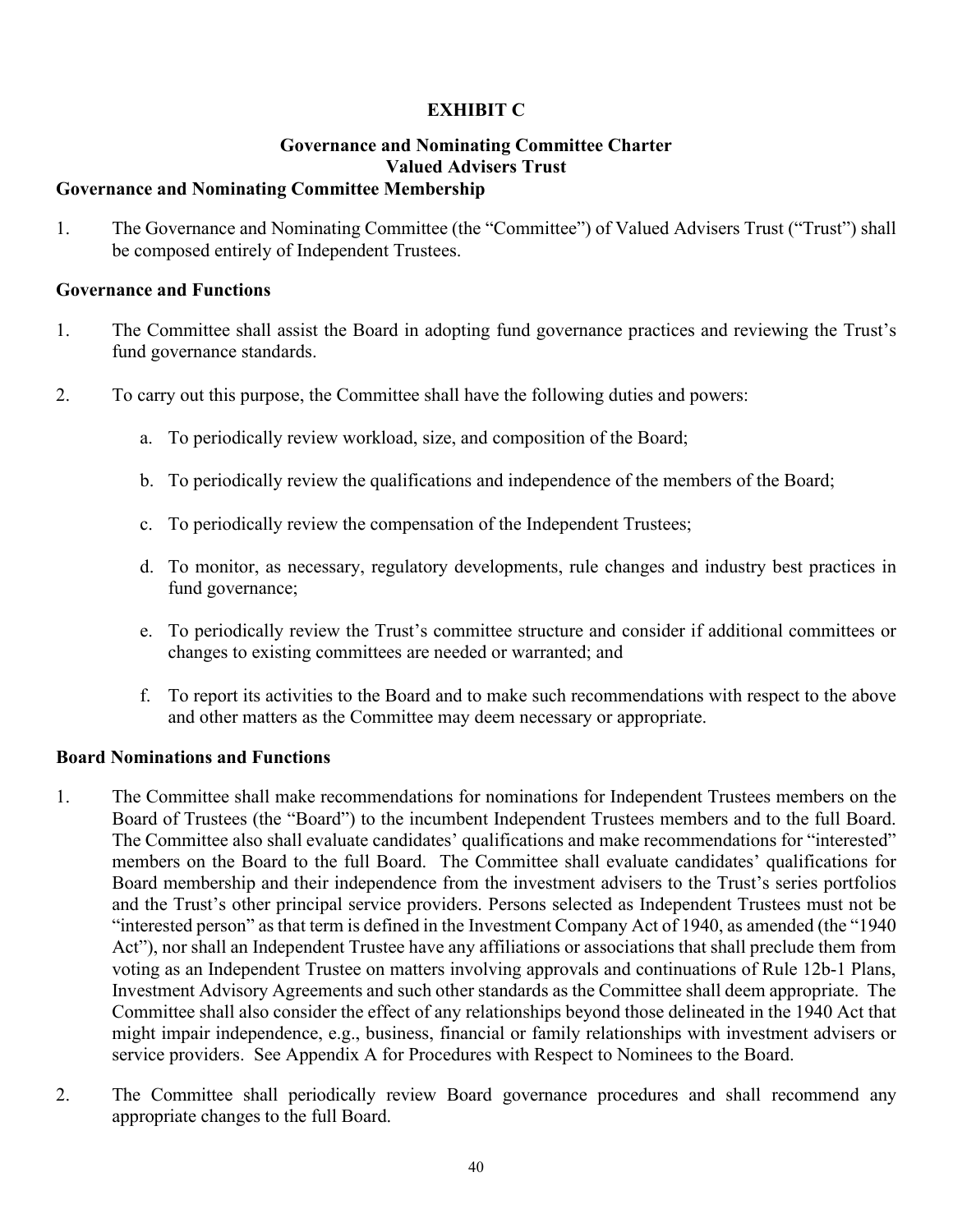3. The Committee may adopt from time to time specific, minimum qualifications that the Committee believes a candidate must meet before being considered as a candidate for Board membership and shall comply with any rules adopted from time to time by the U.S. Securities and Exchange Commission (the "SEC") regarding investment company nominating committees and the nomination of persons to be considered as candidates for Board membership. The Committee shall periodically review Independent Trustee compensation and shall recommend any appropriate changes to the Independent Trustees as a group.

## **Committee Nominations and Functions**

- 1. The Committee shall make recommendations to the full Board for nomination for membership on all committees of the Board and shall review committee assignments at least annually.
- 2. The Committee shall review, as necessary, the responsibilities of any committees of the Board, whether there is a continuing need for each committee, whether there is a need for additional committees of the Board, and whether committees should be combined or reorganized. The Committee shall make recommendations for any such action to the Board.

## **Other Powers and Responsibilities**

- 1. The Committee shall meet as often as it deems appropriate.
- 2. The Committee shall have the resources and authority appropriate to discharge its responsibilities, including authority to retain special counsel and other experts or consultants at the expense of the Trust.
- 3. The Committee shall report its activities to the Board and make such recommendations as the Committee may deem necessary or appropriate.
- 4. A majority of the Committee's members will constitute a quorum. At any meeting of the Committee at which a quorum is present, the decision of a majority of the members present and voting will be determinatives as to any matter submitted to a vote. The Committee may meet in person or by telephone, and a majority of the members of the Committee may act by written consent to the extent not inconsistent with the Trust's by-laws. In the event of any inconsistency between this Charter and the Trust's organizational documents, the provisions of the Trust's organizational documents shall be given precedence.
- 5. The Committee shall review this Charter at least annually and recommend any changes to the Board.

| Adopted: | <b>April 23, 2010</b> |
|----------|-----------------------|
| Amended: | <b>June 8, 2016</b>   |
| Amended: | June 7, 2018          |